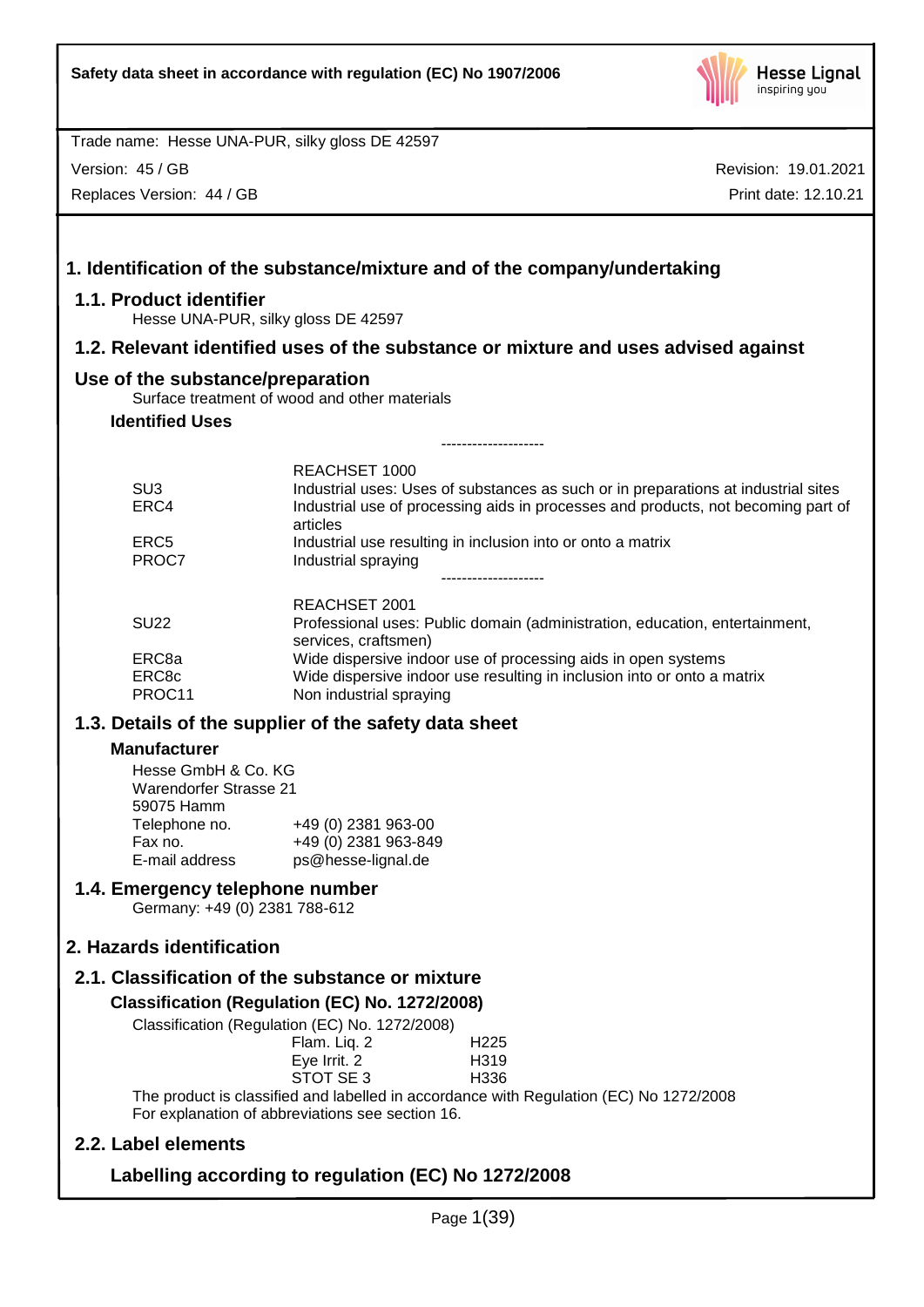

Revision: 19.01.2021 Trade name: Hesse UNA-PUR, silky gloss DE 42597 Print date: 12.10.21 Version: 45 / GB Replaces Version: 44 / GB **Hazard pictograms Signal word** Danger **Hazard statements** H225 Highly flammable liquid and vapour. H319 Causes serious eye irritation. H336 May cause drowsiness or dizziness. **Precautionary statements** P210 Keep away from heat, hot surfaces, sparks, open flames and other ignition sources. No smoking. P261 Avoid breathing dust/fume/gas/mist/vapours/spray. P280 Wear protective gloves/protective clothing/eye protection/face protection. P304+P340 IF INHALED: Remove person to fresh air and keep comfortable for breathing. P305+P351+P338 IF IN EYES: Rinse cautiously with water for several minutes. Remove contact lenses, if present and easy to do. Continue rinsing. P308+P313 IF exposed or concerned: Get medical advice/ attention. **Hazardous component(s) to be indicated on label (Regulation (EC) No. 1272/2008)** contains acetone; n-butyl acetate EUH208 Contains methyl methacrylate, May produce an allergic reaction. **Supplemental information** EUH066 Repeated exposure may cause skin dryness or cracking. **2.3. Other hazards** This mixture contains no substance considered to be persistent, bioaccumulating nor toxic (PBT). This mixture contains no substance considered to be very persistent nor very bioaccumulating (vPvB) (if not listed in Section 3). **3. Composition/information on ingredients Hazardous ingredients n-butyl acetate** CAS No. 123-86-4 EINECS no. 204-658-1 Registration no. 01-2119485493-29 Concentration  $\geq$  50 % Classification (Regulation (EC) No. 1272/2008) Flam. Liq. 3 H226 STOT SE 3 H336 Nervous system EUH066 **xylene** CAS No. 1330-20-7 EINECS no. 215-535-7 Registration no. 01-2119488216-32 Concentration  $\rightarrow$  1 < 10 %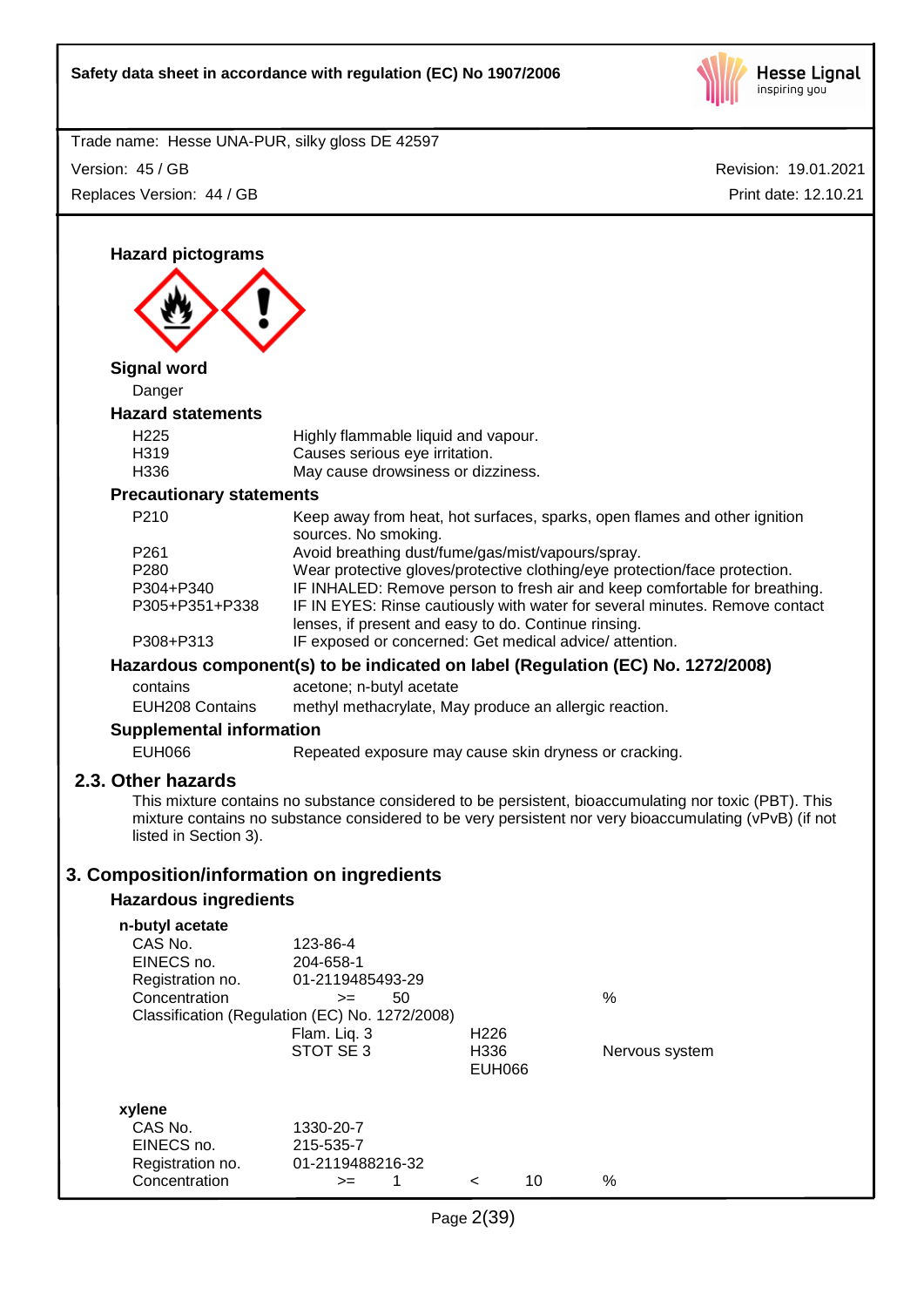| Safety data sheet in accordance with regulation (EC) No 1907/2006                  |                                                                                                                                                |                                     |    | <b>Hesse Lignal</b><br>inspiring you                            |
|------------------------------------------------------------------------------------|------------------------------------------------------------------------------------------------------------------------------------------------|-------------------------------------|----|-----------------------------------------------------------------|
| Trade name: Hesse UNA-PUR, silky gloss DE 42597                                    |                                                                                                                                                |                                     |    |                                                                 |
| Version: 45 / GB                                                                   |                                                                                                                                                |                                     |    | Revision: 19.01.2021                                            |
| Replaces Version: 44 / GB                                                          |                                                                                                                                                |                                     |    | Print date: 12.10.21                                            |
|                                                                                    | Classification (Regulation (EC) No. 1272/2008)<br>Flam. Liq. 3<br>Acute Tox. 4                                                                 | H <sub>226</sub><br>H332            |    | Route of exposure: Inhalation                                   |
|                                                                                    | Acute Tox. 4                                                                                                                                   | H312                                |    | exposure<br>Route of exposure: Dermal                           |
|                                                                                    | Skin Irrit. 2<br>Asp. Tox. 1<br>STOT SE 3                                                                                                      | H315<br>H304<br>H335                |    | exposure<br>Respiratory tract; Route of<br>exposure: inhalative |
|                                                                                    | Eye Irrit. 2                                                                                                                                   | H319                                |    |                                                                 |
| 4-methylpentan-2-one<br>CAS No.<br>EINECS no.<br>Registration no.<br>Concentration | 108-10-1<br>203-550-1<br>01-2119473980-30<br>1<br>$>=$                                                                                         | $\,<\,$                             | 10 | $\%$                                                            |
|                                                                                    | Classification (Regulation (EC) No. 1272/2008)<br>Flam. Liq. 2<br>Acute Tox. 4                                                                 | H <sub>225</sub><br>H332            |    | Route of exposure: Inhalation<br>exposure                       |
|                                                                                    | Eye Irrit. 2<br>STOT SE 3                                                                                                                      | H319<br>H335<br><b>EUH066</b>       |    | Respiratory tract                                               |
| acetone<br>CAS No.<br>EINECS no.<br>Registration no.<br>Concentration              | 67-64-1<br>200-662-2<br>01-2119471330-49<br>1<br>$>=$<br>Classification (Regulation (EC) No. 1272/2008)<br>Flam. Liq. 2<br>Eye Irrit. 2        | $\,<\,$<br>H <sub>225</sub><br>H319 | 10 | $\%$                                                            |
|                                                                                    | STOT SE 3                                                                                                                                      | H336<br><b>EUH066</b>               |    | Nervous system                                                  |
| ethylbenzene<br>CAS No.<br>EINECS no.<br>Registration no.<br>Concentration         | $100 - 41 - 4$<br>202-849-4<br>01-2119489370-35<br>1<br>$>=$<br>Classification (Regulation (EC) No. 1272/2008)<br>Flam. Liq. 2<br>Acute Tox. 4 | $\,<\,$<br>H <sub>225</sub><br>H332 | 3  | $\%$<br>Route of exposure: Inhalation                           |
|                                                                                    | STOT RE <sub>2</sub>                                                                                                                           | H373                                |    | exposure<br>Ear                                                 |
|                                                                                    | Asp. Tox. 1                                                                                                                                    | H304                                |    |                                                                 |
| toluene<br>CAS No.<br>EINECS no.<br>Registration no.                               | 108-88-3<br>203-625-9<br>01-2119471310-51                                                                                                      |                                     |    |                                                                 |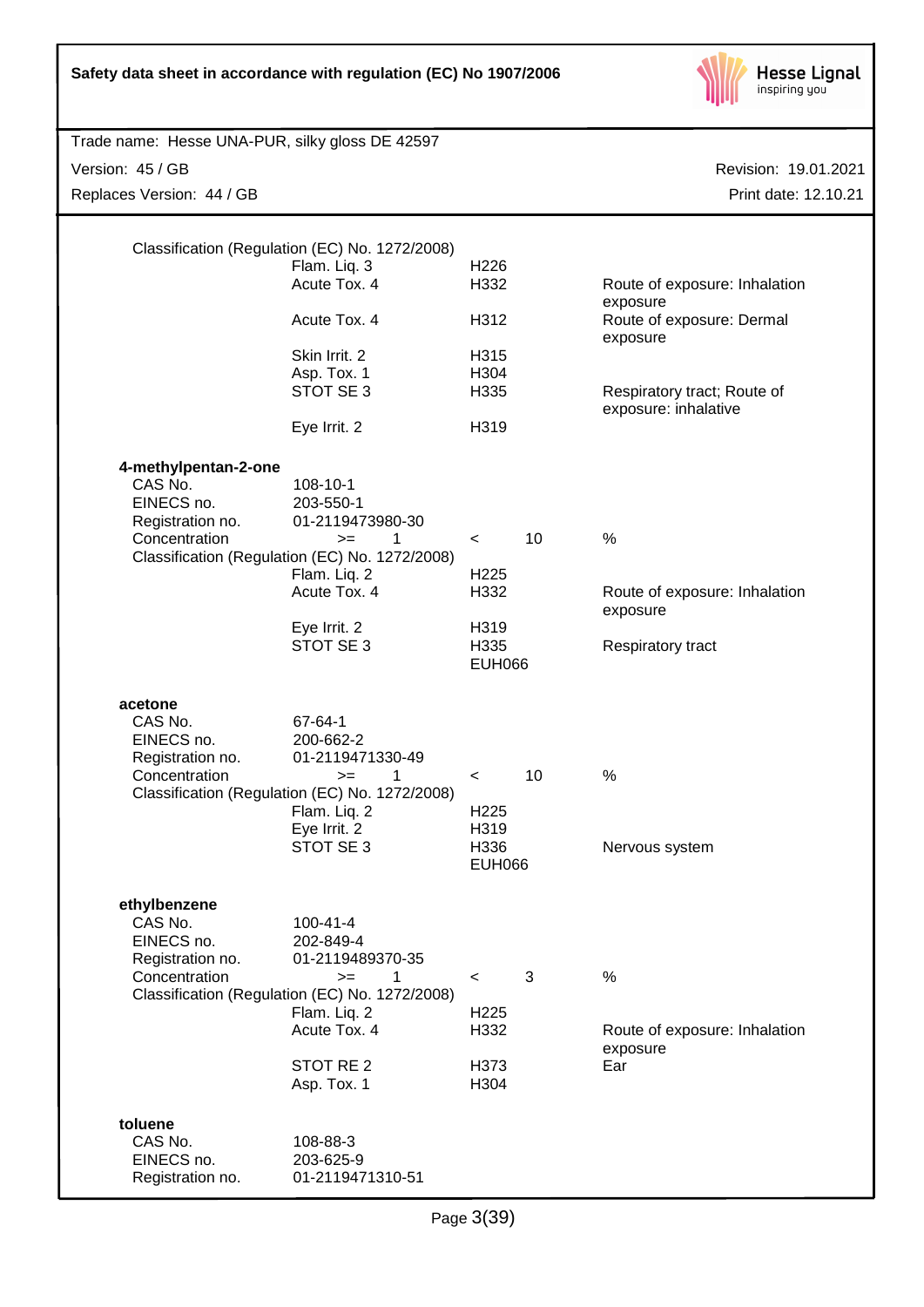| Safety data sheet in accordance with regulation (EC) No 1907/2006                 |                                                                                                                                                                         |                                                              |              | <b>Hesse Lignal</b><br>inspiring you                                                        |
|-----------------------------------------------------------------------------------|-------------------------------------------------------------------------------------------------------------------------------------------------------------------------|--------------------------------------------------------------|--------------|---------------------------------------------------------------------------------------------|
| Trade name: Hesse UNA-PUR, silky gloss DE 42597                                   |                                                                                                                                                                         |                                                              |              |                                                                                             |
| Version: 45 / GB                                                                  |                                                                                                                                                                         |                                                              |              | Revision: 19.01.2021                                                                        |
| Replaces Version: 44 / GB                                                         |                                                                                                                                                                         |                                                              |              | Print date: 12.10.21                                                                        |
|                                                                                   |                                                                                                                                                                         |                                                              |              |                                                                                             |
| Concentration                                                                     | 0,1<br>$=$<br>Classification (Regulation (EC) No. 1272/2008)<br>Flam. Liq. 2<br>Repr. 2<br>Asp. Tox. 1<br>STOT RE <sub>2</sub><br>Skin Irrit. 2                         | $\,<\,$<br>H <sub>225</sub><br>H361d<br>H304<br>H373<br>H315 | 1            | %                                                                                           |
|                                                                                   | STOT SE 3                                                                                                                                                               | H336                                                         |              | Nervous system                                                                              |
| methyl methacrylate<br>CAS No.<br>EINECS no.<br>Registration no.<br>Concentration | 80-62-6<br>201-297-1<br>01-2119452498-28<br>0,1<br>$>=$<br>Classification (Regulation (EC) No. 1272/2008)<br>Flam. Liq. 2<br>STOT SE 3<br>Skin Irrit. 2<br>Skin Sens. 1 | $\prec$<br>H <sub>225</sub><br>H335<br>H315<br>H317          | $\mathbf{1}$ | $\frac{0}{0}$<br>Respiratory tract                                                          |
| cellulose nitrate $<$ =12.6 % N<br>CAS No.                                        | 9004-70-0<br>Classification (Regulation (EC) No. 1272/2008)<br>Expl. 1.1                                                                                                | H <sub>201</sub>                                             |              |                                                                                             |
| <b>Note</b>                                                                       |                                                                                                                                                                         |                                                              |              |                                                                                             |
|                                                                                   | For explanation of abbreviations see section 16.<br>(REACH), Article 57) (if not listed in Section 3).                                                                  |                                                              |              | This product does not contain substances of very high concern (Regulation (EC) No 1907/2006 |
| 4. First aid measures                                                             |                                                                                                                                                                         |                                                              |              |                                                                                             |

# **4.1. Description of first aid measures**

# **General information**

If unconscious place in recovery position and seek medical advice. In all cases of doubt, or when symptoms persist, seek medical attention. First aider: Pay attention to self-protection! Remove affected person from danger area, lay him down.

# **After inhalation**

In case of accident by inhalation: remove casualty to fresh air and keep at rest. Keep warm, calm and covered up. In all cases of doubt, or when symptoms persist, seek medical attention.

#### **After skin contact**

Wash off immediately with soap and water. Do NOT use solvents or thinners. Consult a doctor if skin irritation persists.

# **After eye contact**

Remove contact lenses, irrigate copiously with clean, fresh water, holding the eyelids apart for at least 10 minutes and seek immediate medical advice. Take medical treatment.

# **After ingestion**

Do not induce vomiting. Take medical treatment.

# **4.2. Most important symptoms and effects, both acute and delayed**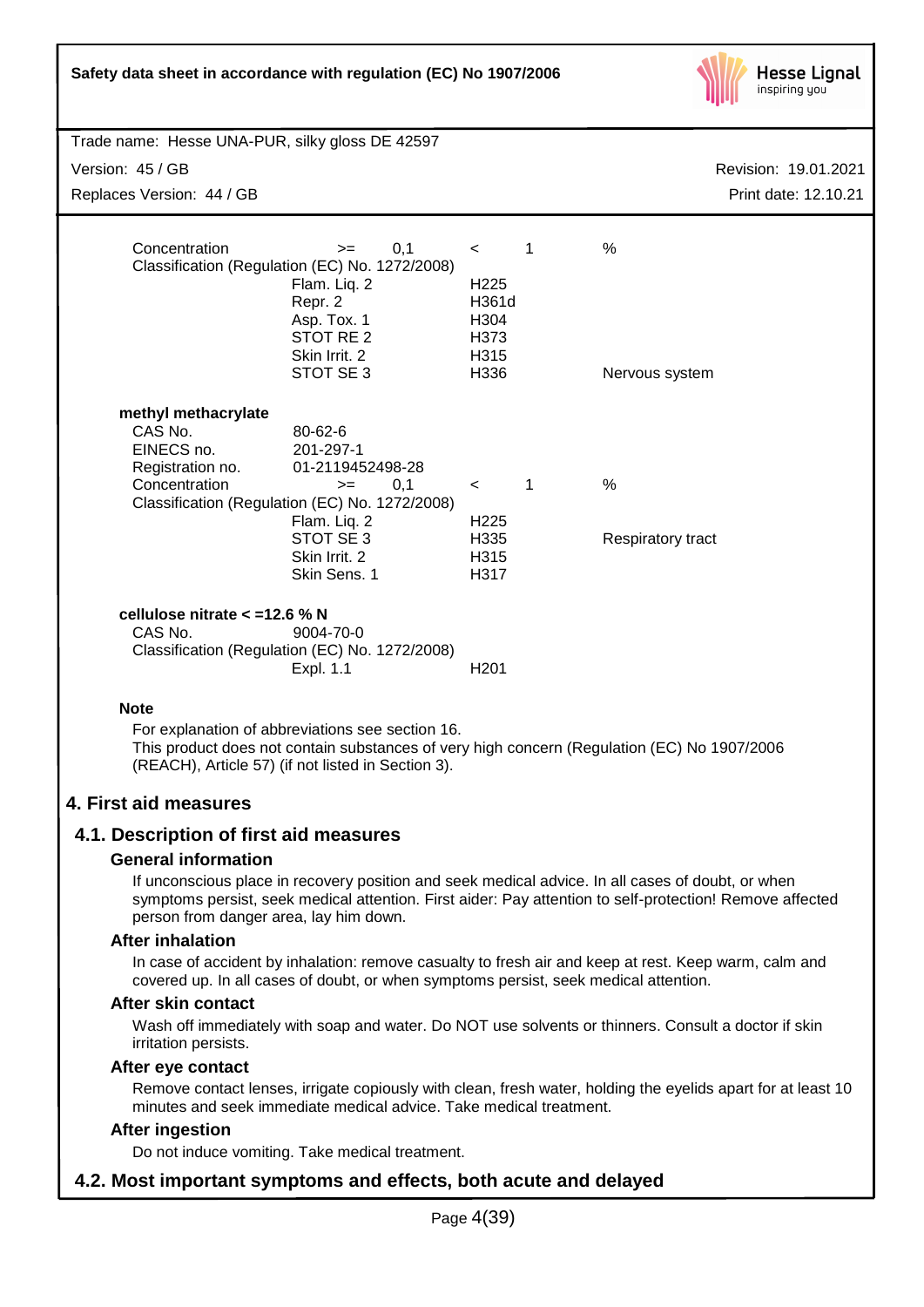

Version: 45 / GB

Replaces Version: 44 / GB

Revision: 19.01.2021

Print date: 12.10.21

Symptoms and signs include headache, dizziness, fatigue, muscular weakness, drowsiness and in extreme cases, loss of consciousness. High concentration of vapours may cause irritation to eyes and respiratory system and produce narcotic effects.

# **4.3. Indication of any immediate medical attention and special treatment needed**

# **Hints for the physician / treatment**

Treat symptomatically.

# **5. Firefighting measures**

# **5.1. Extinguishing media**

# **Suitable extinguishing media**

Recommended: alcohol resistant foam, CO2, powders, water spray/mist

# **Non suitable extinguishing media**

Do not use a solid water stream as it may scatter and spread fire.

# **5.2. Special hazards arising from the substance or mixture**

Fire will produce dense black smoke. In a fire, hazardous decomposition products may be produced. Exposure to decomposition products may cause a health hazard. Vapours can form an explosive mixture with air.

# **5.3. Advice for firefighters**

# **Special protective equipment for fire-fighting**

In case of combustion evolution of dangerous gases possible. Use self-contained breathing apparatus.

# **Other information**

Cool closed containers exposed to fire with water. Do not allow run-off from fire fighting to enter drains or water courses. Standard procedure for chemical fires.

# **6. Accidental release measures**

# **6.1. Personal precautions, protective equipment and emergency procedures**

Eliminate all ignition sources if safe to do so. Ensure adequate ventilation. Do not inhale vapours. Do not inhale gases. Do not inhale mist.

# **6.2. Environmental precautions**

Do not allow to enter drains or waterways. Do not allow to enter soil, waterways or waste water canal. In case of gas escape or of entry into waterways, soil or drains, inform the responsible authorities.

# **6.3. Methods and material for containment and cleaning up**

Contain and collect spillage with non-combustible absorbent materials, e.g. sand, earth, vermiculite, diatomaceous earth and place in container for disposal according to local regulations (see section 13). Clean contaminated floors and objects thoroughly with water and detergents, observing environmental regulations. Do NOT use solvents or thinners. Send in suitable containers for recovery or disposal.

# **6.4. Reference to other sections**

Refer to protective measures listed in Sections 7 and 8.

# **7. Handling and storage**

# **7.1. Precautions for safe handling**

# **Advice on safe handling**

Prevent the creation of flammable or explosive concentrations of vapour in air and avoid vapour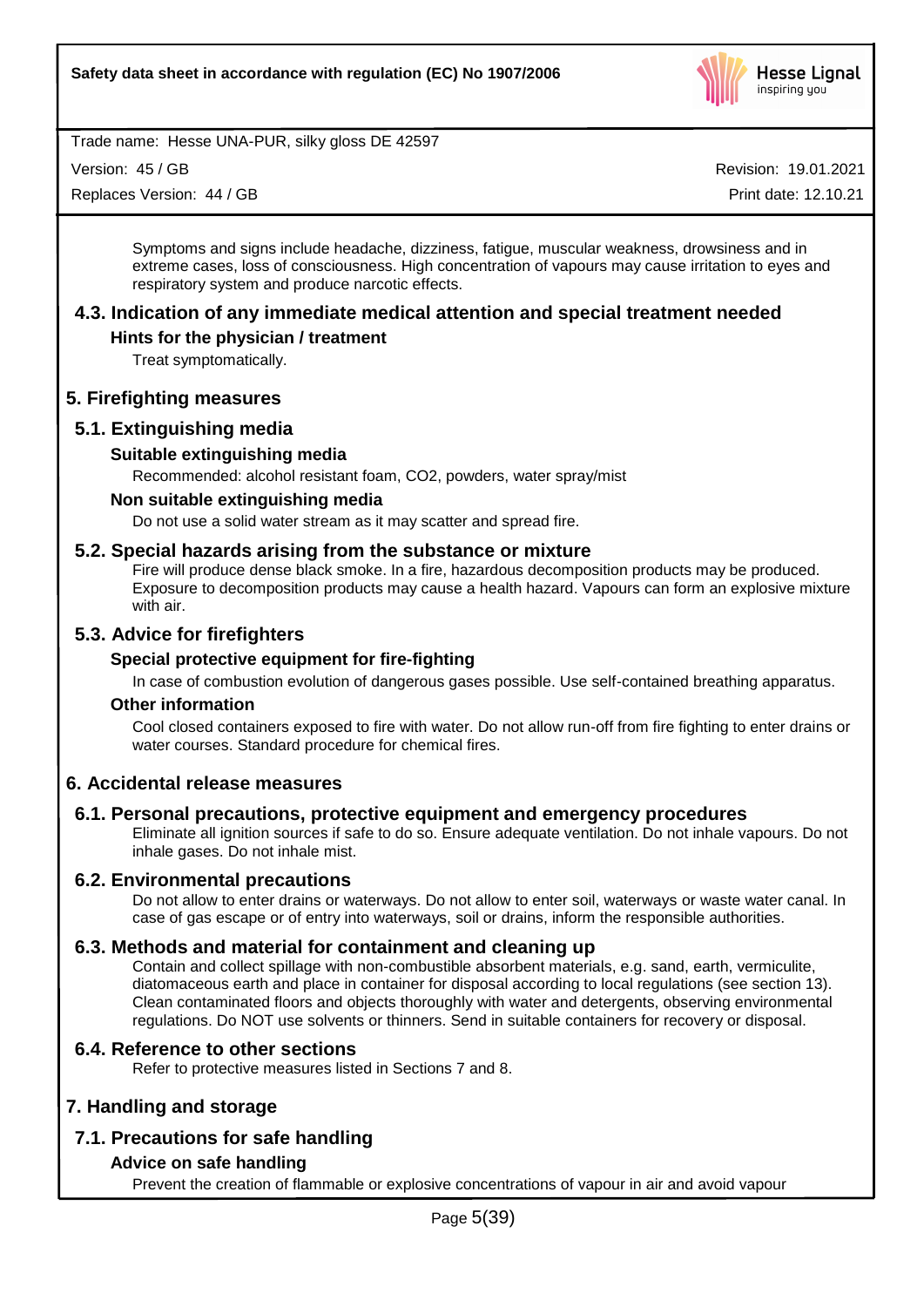

Version: 45 / GB

Replaces Version: 44 / GB

Revision: 19.01.2021

Print date: 12.10.21

concentration higher than the occupational exposure limits. Keep container tightly closed and dry in a cool, well-ventilated place. Use only with adequate ventilation/personal protection. Ensure adequate ventilation. Provide for sufficient ventilation. This can be achieved by local exhaust or general exhaust air collection. Wear a suitable respirator if the ventilation is not sufficient to keep the solvent vapour concentration below the occupational limit values. Avoid contact with skin and eyes. Avoid inhalation of vapour and spray mist. Do no eat, drink or smoke when using this product. Use personal protective clothing. For personal protection see Section 8.

# **Advice on protection against fire and explosion**

Vapours can form an explosive mixture with air. Vapours are heavier than air and may spread along floors. In addition, the product should only be used in areas from which all naked lights and other sources of ignition have been excluded. Mixture may charge electrostatically: always use earthing leads when transferring from one container to another. Take measures to prevent the build up of electrostatic charge. Wear shoes with conductive soles. No sparking tools should be used. Fight fire with normal precautions from a reasonable distance.

# **7.2. Conditions for safe storage, including any incompatibilities**

# **Requirements for storage rooms and vessels**

Provide solvent-resistant and impermeable floor. Keep only in the original container in a cool, well ventilated place. Containers which are opened must be carefully resealed and kept upright to prevent leakage.

## **Hints on storage assembly**

Store away from oxidising agents, from strongly alkaline and strongly acid materials.

#### **Storage classes**

Storage class according to TRGS 510 3 Flammable liquid

# **Further information on storage conditions**

Protect from frost. Protect from heat and direct sunlight. Keep away from sources of ignition - No smoking. Store in accordance with the particular national regulations.

# **7.3. Specific end use(s)**

See exposure scenario, if available.

# **8. Exposure controls/personal protection**

# **8.1. Control parameters**

# **Exposure limit values**

| 83   | mg/m <sup>3</sup> | 20                                                                                                       | ppm(V) |
|------|-------------------|----------------------------------------------------------------------------------------------------------|--------|
| 208  | mg/m <sup>3</sup> | 50                                                                                                       | ppm(V) |
|      |                   |                                                                                                          |        |
|      |                   |                                                                                                          |        |
| EH40 |                   |                                                                                                          |        |
| 208  | mg/m <sup>3</sup> | 50                                                                                                       | ppm(V) |
| 416  | mg/m <sup>3</sup> | 100                                                                                                      | ppm(V) |
|      |                   |                                                                                                          |        |
|      |                   |                                                                                                          |        |
|      |                   |                                                                                                          |        |
| 1210 | mq/m <sup>3</sup> | 500                                                                                                      | ppm(V) |
|      |                   |                                                                                                          |        |
|      |                   | Directive 2017/164 EG<br>Skin resorption / sensibilisation: Sk; Status: 01/2020<br>Directive 2017/164 EG |        |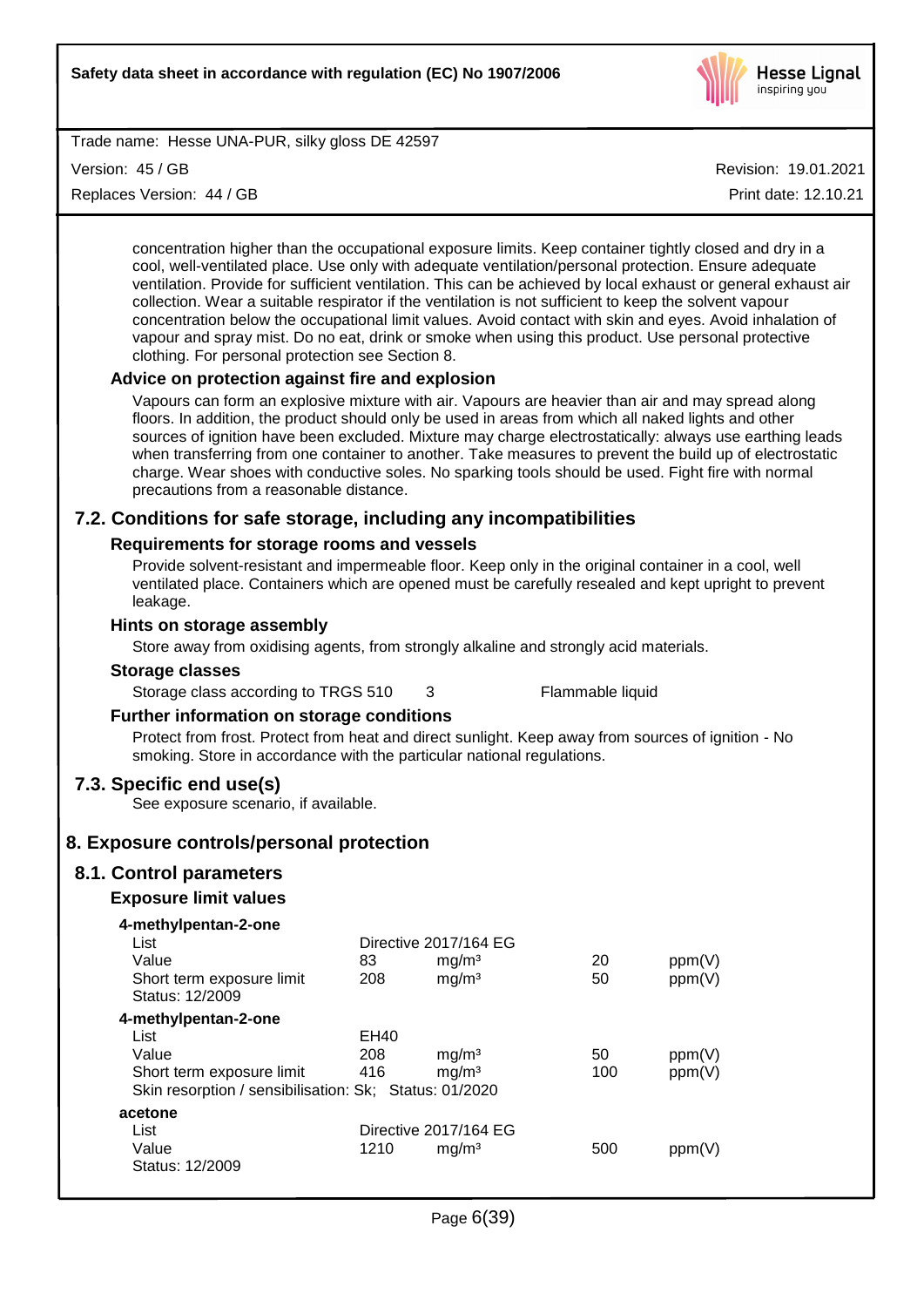

Version: 45 / GB

Replaces Version: 44 / GB

| acetone                                                                             |                  |                                |      |         |
|-------------------------------------------------------------------------------------|------------------|--------------------------------|------|---------|
| List                                                                                | EH40             |                                |      |         |
| Value                                                                               | 1210             | mg/m <sup>3</sup>              | 500  | ppm(V)  |
| Short term exposure limit                                                           | 3620             | mg/m <sup>3</sup>              | 1500 | ppm(V)  |
| Status: 01/2020                                                                     |                  |                                |      |         |
| n-butyl acetate                                                                     |                  |                                |      |         |
| List                                                                                | EH40             |                                |      |         |
| Value                                                                               | 724              | mg/m <sup>3</sup>              | 150  | ppm(V)  |
| Short term exposure limit<br>Status: 01/2020                                        | 966              | mg/m <sup>3</sup>              | 200  | ppm(V)  |
|                                                                                     |                  |                                |      |         |
| n-butyl acetate<br>List                                                             |                  | Directive 2017/164 EG          |      |         |
| Value                                                                               | 241              | mg/m <sup>3</sup>              | 50   | ppm(V)  |
| Short term exposure limit                                                           | 723              | mg/m <sup>3</sup>              | 150  | ppm(V)  |
| Status: 10/2019                                                                     |                  |                                |      |         |
| xylene                                                                              |                  |                                |      |         |
| List                                                                                |                  | Directive 2017/164 EG          |      |         |
| Value                                                                               | 221              | mg/m <sup>3</sup>              | 50   | ppm(V)  |
| Short term exposure limit                                                           | 442              | mg/m <sup>3</sup>              | 100  | ppm(V)  |
| Skin resorption / sensibilisation: H; Status: 12/2009                               |                  |                                |      |         |
| xylene                                                                              |                  |                                |      |         |
| List                                                                                | EH40             |                                |      |         |
| Value                                                                               | 220              | mg/m <sup>3</sup>              | 50   | ppm(V)  |
| Short term exposure limit<br>Skin resorption / sensibilisation: Sk; Status: 01/2020 | 441              | mg/m <sup>3</sup>              | 100  | ppm(V)  |
|                                                                                     |                  |                                |      |         |
| ethylbenzene<br>List                                                                |                  | Directive 2017/164 EG          |      |         |
| Value                                                                               | 442              | mg/m <sup>3</sup>              | 100  | ppm(V)  |
| Short term exposure limit                                                           | 884              | mg/m <sup>3</sup>              | 200  | ppm(V)  |
| Status: 12/2009                                                                     |                  |                                |      |         |
| ethylbenzene                                                                        |                  |                                |      |         |
| List                                                                                | EH40             |                                |      |         |
| Value                                                                               | 441              | mg/m <sup>3</sup>              | 100  | ppm(V)  |
| Short term exposure limit                                                           | 552              | mg/m <sup>3</sup>              | 125  | ppm(V)  |
| Skin resorption / sensibilisation: Sk; Status: 01/2020                              |                  |                                |      |         |
| <b>Other information</b>                                                            |                  |                                |      |         |
| <b>Derived No/Minimal Effect Levels (DNEL/DMEL)</b>                                 |                  |                                |      |         |
|                                                                                     |                  |                                |      |         |
| n-butyl acetate<br>Type of value                                                    |                  | Derived No Effect Level (DNEL) |      |         |
| Reference group                                                                     |                  | Workers (professional)         |      |         |
| Duration of exposure                                                                | Long-term        |                                |      |         |
| Route of exposure                                                                   | Dermal exposure  |                                |      |         |
| Mode of action                                                                      | Systemic effects |                                |      |         |
| Concentration                                                                       |                  | 11                             |      | mg/kg/d |
|                                                                                     |                  |                                |      |         |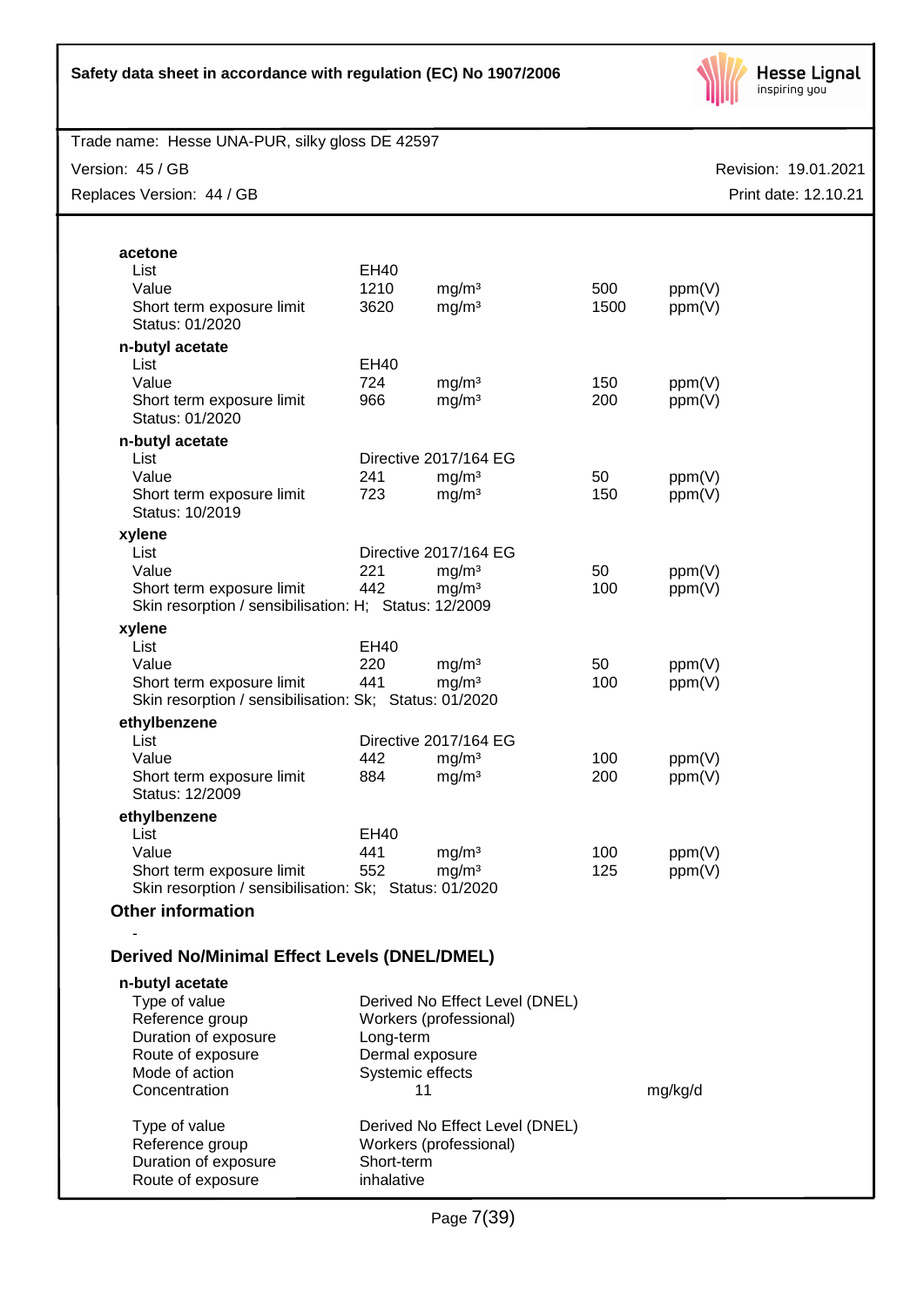

# Trade name: Hesse UNA-PUR, silky gloss DE 42597

Version: 45 / GB

Replaces Version: 44 / GB

| Mode of action<br>Concentration                                                                                  | Systemic effects<br>600                                                                                 | mg/m <sup>3</sup> |
|------------------------------------------------------------------------------------------------------------------|---------------------------------------------------------------------------------------------------------|-------------------|
| Type of value<br>Reference group<br>Duration of exposure                                                         | Derived No Effect Level (DNEL)<br>Workers (professional)<br>Short-term<br>inhalative                    |                   |
| Route of exposure<br>Mode of action<br>Concentration                                                             | Local effects<br>600                                                                                    | mg/m <sup>3</sup> |
| Type of value<br>Reference group<br>Duration of exposure                                                         | Derived No Effect Level (DNEL)<br>Workers (professional)<br>Long-term                                   |                   |
| Route of exposure<br>Mode of action                                                                              | inhalative<br>Local effects                                                                             |                   |
| Concentration                                                                                                    | 300                                                                                                     | mg/m <sup>3</sup> |
| Type of value<br>Reference group<br>Duration of exposure<br>Route of exposure<br>Mode of action                  | Derived No Effect Level (DNEL)<br>Workers (professional)<br>Long-term<br>inhalative<br>Systemic effects |                   |
| Concentration                                                                                                    | 300                                                                                                     | mg/m <sup>3</sup> |
| Type of value<br>Reference group<br>Duration of exposure<br>Route of exposure<br>Mode of action                  | Derived No Effect Level (DNEL)<br>Consumer<br>Long-term<br>Dermal exposure                              |                   |
| Concentration                                                                                                    | Systemic effects<br>6                                                                                   | mg/kg/d           |
| Type of value<br>Reference group<br>Duration of exposure<br>Route of exposure<br>Mode of action                  | Derived No Effect Level (DNEL)<br>Consumer<br>Long-term<br>Oral exposure<br>Systemic effects            |                   |
| Concentration                                                                                                    | 2                                                                                                       | mg/kg/d           |
| Type of value<br>Reference group<br>Duration of exposure<br>Route of exposure<br>Mode of action                  | Derived No Effect Level (DNEL)<br>Consumer<br>Short-term<br>inhalative<br>Systemic effects              |                   |
| Concentration                                                                                                    | 300                                                                                                     | mg/m <sup>3</sup> |
| Type of value<br>Reference group<br>Duration of exposure<br>Route of exposure<br>Mode of action<br>Concentration | Derived No Effect Level (DNEL)<br>Consumer<br>Short-term<br>inhalative<br>Local effects<br>300          | mg/m <sup>3</sup> |
| Type of value                                                                                                    | Derived No Effect Level (DNEL)                                                                          |                   |
|                                                                                                                  |                                                                                                         |                   |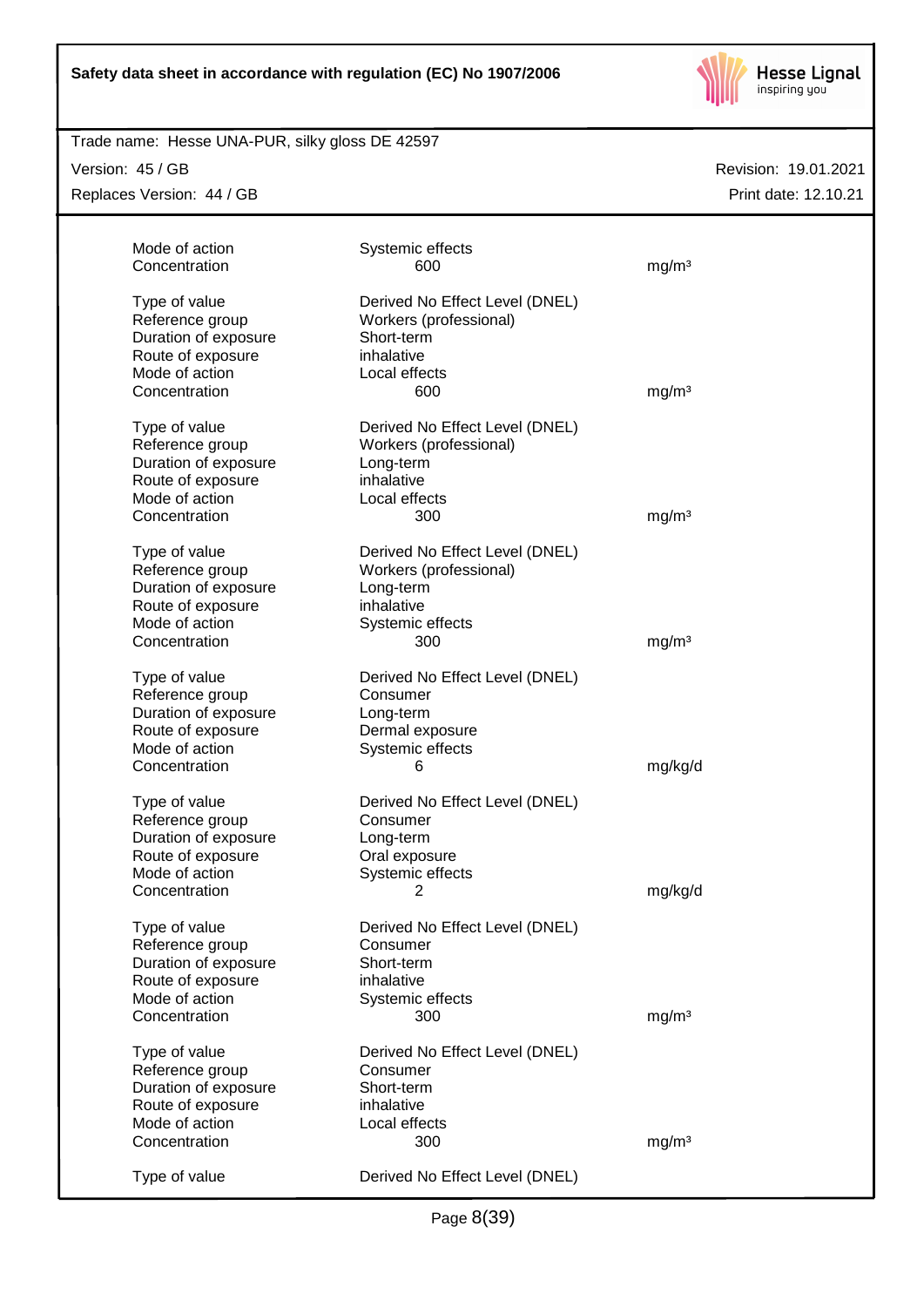

| Trade name: Hesse UNA-PUR, silky gloss DE 42597 |                                |                   |                      |
|-------------------------------------------------|--------------------------------|-------------------|----------------------|
| Version: 45 / GB                                |                                |                   | Revision: 19.01.2021 |
| Replaces Version: 44 / GB                       |                                |                   | Print date: 12.10.21 |
|                                                 |                                |                   |                      |
| Reference group                                 | Consumer                       |                   |                      |
| Duration of exposure                            | Long-term                      |                   |                      |
| Route of exposure                               | inhalative                     |                   |                      |
| Mode of action                                  | Systemic effects               |                   |                      |
| Concentration                                   | 35,7                           | mg/m <sup>3</sup> |                      |
| Type of value                                   | Derived No Effect Level (DNEL) |                   |                      |
| Reference group                                 | Consumer                       |                   |                      |
| Duration of exposure                            | Long-term                      |                   |                      |
| Route of exposure                               | inhalative                     |                   |                      |
| Mode of action                                  | Local effects                  |                   |                      |
| Concentration                                   | 35,7                           | mg/m <sup>3</sup> |                      |
| 4-methylpentan-2-one                            |                                |                   |                      |
| Type of value                                   | Derived No Effect Level (DNEL) |                   |                      |
| Reference group                                 | Workers (professional)         |                   |                      |
| Duration of exposure                            | Short-term                     |                   |                      |
| Route of exposure                               | inhalative                     |                   |                      |
| Mode of action                                  | Systemic effects               |                   |                      |
| Concentration                                   | 208                            | mg/m <sup>3</sup> |                      |
| Type of value                                   | Derived No Effect Level (DNEL) |                   |                      |
| Reference group                                 | Workers (professional)         |                   |                      |
| Duration of exposure                            | Short-term                     |                   |                      |
| Route of exposure                               | inhalative                     |                   |                      |
| Mode of action                                  | Local effects                  |                   |                      |
| Concentration                                   | 208                            | mg/m <sup>3</sup> |                      |
| Type of value                                   | Derived No Effect Level (DNEL) |                   |                      |
| Reference group                                 | Workers (professional)         |                   |                      |
| Duration of exposure                            | Long-term                      |                   |                      |
| Route of exposure                               | inhalative                     |                   |                      |
| Mode of action                                  | Systemic effects               |                   |                      |
| Concentration                                   | 83                             | mg/m <sup>3</sup> |                      |
| Type of value                                   | Derived No Effect Level (DNEL) |                   |                      |
| Reference group                                 | Workers (professional)         |                   |                      |
| Duration of exposure                            | Long-term                      |                   |                      |
| Route of exposure                               | inhalative                     |                   |                      |
| Mode of action                                  | Local effects                  |                   |                      |
| Concentration                                   | 83                             | mg/m <sup>3</sup> |                      |
| Type of value                                   | Derived No Effect Level (DNEL) |                   |                      |
| Reference group                                 | Workers (professional)         |                   |                      |
| Duration of exposure                            | Long-term                      |                   |                      |
| Route of exposure                               | Dermal exposure                |                   |                      |
| Mode of action                                  | Systemic effects               |                   |                      |
| Concentration                                   | 11,8                           | mg/kg/d           |                      |
| Type of value                                   | Derived No Effect Level (DNEL) |                   |                      |
| Reference group                                 | Consumer                       |                   |                      |
| Duration of exposure                            | Long-term                      |                   |                      |
| Route of exposure                               | inhalative                     |                   |                      |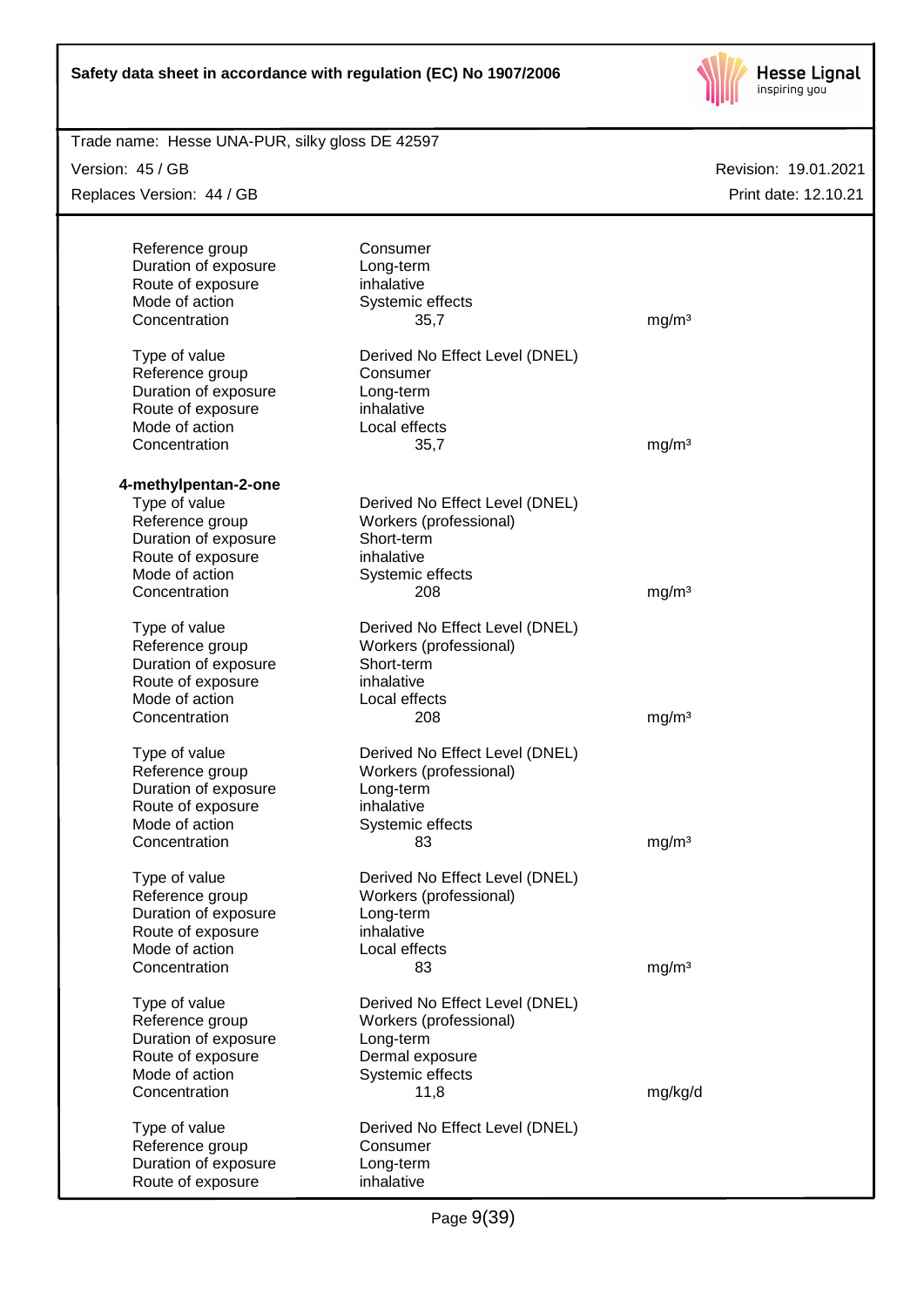

# Trade name: Hesse UNA-PUR, silky gloss DE 42597

Version: 45 / GB

Replaces Version: 44 / GB

| Mode of action<br>Concentration                                                                                             | Systemic effects<br>14,7                                                                                        | mg/m <sup>3</sup> |  |
|-----------------------------------------------------------------------------------------------------------------------------|-----------------------------------------------------------------------------------------------------------------|-------------------|--|
| Type of value<br>Reference group<br>Duration of exposure                                                                    | Derived No Effect Level (DNEL)<br>Consumer<br>Long-term                                                         |                   |  |
| Route of exposure<br>Mode of action                                                                                         | inhalative<br>Local effects                                                                                     |                   |  |
| Concentration                                                                                                               | 14,7                                                                                                            | mg/m <sup>3</sup> |  |
| Type of value<br>Reference group<br>Duration of exposure<br>Route of exposure                                               | Derived No Effect Level (DNEL)<br>Consumer<br>Short-term<br>inhalative                                          |                   |  |
| Mode of action                                                                                                              | Systemic effects                                                                                                |                   |  |
| Concentration                                                                                                               | 155,2                                                                                                           | mg/m <sup>3</sup> |  |
| Type of value<br>Reference group<br>Duration of exposure<br>Route of exposure<br>Mode of action                             | Derived No Effect Level (DNEL)<br>Consumer<br>Short-term<br>inhalative<br>Local effects                         |                   |  |
| Concentration                                                                                                               | 155,2                                                                                                           | mg/m <sup>3</sup> |  |
| Type of value<br>Reference group<br>Duration of exposure<br>Route of exposure                                               | Derived No Effect Level (DNEL)<br>Consumer<br>Long-term<br>Dermal exposure                                      |                   |  |
| Mode of action<br>Concentration                                                                                             | Systemic effects<br>4,2                                                                                         | mg/kg/d           |  |
| Type of value<br>Reference group<br>Duration of exposure<br>Route of exposure<br>Mode of action                             | Derived No Effect Level (DNEL)<br>Consumer<br>Long-term<br>Oral exposure<br>Systemic effects                    |                   |  |
| Concentration                                                                                                               | 4,2                                                                                                             | mg/kg/d           |  |
| acetone<br>Type of value<br>Reference group<br>Duration of exposure<br>Route of exposure<br>Mode of action<br>Concentration | Derived No Effect Level (DNEL)<br>Workers (professional)<br>Long-term<br>inhalative<br>Systemic effects<br>1210 | mg/m <sup>3</sup> |  |
| Type of value<br>Reference group<br>Duration of exposure<br>Route of exposure<br>Mode of action                             | Derived No Effect Level (DNEL)<br>Workers (professional)<br>Long-term<br>Dermal exposure<br>Systemic effects    |                   |  |
| Concentration                                                                                                               | 186                                                                                                             | mg/kg/d           |  |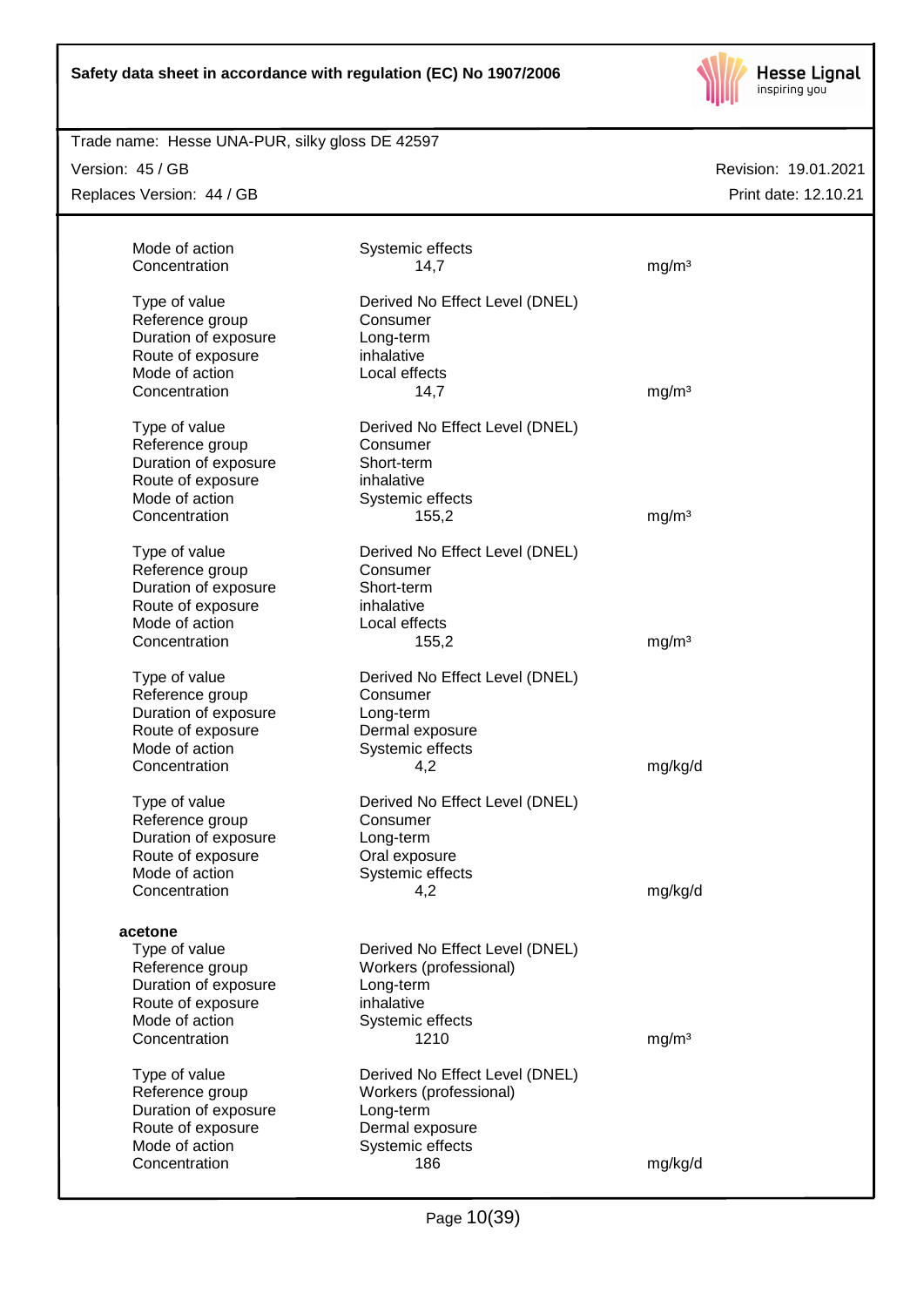

|  | Trade name: Hesse UNA-PUR, silky gloss DE 42597 |
|--|-------------------------------------------------|
|  |                                                 |

Version: 45 / GB

Replaces Version: 44 / GB

| Type of value<br>Reference group<br>Duration of exposure<br>Route of exposure<br>Mode of action<br>Concentration           | Derived No Effect Level (DNEL)<br>Workers (professional)<br>Short-term<br>inhalative<br>Local effects<br>2420       | mg/m <sup>3</sup> |  |
|----------------------------------------------------------------------------------------------------------------------------|---------------------------------------------------------------------------------------------------------------------|-------------------|--|
| Type of value<br>Reference group<br>Duration of exposure<br>Route of exposure<br>Mode of action<br>Concentration           | Derived No Effect Level (DNEL)<br>Workers (professional)<br>Short-term<br>inhalative<br>Systemic effects<br>1210    | mg/m <sup>3</sup> |  |
| Type of value<br>Reference group<br>Duration of exposure<br>Route of exposure<br>Mode of action<br>Concentration           | Derived No Effect Level (DNEL)<br>Consumer<br>Long-term<br>Oral exposure<br>Systemic effects<br>62                  | mg/kg/d           |  |
| Type of value<br>Reference group<br>Duration of exposure<br>Route of exposure<br>Mode of action<br>Concentration           | Derived No Effect Level (DNEL)<br>Consumer<br>Long-term<br>Dermal exposure<br>Systemic effects<br>62                | mg/kg/d           |  |
| Type of value<br>Reference group<br>Duration of exposure<br>Route of exposure<br>Mode of action<br>Concentration           | Derived No Effect Level (DNEL)<br>Consumer<br>Long-term<br>inhalative<br>Systemic effects<br>200                    | mg/m <sup>3</sup> |  |
| xylene<br>Type of value<br>Reference group<br>Duration of exposure<br>Route of exposure<br>Mode of action<br>Concentration | Derived No Effect Level (DNEL)<br>Consumer<br>Long-term<br>Dermal exposure<br>Systemic effects<br>108               | mg/kg/d           |  |
| Type of value<br>Reference group<br>Duration of exposure<br>Route of exposure<br>Mode of action<br>Concentration           | Derived No Effect Level (DNEL)<br>Workers (professional)<br>Long-term<br>Dermal exposure<br>Systemic effects<br>180 | mg/kg/d           |  |
| Type of value<br>Reference group<br>Duration of exposure                                                                   | Derived No Effect Level (DNEL)<br>Consumer<br>Long-term                                                             |                   |  |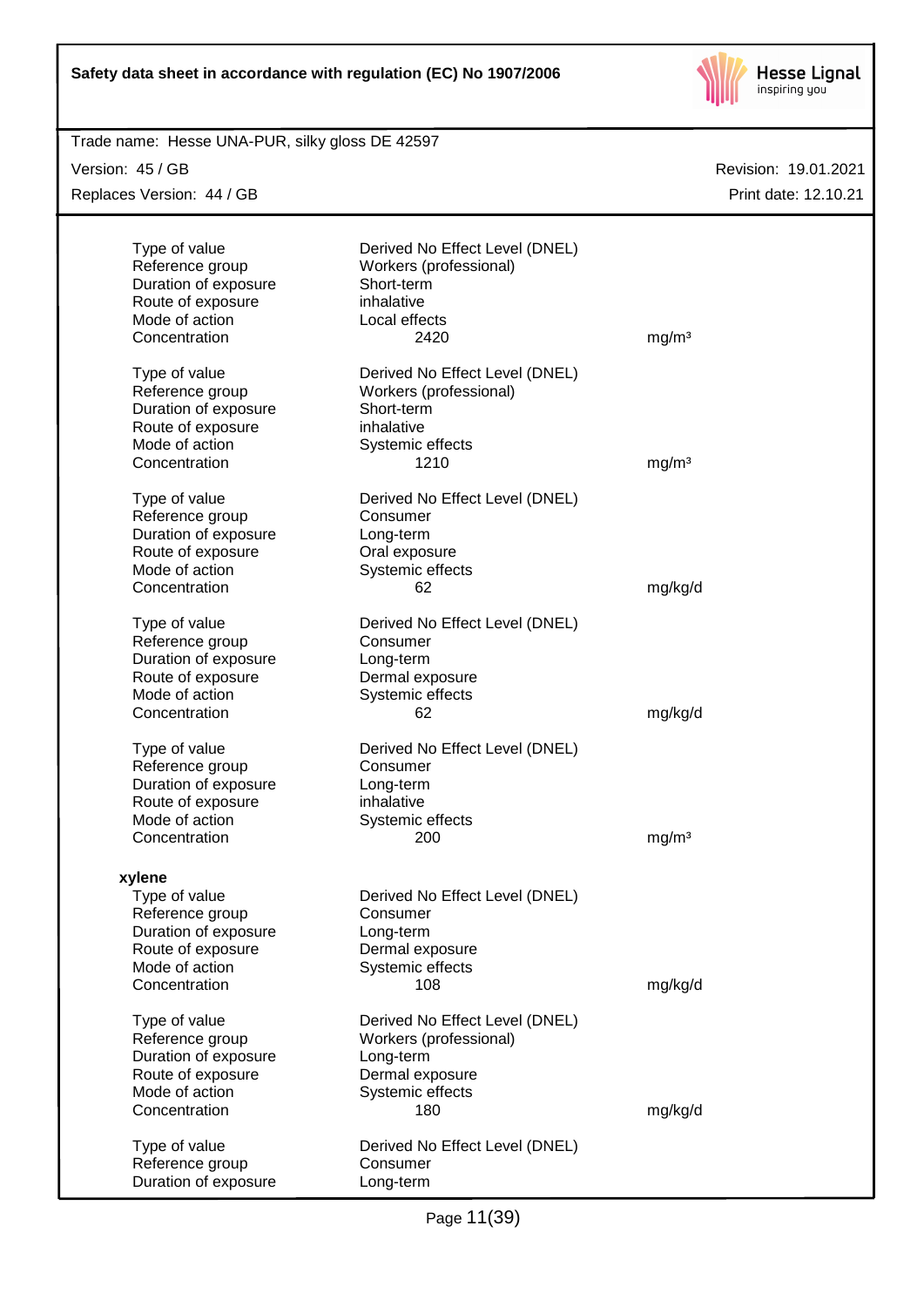

Trade name: Hesse UNA-PUR, silky gloss DE 42597

Version: 45 / GB

Replaces Version: 44 / GB

| Route of exposure<br>Mode of action<br>Concentration | inhalative<br>Systemic effects<br>14,8 | mg/m <sup>3</sup> |
|------------------------------------------------------|----------------------------------------|-------------------|
|                                                      |                                        |                   |
| Type of value                                        | Derived No Effect Level (DNEL)         |                   |
| Reference group<br>Duration of exposure              | Consumer<br>Short-term                 |                   |
| Route of exposure                                    | inhalative                             |                   |
| Mode of action                                       | Systemic effects                       |                   |
| Concentration                                        | 174                                    | mg/m <sup>3</sup> |
| Type of value                                        | Derived No Effect Level (DNEL)         |                   |
| Reference group                                      | Consumer                               |                   |
| Duration of exposure                                 | Short-term                             |                   |
| Route of exposure                                    | inhalative                             |                   |
| Mode of action                                       | Local effects                          |                   |
| Concentration                                        | 174                                    | mg/m <sup>3</sup> |
|                                                      |                                        |                   |
| Type of value                                        | Derived No Effect Level (DNEL)         |                   |
| Reference group<br>Duration of exposure              | Workers (professional)<br>Long-term    |                   |
| Route of exposure                                    | inhalative                             |                   |
| Mode of action                                       | Local effects                          |                   |
| Concentration                                        | 77                                     | mg/m <sup>3</sup> |
|                                                      |                                        |                   |
| Type of value                                        | Derived No Effect Level (DNEL)         |                   |
| Reference group                                      | Workers (professional)                 |                   |
| Duration of exposure                                 | Long-term                              |                   |
| Route of exposure                                    | inhalative                             |                   |
| Mode of action                                       | Systemic effects                       |                   |
| Concentration                                        | 77                                     | mg/m <sup>3</sup> |
| Type of value                                        | Derived No Effect Level (DNEL)         |                   |
| Reference group                                      | Workers (professional)                 |                   |
| Duration of exposure                                 | Short-term                             |                   |
| Route of exposure                                    | inhalative                             |                   |
| Mode of action                                       | Systemic effects                       |                   |
| Concentration                                        | 289                                    | mg/m <sup>3</sup> |
| Type of value                                        | Derived No Effect Level (DNEL)         |                   |
| Reference group                                      | Workers (professional)                 |                   |
| Duration of exposure                                 | Short-term                             |                   |
| Route of exposure                                    | inhalative                             |                   |
| Mode of action                                       | Local effects                          |                   |
| Concentration                                        | 289                                    | mg/m <sup>3</sup> |
| Type of value                                        | Derived No Effect Level (DNEL)         |                   |
| Reference group                                      | Consumer                               |                   |
| Duration of exposure                                 | Long-term                              |                   |
| Route of exposure                                    | Oral exposure                          |                   |
| Mode of action                                       | Systemic effects                       |                   |
| Concentration                                        | 1,6                                    | mg/kg/d           |
|                                                      |                                        |                   |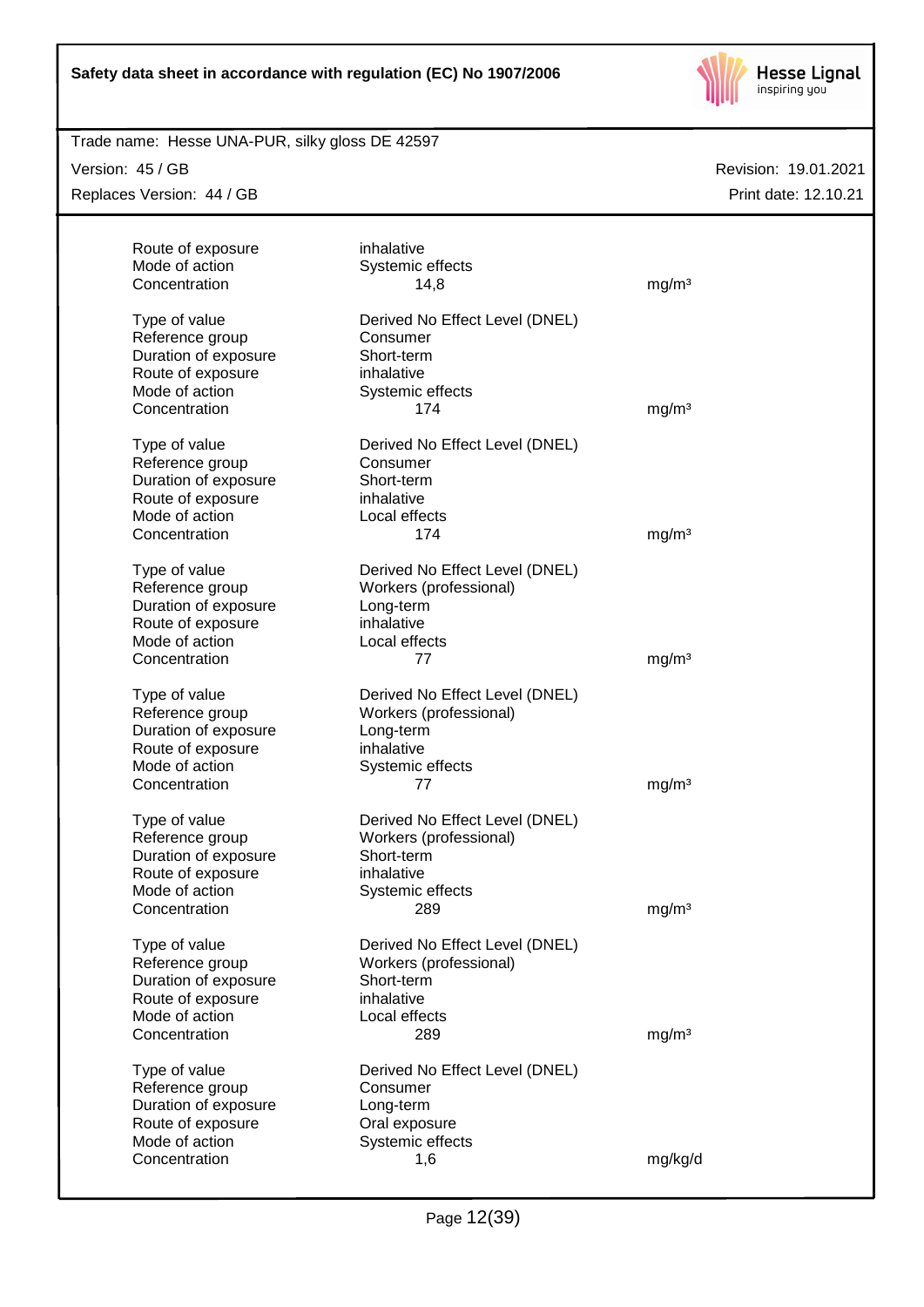

| Trade name: Hesse UNA-PUR, silky gloss DE 42597 |                                |                      |
|-------------------------------------------------|--------------------------------|----------------------|
| Version: 45 / GB                                |                                | Revision: 19.01.2021 |
| Replaces Version: 44 / GB                       |                                | Print date: 12.10.21 |
|                                                 |                                |                      |
| Type of value                                   | Derived No Effect Level (DNEL) |                      |
| Reference group                                 | Workers (professional)         |                      |
| Duration of exposure                            | Short-term                     |                      |
| Route of exposure                               | Dermal exposure                |                      |
| Mode of action                                  | Local effects                  |                      |
| Concentration                                   | 174                            | mg/kg/d              |
| ethylbenzene                                    |                                |                      |
| Type of value                                   | Derived No Effect Level (DNEL) |                      |
| Reference group                                 | Workers (professional)         |                      |
| Duration of exposure                            | Short-term                     |                      |
| Route of exposure                               | inhalative                     |                      |
| Mode of action                                  | Systemic effects               |                      |
| Concentration                                   | 289                            |                      |
|                                                 |                                | mg/m <sup>3</sup>    |
| Type of value                                   | Derived No Effect Level (DNEL) |                      |
| Reference group                                 | Workers (professional)         |                      |
| Duration of exposure                            | Long-term                      |                      |
| Route of exposure                               | inhalative                     |                      |
| Mode of action                                  | Systemic effects               |                      |
| Concentration                                   | 77                             | mg/m <sup>3</sup>    |
| Type of value                                   | Derived No Effect Level (DNEL) |                      |
| Reference group                                 | Workers (professional)         |                      |
| Duration of exposure                            | Short-term                     |                      |
|                                                 |                                |                      |
| Route of exposure                               | inhalative                     |                      |
| Mode of action                                  | Local effects                  |                      |
| Concentration                                   | 289                            | mg/m <sup>3</sup>    |
| Type of value                                   | Derived No Effect Level (DNEL) |                      |
| Reference group                                 | Workers (professional)         |                      |
| Duration of exposure                            | Long-term                      |                      |
| Route of exposure                               | inhalative                     |                      |
| Mode of action                                  | Local effects                  |                      |
| Concentration                                   | 77                             | mg/m <sup>3</sup>    |
| Type of value                                   | Derived No Effect Level (DNEL) |                      |
| Reference group                                 | Workers (professional)         |                      |
| Duration of exposure                            | Long-term                      |                      |
| Route of exposure                               | Dermal exposure                |                      |
| Mode of action                                  | Systemic effects               |                      |
| Concentration                                   | 18                             | mg/kg/d              |
|                                                 |                                |                      |
| Type of value                                   | Derived No Effect Level (DNEL) |                      |
| Reference group                                 | Consumer                       |                      |
| Duration of exposure                            | Short-term                     |                      |
| Route of exposure                               | inhalative                     |                      |
| Mode of action                                  | Systemic effects               |                      |
| Concentration                                   | 174                            | mg/m <sup>3</sup>    |
| Type of value                                   | Derived No Effect Level (DNEL) |                      |
| Reference group                                 | Consumer                       |                      |
| Duration of exposure                            | Short-term                     |                      |
|                                                 |                                |                      |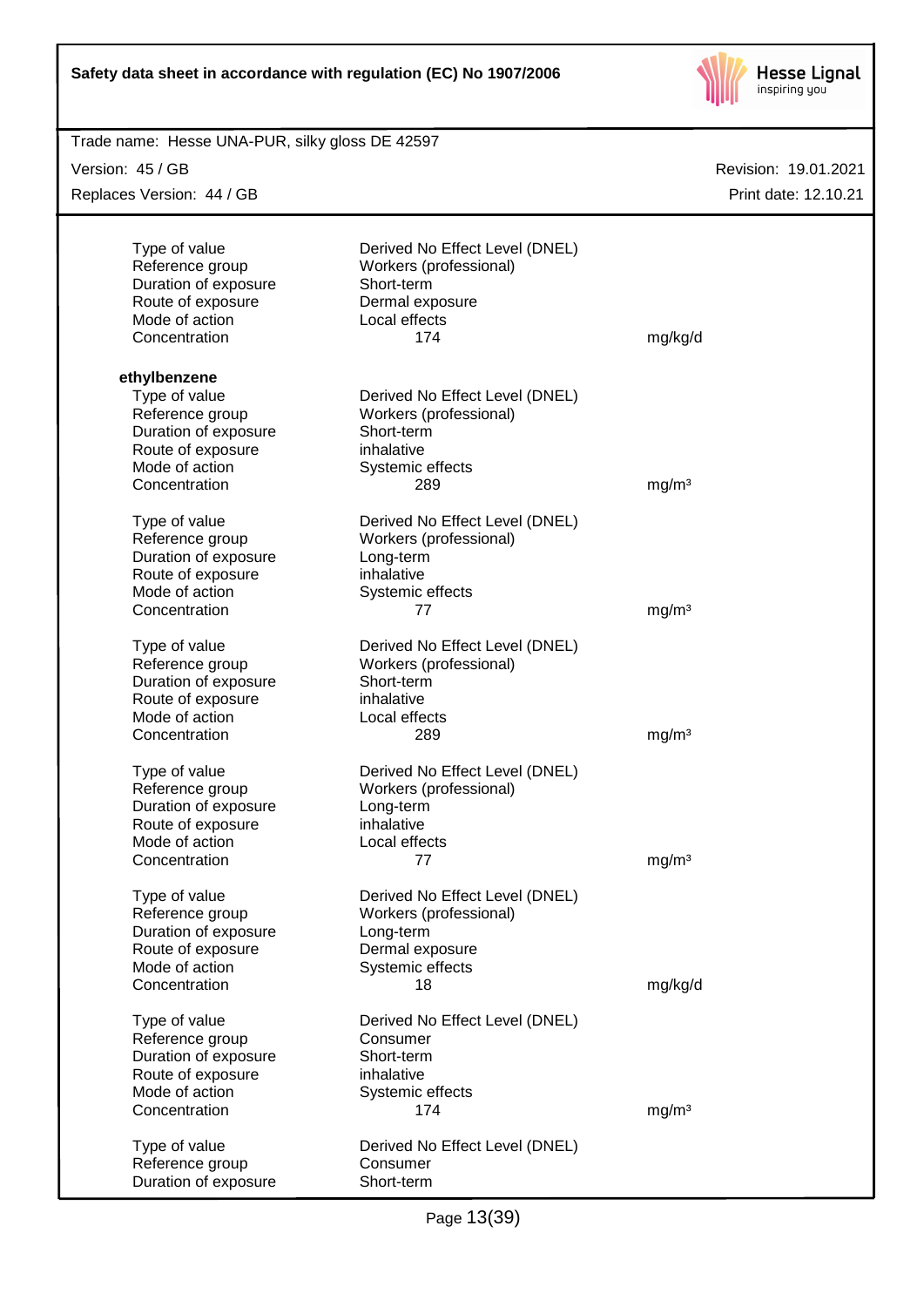

Trade name: Hesse UNA-PUR, silky gloss DE 42597

Version: 45 / GB

Replaces Version: 44 / GB

| Route of exposure<br>Mode of action<br>Concentration                                                                              | inhalative<br>Local effects<br>174                                                                              | mg/m <sup>3</sup>  |
|-----------------------------------------------------------------------------------------------------------------------------------|-----------------------------------------------------------------------------------------------------------------|--------------------|
| Type of value<br>Reference group<br>Duration of exposure<br>Route of exposure<br>Mode of action<br>Concentration                  | Derived No Effect Level (DNEL)<br>Consumer<br>Long-term<br>inhalative<br>Systemic effects<br>14,8               | mg/m <sup>3</sup>  |
| Type of value<br>Reference group<br>Duration of exposure<br>Route of exposure<br>Mode of action                                   | Derived No Effect Level (DNEL)<br>Consumer<br>Long-term<br>Dermal exposure<br>Systemic effects                  |                    |
| Concentration<br>Type of value<br>Reference group<br>Duration of exposure<br>Route of exposure<br>Mode of action<br>Concentration | 108<br>Derived No Effect Level (DNEL)<br>Consumer<br>Long-term<br>Oral exposure<br>Systemic effects<br>1,6      | mg/kg/d<br>mg/kg/d |
| toluene<br>Type of value<br>Reference group<br>Duration of exposure<br>Route of exposure<br>Mode of action<br>Concentration       | Derived No Effect Level (DNEL)<br>Workers (professional)<br>Short-term<br>inhalative<br>Local effects<br>343    | mg/m <sup>3</sup>  |
| Type of value<br>Reference group<br>Duration of exposure<br>Route of exposure<br>Mode of action<br>Concentration                  | Derived No Effect Level (DNEL)<br>Workers (professional)<br>Short-term<br>inhalative<br>Systemic effects<br>384 | mg/kg              |
| Type of value<br>Reference group<br>Duration of exposure<br>Route of exposure<br>Mode of action<br>Concentration                  | Derived No Effect Level (DNEL)<br>Workers (professional)<br>Long-term<br>inhalative<br>Local effects<br>192     | mg/m <sup>3</sup>  |
| Type of value<br>Reference group<br>Duration of exposure<br>Route of exposure<br>Mode of action<br>Concentration                  | Derived No Effect Level (DNEL)<br>Workers (professional)<br>Long-term<br>inhalative<br>Systemic effects<br>192  | mg/m <sup>3</sup>  |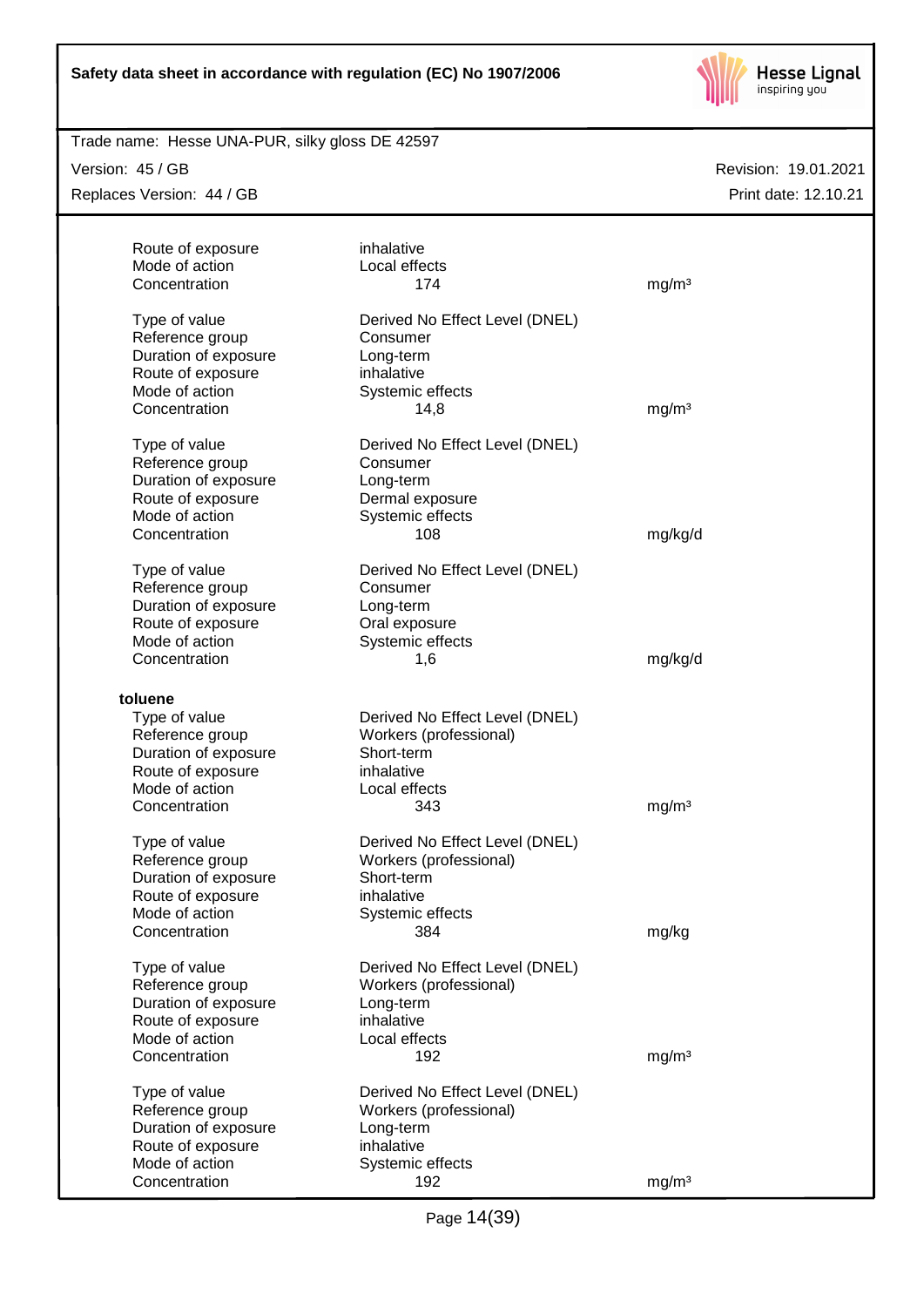

Trade name: Hesse UNA-PUR, silky gloss DE 42597

Version: 45 / GB Replaces Version: 44 / GB

| Type of value<br>Reference group<br>Duration of exposure<br>Route of exposure<br>Mode of action<br>Concentration                        | Derived No Effect Level (DNEL)<br>Consumer<br>Long-term<br>Dermal exposure<br>Systemic effects<br>384     | mg/kg/d           |
|-----------------------------------------------------------------------------------------------------------------------------------------|-----------------------------------------------------------------------------------------------------------|-------------------|
| Type of value<br>Reference group<br>Duration of exposure<br>Route of exposure<br>Mode of action<br>Concentration                        | Derived No Effect Level (DNEL)<br>Consumer<br>Short-term<br>inhalative<br>Local effects<br>226            | mg/m <sup>3</sup> |
| Type of value<br>Reference group<br>Duration of exposure<br>Route of exposure<br>Mode of action<br>Concentration                        | Derived No Effect Level (DNEL)<br>Consumer<br>Short-term<br>inhalative<br>Systemic effects<br>226         | mg/m <sup>3</sup> |
| Type of value<br>Reference group<br>Duration of exposure<br>Route of exposure<br>Mode of action<br>Concentration                        | Derived No Effect Level (DNEL)<br>Consumer<br>Long-term<br>inhalative<br>Systemic effects<br>56,5         | mg/m <sup>3</sup> |
| Type of value<br>Reference group<br>Duration of exposure<br>Route of exposure<br>Mode of action<br>Concentration                        | Derived No Effect Level (DNEL)<br>Consumer<br>Long-term<br>Dermal exposure<br>Systemic effects<br>226     | mg/kg/d           |
| Type of value<br>Reference group<br>Duration of exposure<br>Route of exposure<br>Mode of action<br>Concentration                        | Derived No Effect Level (DNEL)<br>Consumer<br>Long-term<br>Oral exposure<br>Systemic effects<br>8,13      | mg/kg/d           |
| methyl methacrylate<br>Type of value<br>Reference group<br>Duration of exposure<br>Route of exposure<br>Mode of action<br>Concentration | Derived No Effect Level (DNEL)<br>Workers (industrial)<br>Long-term<br>inhalative<br>Local effects<br>210 | mg/m <sup>3</sup> |
| Type of value<br>Reference group                                                                                                        | Derived No Effect Level (DNEL)<br>Workers (industrial)                                                    |                   |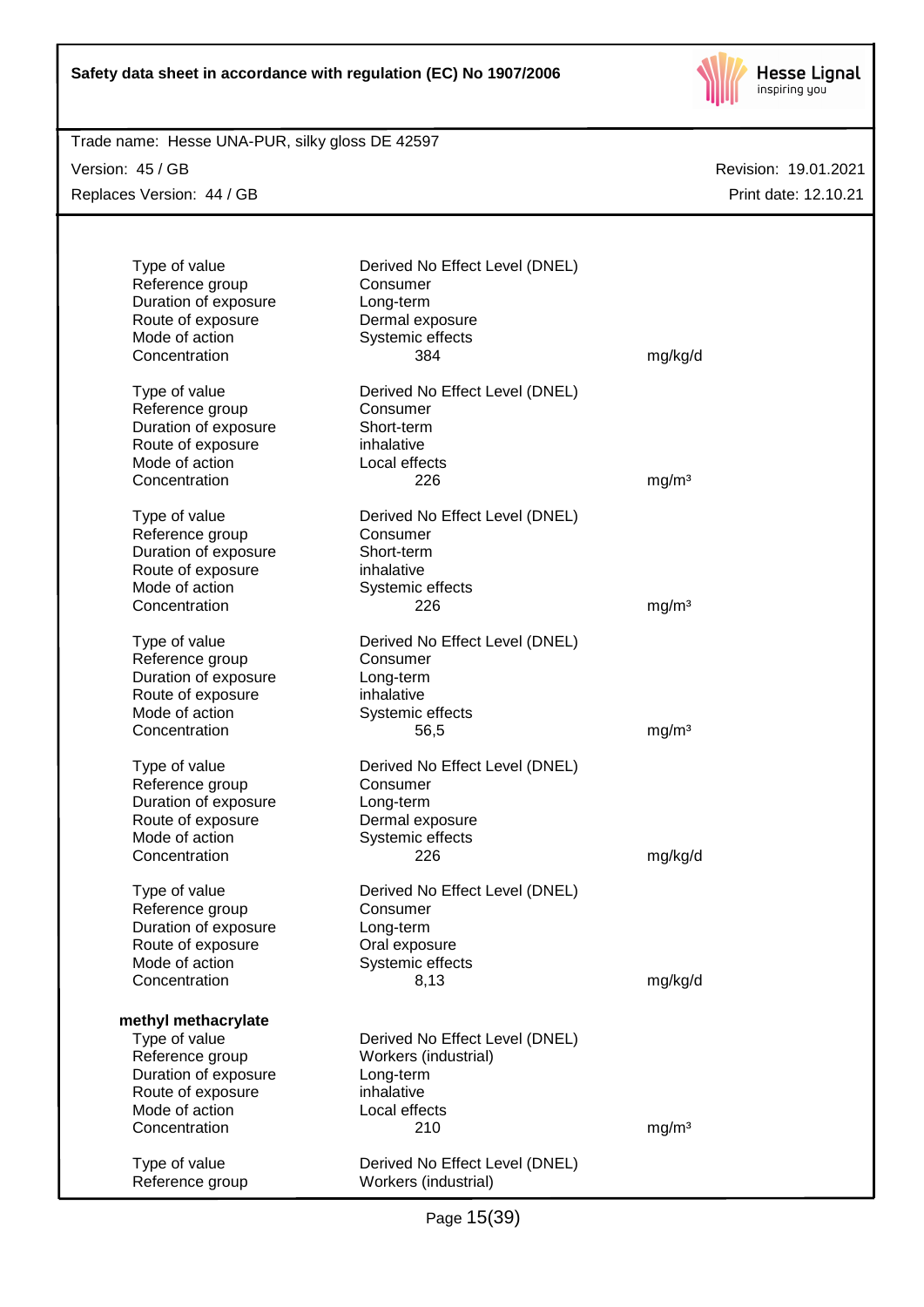

Trade name: Hesse UNA-PUR, silky gloss DE 42597

Version: 45 / GB

Replaces Version: 44 / GB

| Duration of exposure<br>Long-term<br>inhalative<br>Route of exposure<br>Mode of action<br>Systemic effects<br>Concentration<br>mg/m <sup>3</sup><br>210<br>Derived No Effect Level (DNEL)<br>Type of value<br>Reference group<br>Workers (industrial)<br>Duration of exposure<br>Long-term<br>Route of exposure<br>Dermal exposure<br>Mode of action<br>Local effects<br>Concentration<br>mg/cm <sup>2</sup><br>1,5<br>Type of value<br>Derived No Effect Level (DNEL)<br>Reference group<br>Workers (industrial)<br>Duration of exposure<br>Long-term<br>Route of exposure<br>Dermal exposure<br>Mode of action<br>Systemic effects<br>mg/kg/d<br>Concentration<br>13,67<br>Derived No Effect Level (DNEL)<br>Type of value<br>Reference group<br>Workers (industrial)<br>Duration of exposure<br>Short-term<br>Route of exposure<br>Dermal exposure<br>Mode of action<br>Local effects<br>mg/cm <sup>2</sup><br>Concentration<br>1,5<br>Type of value<br>Derived No Effect Level (DNEL)<br>Reference group<br>Consumer<br>Duration of exposure<br>Long-term<br>Route of exposure<br>inhalative<br>Mode of action<br>Local effects<br>Concentration<br>105<br>mg/m <sup>3</sup><br>Type of value<br>Derived No Effect Level (DNEL)<br>Reference group<br>Consumer<br>Duration of exposure<br>Long-term<br>inhalative<br>Route of exposure<br>Systemic effects<br>Mode of action<br>Concentration<br>74,3<br>mg/m <sup>3</sup><br>Type of value<br>Derived No Effect Level (DNEL)<br>Reference group<br>Consumer<br>Duration of exposure<br>Long-term<br>Route of exposure<br>Dermal exposure<br>Mode of action<br>Local effects<br>Concentration<br>mg/cm <sup>2</sup><br>1,5<br>Type of value<br>Derived No Effect Level (DNEL)<br>Reference group<br>Consumer<br>Duration of exposure<br>Long-term<br>Route of exposure<br>Dermal exposure<br>Mode of action<br>Systemic effects<br>Concentration<br>mg/kg/d<br>8,2 |  |  |
|------------------------------------------------------------------------------------------------------------------------------------------------------------------------------------------------------------------------------------------------------------------------------------------------------------------------------------------------------------------------------------------------------------------------------------------------------------------------------------------------------------------------------------------------------------------------------------------------------------------------------------------------------------------------------------------------------------------------------------------------------------------------------------------------------------------------------------------------------------------------------------------------------------------------------------------------------------------------------------------------------------------------------------------------------------------------------------------------------------------------------------------------------------------------------------------------------------------------------------------------------------------------------------------------------------------------------------------------------------------------------------------------------------------------------------------------------------------------------------------------------------------------------------------------------------------------------------------------------------------------------------------------------------------------------------------------------------------------------------------------------------------------------------------------------------------------------------------------------------------------------------------------------------------------|--|--|
|                                                                                                                                                                                                                                                                                                                                                                                                                                                                                                                                                                                                                                                                                                                                                                                                                                                                                                                                                                                                                                                                                                                                                                                                                                                                                                                                                                                                                                                                                                                                                                                                                                                                                                                                                                                                                                                                                                                        |  |  |
|                                                                                                                                                                                                                                                                                                                                                                                                                                                                                                                                                                                                                                                                                                                                                                                                                                                                                                                                                                                                                                                                                                                                                                                                                                                                                                                                                                                                                                                                                                                                                                                                                                                                                                                                                                                                                                                                                                                        |  |  |
|                                                                                                                                                                                                                                                                                                                                                                                                                                                                                                                                                                                                                                                                                                                                                                                                                                                                                                                                                                                                                                                                                                                                                                                                                                                                                                                                                                                                                                                                                                                                                                                                                                                                                                                                                                                                                                                                                                                        |  |  |
|                                                                                                                                                                                                                                                                                                                                                                                                                                                                                                                                                                                                                                                                                                                                                                                                                                                                                                                                                                                                                                                                                                                                                                                                                                                                                                                                                                                                                                                                                                                                                                                                                                                                                                                                                                                                                                                                                                                        |  |  |
|                                                                                                                                                                                                                                                                                                                                                                                                                                                                                                                                                                                                                                                                                                                                                                                                                                                                                                                                                                                                                                                                                                                                                                                                                                                                                                                                                                                                                                                                                                                                                                                                                                                                                                                                                                                                                                                                                                                        |  |  |
|                                                                                                                                                                                                                                                                                                                                                                                                                                                                                                                                                                                                                                                                                                                                                                                                                                                                                                                                                                                                                                                                                                                                                                                                                                                                                                                                                                                                                                                                                                                                                                                                                                                                                                                                                                                                                                                                                                                        |  |  |
|                                                                                                                                                                                                                                                                                                                                                                                                                                                                                                                                                                                                                                                                                                                                                                                                                                                                                                                                                                                                                                                                                                                                                                                                                                                                                                                                                                                                                                                                                                                                                                                                                                                                                                                                                                                                                                                                                                                        |  |  |
|                                                                                                                                                                                                                                                                                                                                                                                                                                                                                                                                                                                                                                                                                                                                                                                                                                                                                                                                                                                                                                                                                                                                                                                                                                                                                                                                                                                                                                                                                                                                                                                                                                                                                                                                                                                                                                                                                                                        |  |  |
|                                                                                                                                                                                                                                                                                                                                                                                                                                                                                                                                                                                                                                                                                                                                                                                                                                                                                                                                                                                                                                                                                                                                                                                                                                                                                                                                                                                                                                                                                                                                                                                                                                                                                                                                                                                                                                                                                                                        |  |  |
|                                                                                                                                                                                                                                                                                                                                                                                                                                                                                                                                                                                                                                                                                                                                                                                                                                                                                                                                                                                                                                                                                                                                                                                                                                                                                                                                                                                                                                                                                                                                                                                                                                                                                                                                                                                                                                                                                                                        |  |  |
|                                                                                                                                                                                                                                                                                                                                                                                                                                                                                                                                                                                                                                                                                                                                                                                                                                                                                                                                                                                                                                                                                                                                                                                                                                                                                                                                                                                                                                                                                                                                                                                                                                                                                                                                                                                                                                                                                                                        |  |  |
|                                                                                                                                                                                                                                                                                                                                                                                                                                                                                                                                                                                                                                                                                                                                                                                                                                                                                                                                                                                                                                                                                                                                                                                                                                                                                                                                                                                                                                                                                                                                                                                                                                                                                                                                                                                                                                                                                                                        |  |  |
|                                                                                                                                                                                                                                                                                                                                                                                                                                                                                                                                                                                                                                                                                                                                                                                                                                                                                                                                                                                                                                                                                                                                                                                                                                                                                                                                                                                                                                                                                                                                                                                                                                                                                                                                                                                                                                                                                                                        |  |  |
|                                                                                                                                                                                                                                                                                                                                                                                                                                                                                                                                                                                                                                                                                                                                                                                                                                                                                                                                                                                                                                                                                                                                                                                                                                                                                                                                                                                                                                                                                                                                                                                                                                                                                                                                                                                                                                                                                                                        |  |  |
|                                                                                                                                                                                                                                                                                                                                                                                                                                                                                                                                                                                                                                                                                                                                                                                                                                                                                                                                                                                                                                                                                                                                                                                                                                                                                                                                                                                                                                                                                                                                                                                                                                                                                                                                                                                                                                                                                                                        |  |  |
|                                                                                                                                                                                                                                                                                                                                                                                                                                                                                                                                                                                                                                                                                                                                                                                                                                                                                                                                                                                                                                                                                                                                                                                                                                                                                                                                                                                                                                                                                                                                                                                                                                                                                                                                                                                                                                                                                                                        |  |  |
|                                                                                                                                                                                                                                                                                                                                                                                                                                                                                                                                                                                                                                                                                                                                                                                                                                                                                                                                                                                                                                                                                                                                                                                                                                                                                                                                                                                                                                                                                                                                                                                                                                                                                                                                                                                                                                                                                                                        |  |  |
|                                                                                                                                                                                                                                                                                                                                                                                                                                                                                                                                                                                                                                                                                                                                                                                                                                                                                                                                                                                                                                                                                                                                                                                                                                                                                                                                                                                                                                                                                                                                                                                                                                                                                                                                                                                                                                                                                                                        |  |  |
|                                                                                                                                                                                                                                                                                                                                                                                                                                                                                                                                                                                                                                                                                                                                                                                                                                                                                                                                                                                                                                                                                                                                                                                                                                                                                                                                                                                                                                                                                                                                                                                                                                                                                                                                                                                                                                                                                                                        |  |  |
|                                                                                                                                                                                                                                                                                                                                                                                                                                                                                                                                                                                                                                                                                                                                                                                                                                                                                                                                                                                                                                                                                                                                                                                                                                                                                                                                                                                                                                                                                                                                                                                                                                                                                                                                                                                                                                                                                                                        |  |  |
|                                                                                                                                                                                                                                                                                                                                                                                                                                                                                                                                                                                                                                                                                                                                                                                                                                                                                                                                                                                                                                                                                                                                                                                                                                                                                                                                                                                                                                                                                                                                                                                                                                                                                                                                                                                                                                                                                                                        |  |  |
|                                                                                                                                                                                                                                                                                                                                                                                                                                                                                                                                                                                                                                                                                                                                                                                                                                                                                                                                                                                                                                                                                                                                                                                                                                                                                                                                                                                                                                                                                                                                                                                                                                                                                                                                                                                                                                                                                                                        |  |  |
|                                                                                                                                                                                                                                                                                                                                                                                                                                                                                                                                                                                                                                                                                                                                                                                                                                                                                                                                                                                                                                                                                                                                                                                                                                                                                                                                                                                                                                                                                                                                                                                                                                                                                                                                                                                                                                                                                                                        |  |  |
|                                                                                                                                                                                                                                                                                                                                                                                                                                                                                                                                                                                                                                                                                                                                                                                                                                                                                                                                                                                                                                                                                                                                                                                                                                                                                                                                                                                                                                                                                                                                                                                                                                                                                                                                                                                                                                                                                                                        |  |  |
|                                                                                                                                                                                                                                                                                                                                                                                                                                                                                                                                                                                                                                                                                                                                                                                                                                                                                                                                                                                                                                                                                                                                                                                                                                                                                                                                                                                                                                                                                                                                                                                                                                                                                                                                                                                                                                                                                                                        |  |  |
|                                                                                                                                                                                                                                                                                                                                                                                                                                                                                                                                                                                                                                                                                                                                                                                                                                                                                                                                                                                                                                                                                                                                                                                                                                                                                                                                                                                                                                                                                                                                                                                                                                                                                                                                                                                                                                                                                                                        |  |  |
|                                                                                                                                                                                                                                                                                                                                                                                                                                                                                                                                                                                                                                                                                                                                                                                                                                                                                                                                                                                                                                                                                                                                                                                                                                                                                                                                                                                                                                                                                                                                                                                                                                                                                                                                                                                                                                                                                                                        |  |  |
|                                                                                                                                                                                                                                                                                                                                                                                                                                                                                                                                                                                                                                                                                                                                                                                                                                                                                                                                                                                                                                                                                                                                                                                                                                                                                                                                                                                                                                                                                                                                                                                                                                                                                                                                                                                                                                                                                                                        |  |  |
|                                                                                                                                                                                                                                                                                                                                                                                                                                                                                                                                                                                                                                                                                                                                                                                                                                                                                                                                                                                                                                                                                                                                                                                                                                                                                                                                                                                                                                                                                                                                                                                                                                                                                                                                                                                                                                                                                                                        |  |  |
|                                                                                                                                                                                                                                                                                                                                                                                                                                                                                                                                                                                                                                                                                                                                                                                                                                                                                                                                                                                                                                                                                                                                                                                                                                                                                                                                                                                                                                                                                                                                                                                                                                                                                                                                                                                                                                                                                                                        |  |  |
|                                                                                                                                                                                                                                                                                                                                                                                                                                                                                                                                                                                                                                                                                                                                                                                                                                                                                                                                                                                                                                                                                                                                                                                                                                                                                                                                                                                                                                                                                                                                                                                                                                                                                                                                                                                                                                                                                                                        |  |  |
|                                                                                                                                                                                                                                                                                                                                                                                                                                                                                                                                                                                                                                                                                                                                                                                                                                                                                                                                                                                                                                                                                                                                                                                                                                                                                                                                                                                                                                                                                                                                                                                                                                                                                                                                                                                                                                                                                                                        |  |  |
|                                                                                                                                                                                                                                                                                                                                                                                                                                                                                                                                                                                                                                                                                                                                                                                                                                                                                                                                                                                                                                                                                                                                                                                                                                                                                                                                                                                                                                                                                                                                                                                                                                                                                                                                                                                                                                                                                                                        |  |  |
|                                                                                                                                                                                                                                                                                                                                                                                                                                                                                                                                                                                                                                                                                                                                                                                                                                                                                                                                                                                                                                                                                                                                                                                                                                                                                                                                                                                                                                                                                                                                                                                                                                                                                                                                                                                                                                                                                                                        |  |  |
|                                                                                                                                                                                                                                                                                                                                                                                                                                                                                                                                                                                                                                                                                                                                                                                                                                                                                                                                                                                                                                                                                                                                                                                                                                                                                                                                                                                                                                                                                                                                                                                                                                                                                                                                                                                                                                                                                                                        |  |  |
|                                                                                                                                                                                                                                                                                                                                                                                                                                                                                                                                                                                                                                                                                                                                                                                                                                                                                                                                                                                                                                                                                                                                                                                                                                                                                                                                                                                                                                                                                                                                                                                                                                                                                                                                                                                                                                                                                                                        |  |  |
|                                                                                                                                                                                                                                                                                                                                                                                                                                                                                                                                                                                                                                                                                                                                                                                                                                                                                                                                                                                                                                                                                                                                                                                                                                                                                                                                                                                                                                                                                                                                                                                                                                                                                                                                                                                                                                                                                                                        |  |  |
|                                                                                                                                                                                                                                                                                                                                                                                                                                                                                                                                                                                                                                                                                                                                                                                                                                                                                                                                                                                                                                                                                                                                                                                                                                                                                                                                                                                                                                                                                                                                                                                                                                                                                                                                                                                                                                                                                                                        |  |  |
|                                                                                                                                                                                                                                                                                                                                                                                                                                                                                                                                                                                                                                                                                                                                                                                                                                                                                                                                                                                                                                                                                                                                                                                                                                                                                                                                                                                                                                                                                                                                                                                                                                                                                                                                                                                                                                                                                                                        |  |  |
|                                                                                                                                                                                                                                                                                                                                                                                                                                                                                                                                                                                                                                                                                                                                                                                                                                                                                                                                                                                                                                                                                                                                                                                                                                                                                                                                                                                                                                                                                                                                                                                                                                                                                                                                                                                                                                                                                                                        |  |  |
|                                                                                                                                                                                                                                                                                                                                                                                                                                                                                                                                                                                                                                                                                                                                                                                                                                                                                                                                                                                                                                                                                                                                                                                                                                                                                                                                                                                                                                                                                                                                                                                                                                                                                                                                                                                                                                                                                                                        |  |  |
|                                                                                                                                                                                                                                                                                                                                                                                                                                                                                                                                                                                                                                                                                                                                                                                                                                                                                                                                                                                                                                                                                                                                                                                                                                                                                                                                                                                                                                                                                                                                                                                                                                                                                                                                                                                                                                                                                                                        |  |  |
|                                                                                                                                                                                                                                                                                                                                                                                                                                                                                                                                                                                                                                                                                                                                                                                                                                                                                                                                                                                                                                                                                                                                                                                                                                                                                                                                                                                                                                                                                                                                                                                                                                                                                                                                                                                                                                                                                                                        |  |  |
|                                                                                                                                                                                                                                                                                                                                                                                                                                                                                                                                                                                                                                                                                                                                                                                                                                                                                                                                                                                                                                                                                                                                                                                                                                                                                                                                                                                                                                                                                                                                                                                                                                                                                                                                                                                                                                                                                                                        |  |  |
|                                                                                                                                                                                                                                                                                                                                                                                                                                                                                                                                                                                                                                                                                                                                                                                                                                                                                                                                                                                                                                                                                                                                                                                                                                                                                                                                                                                                                                                                                                                                                                                                                                                                                                                                                                                                                                                                                                                        |  |  |
|                                                                                                                                                                                                                                                                                                                                                                                                                                                                                                                                                                                                                                                                                                                                                                                                                                                                                                                                                                                                                                                                                                                                                                                                                                                                                                                                                                                                                                                                                                                                                                                                                                                                                                                                                                                                                                                                                                                        |  |  |
|                                                                                                                                                                                                                                                                                                                                                                                                                                                                                                                                                                                                                                                                                                                                                                                                                                                                                                                                                                                                                                                                                                                                                                                                                                                                                                                                                                                                                                                                                                                                                                                                                                                                                                                                                                                                                                                                                                                        |  |  |
|                                                                                                                                                                                                                                                                                                                                                                                                                                                                                                                                                                                                                                                                                                                                                                                                                                                                                                                                                                                                                                                                                                                                                                                                                                                                                                                                                                                                                                                                                                                                                                                                                                                                                                                                                                                                                                                                                                                        |  |  |
|                                                                                                                                                                                                                                                                                                                                                                                                                                                                                                                                                                                                                                                                                                                                                                                                                                                                                                                                                                                                                                                                                                                                                                                                                                                                                                                                                                                                                                                                                                                                                                                                                                                                                                                                                                                                                                                                                                                        |  |  |
|                                                                                                                                                                                                                                                                                                                                                                                                                                                                                                                                                                                                                                                                                                                                                                                                                                                                                                                                                                                                                                                                                                                                                                                                                                                                                                                                                                                                                                                                                                                                                                                                                                                                                                                                                                                                                                                                                                                        |  |  |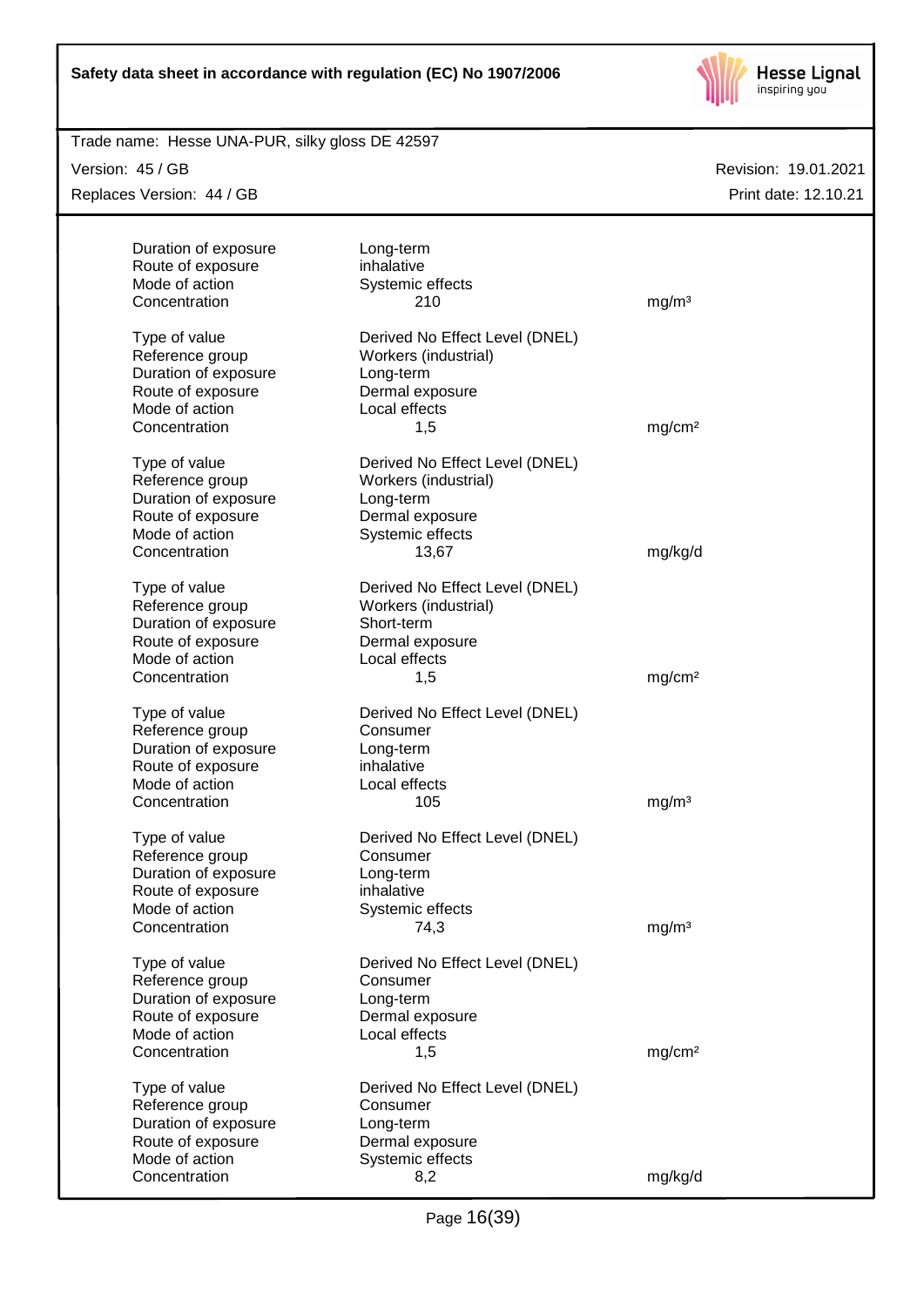| Safety data sheet in accordance with regulation (EC) No 1907/2006 |  |
|-------------------------------------------------------------------|--|
|-------------------------------------------------------------------|--|



Version: 45 / GB

Replaces Version: 44 / GB

| Type of value<br>Reference group                | Derived No Effect Level (DNEL)<br>Consumer |                    |
|-------------------------------------------------|--------------------------------------------|--------------------|
| Duration of exposure                            | Short-term                                 |                    |
| Route of exposure                               | Dermal exposure                            |                    |
| Mode of action                                  | Local effects                              |                    |
| Concentration                                   | 1,5                                        | mg/cm <sup>2</sup> |
|                                                 |                                            |                    |
| <b>Predicted No Effect Concentration (PNEC)</b> |                                            |                    |
| n-butyl acetate                                 |                                            |                    |
| Type of value                                   | <b>PNEC</b>                                |                    |
| <b>Type</b>                                     | Freshwater                                 |                    |
| Concentration                                   | 0,18                                       | mg/l               |
| Type of value                                   | <b>PNEC</b>                                |                    |
| <b>Type</b>                                     | Saltwater                                  |                    |
| Concentration                                   | 0,018                                      | mg/l               |
|                                                 |                                            |                    |
| Type of value                                   | <b>PNEC</b>                                |                    |
| <b>Type</b><br>Concentration                    | Sewage treatment plant (STP)               |                    |
|                                                 | 35,6                                       | mg/l               |
| Type of value                                   | <b>PNEC</b>                                |                    |
| <b>Type</b>                                     | Water                                      |                    |
| Conditions                                      | sporadic release                           |                    |
| Concentration                                   | 0,36                                       | mg/l               |
| Type of value                                   | <b>PNEC</b>                                |                    |
| <b>Type</b>                                     | Fresh water sediment                       |                    |
| Concentration                                   | 0,981                                      | mg/kg              |
| Type of value                                   | <b>PNEC</b>                                |                    |
| <b>Type</b>                                     | saltwater sediment                         |                    |
| Concentration                                   | 0,0981                                     | mg/l               |
|                                                 |                                            |                    |
| Type of value                                   | <b>PNEC</b>                                |                    |
| <b>Type</b>                                     | Soil                                       |                    |
| Concentration                                   | 0,0903                                     | mg/kg              |
| 4-methylpentan-2-one                            |                                            |                    |
| Type of value                                   | <b>PNEC</b>                                |                    |
| <b>Type</b>                                     | Freshwater                                 |                    |
| Concentration                                   | 0,6                                        | mg/l               |
| Type of value                                   | PNEC                                       |                    |
| <b>Type</b>                                     | Saltwater                                  |                    |
| Concentration                                   | 0,06                                       | mg/l               |
|                                                 |                                            |                    |
| Type of value                                   | <b>PNEC</b>                                |                    |
| Conditions                                      | sporadic release                           |                    |
| Concentration                                   | 1,5                                        | mg/l               |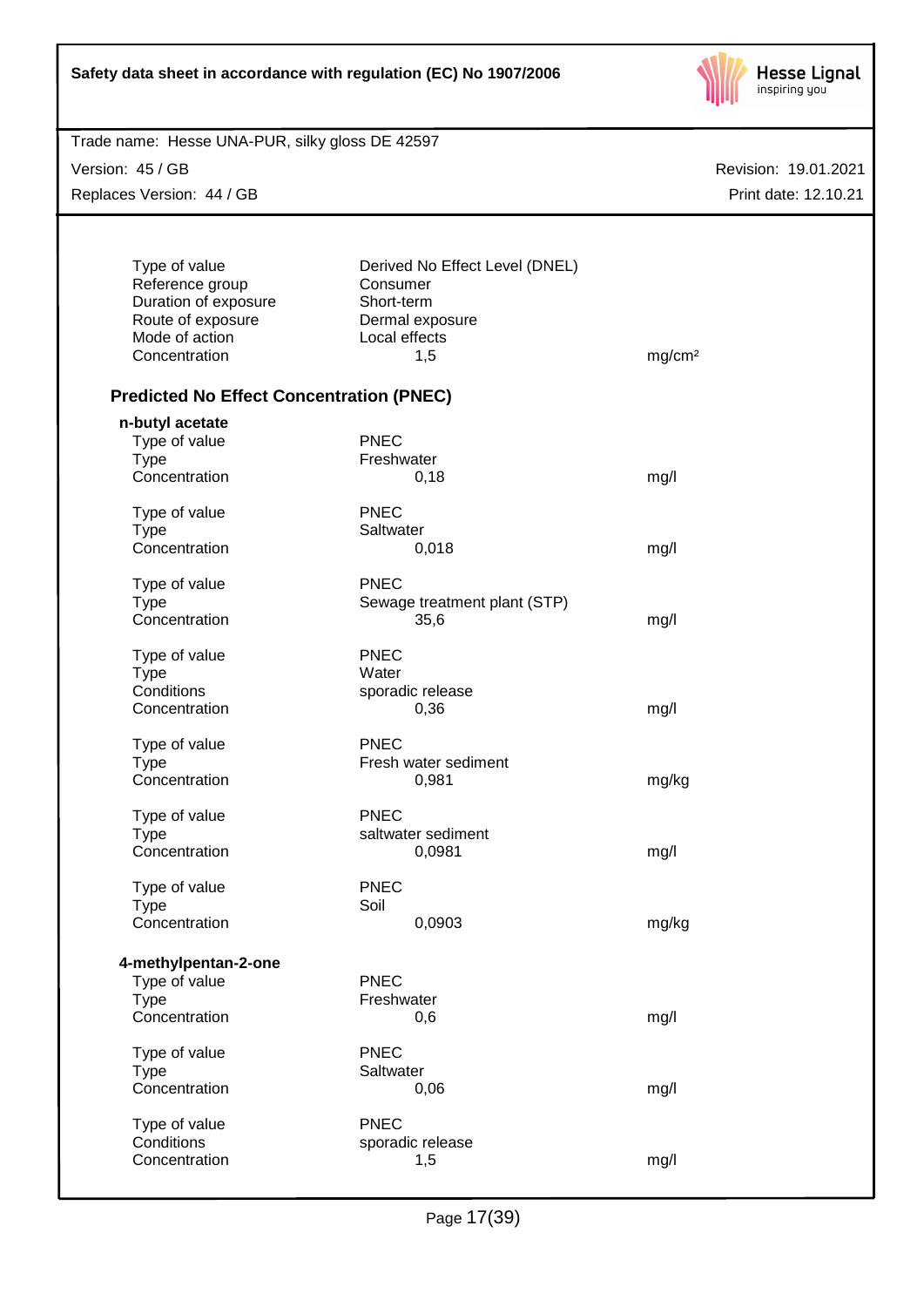

# Trade name: Hesse UNA-PUR, silky gloss DE 42597

Version: 45 / GB

Replaces Version: 44 / GB

| Type of value<br><b>Type</b><br>Concentration           | <b>PNEC</b><br>Sewage treatment plant (STP)<br>27,5 | mg/l  |
|---------------------------------------------------------|-----------------------------------------------------|-------|
| Type of value<br><b>Type</b><br>Concentration           | <b>PNEC</b><br>Fresh water sediment<br>8,27         | mg/kg |
| Type of value<br><b>Type</b><br>Concentration           | <b>PNEC</b><br>saltwater sediment<br>0,83           | mg/kg |
| Type of value<br><b>Type</b><br>Concentration           | <b>PNEC</b><br>Soil<br>1,3                          | mg/kg |
| acetone<br>Type of value<br><b>Type</b>                 | <b>PNEC</b><br>Freshwater                           |       |
| Concentration<br>Type of value                          | 10,6<br><b>PNEC</b>                                 | mg/l  |
| <b>Type</b><br>Concentration                            | Saltwater<br>1,06                                   | mg/l  |
| Type of value<br><b>Type</b><br>Concentration           | <b>PNEC</b><br>Fresh water sediment<br>30,4         | mg/kg |
| Type of value<br><b>Type</b><br>Concentration           | <b>PNEC</b><br>saltwater sediment<br>3,04           | mg/kg |
| Type of value<br><b>Type</b><br>Concentration           | <b>PNEC</b><br>Soil<br>29,5                         | mg/kg |
| Type of value<br><b>Type</b><br>Concentration           | <b>PNEC</b><br>Sewage treatment plant (STP)<br>100  | mg/l  |
| Type of value<br>Conditions<br>Concentration            | <b>PNEC</b><br>sporadic release<br>21               | mg/l  |
| xylene<br>Type of value<br><b>Type</b><br>Concentration | <b>PNEC</b><br>Freshwater<br>0,327                  | mg/l  |
| Type of value<br><b>Type</b><br>Concentration           | <b>PNEC</b><br>Saltwater<br>0,327                   | mg/l  |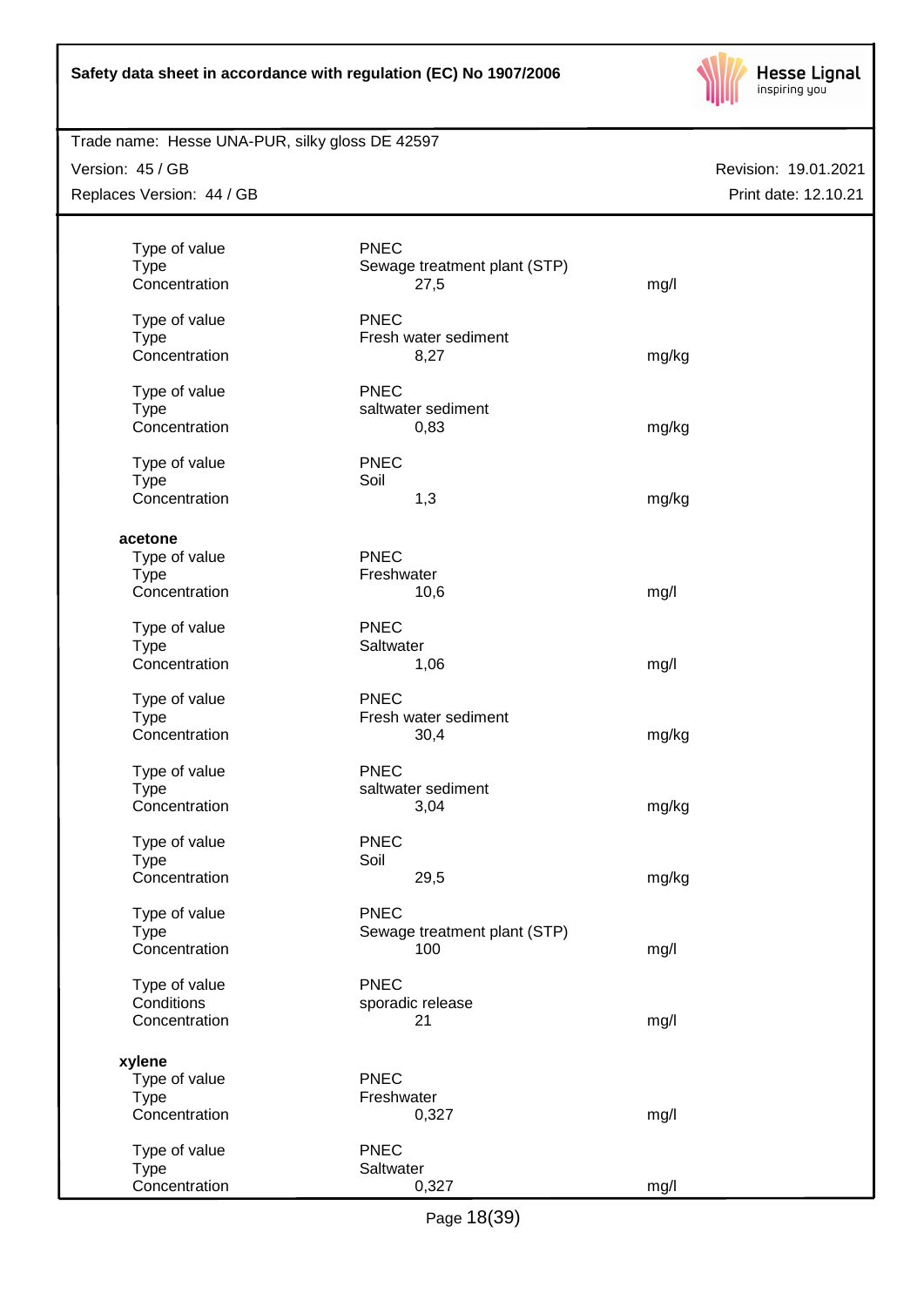

Trade name: Hesse UNA-PUR, silky gloss DE 42597

Version: 45 / GB Replaces Version: 44 / GB

| Type of value<br><b>Type</b> | <b>PNEC</b><br>Fresh water sediment |       |
|------------------------------|-------------------------------------|-------|
| Concentration                | 12,46                               | mg/kg |
| Type of value                | <b>PNEC</b>                         |       |
| <b>Type</b>                  | saltwater sediment                  |       |
| Concentration                | 12,46                               | mg/kg |
| Type of value                | <b>PNEC</b>                         |       |
| <b>Type</b>                  | Soil                                |       |
| Concentration                | 2,31                                | mg/kg |
| Type of value                | <b>PNEC</b>                         |       |
| <b>Type</b>                  | Sewage treatment plant (STP)        |       |
| Concentration                | 6,58                                | mg/l  |
| ethylbenzene                 |                                     |       |
| Type of value                | <b>PNEC</b>                         |       |
| <b>Type</b>                  | Freshwater                          |       |
| Concentration                | 0,327                               | mg/l  |
| Type of value                | <b>PNEC</b>                         |       |
| <b>Type</b>                  | Fresh water sediment                |       |
| Concentration                | 12,46                               | mg/kg |
| Type of value                | <b>PNEC</b>                         |       |
| <b>Type</b>                  | Soil                                |       |
| Concentration                | 2,31                                | mg/kg |
| Type of value                | <b>PNEC</b>                         |       |
| <b>Type</b>                  | Sewage treatment plant (STP)        |       |
| Concentration                | 6,58                                | mg/l  |
| toluene                      |                                     |       |
| Type of value                | <b>PNEC</b>                         |       |
| <b>Type</b>                  | Freshwater                          |       |
| Concentration                | 0,68                                | mg/l  |
| Type of value                | <b>PNEC</b>                         |       |
| <b>Type</b>                  | Fresh water sediment                |       |
| Concentration                | 16,39                               | mg/kg |
| Type of value                | <b>PNEC</b>                         |       |
| <b>Type</b>                  | Soil                                |       |
| Concentration                | 2,89                                | mg/kg |
| Type of value                | <b>PNEC</b>                         |       |
| <b>Type</b>                  | Sewage treatment plant (STP)        |       |
| Concentration                | 13,61                               | mg/l  |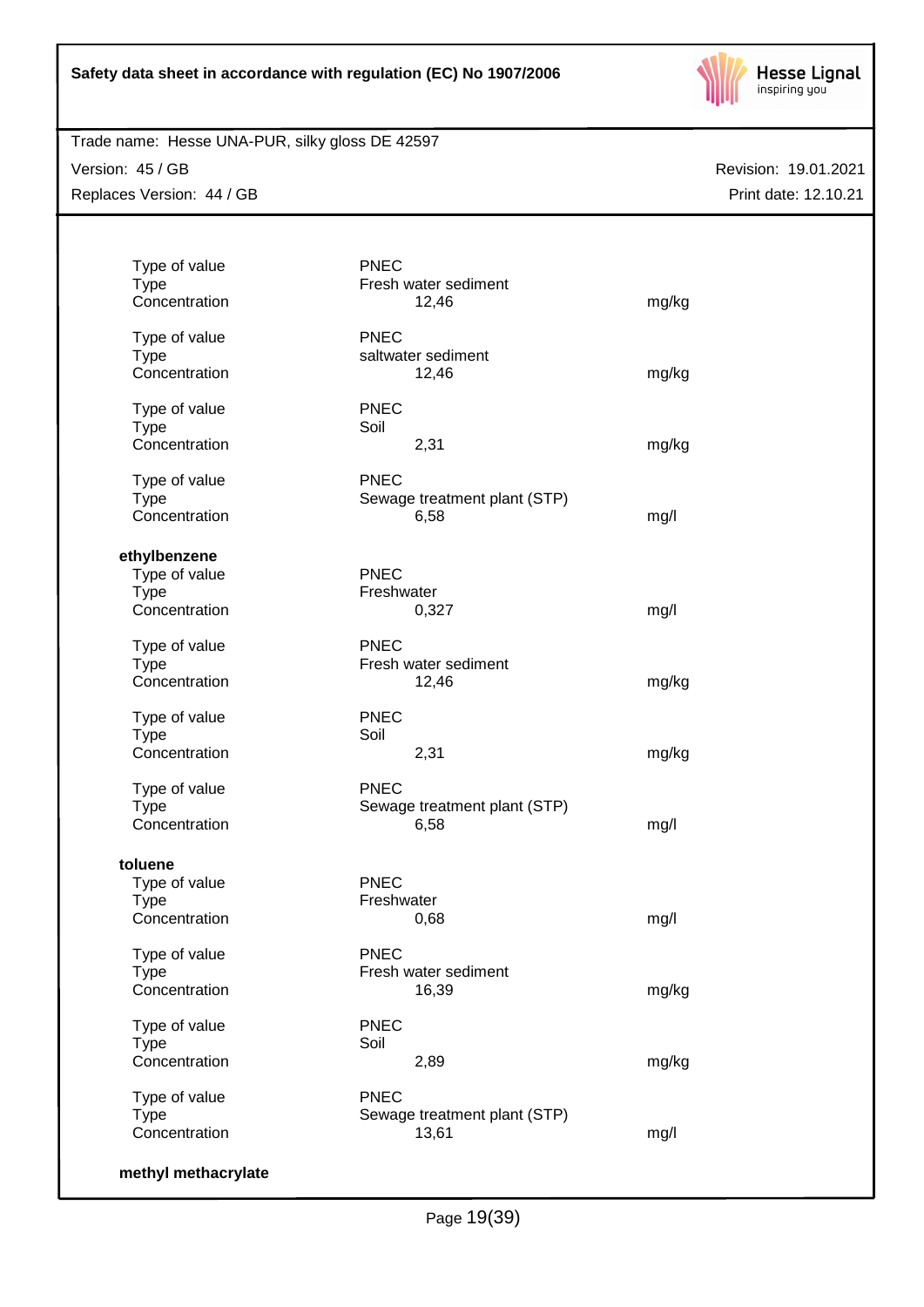

Trade name: Hesse UNA-PUR, silky gloss DE 42597

Version: 45 / GB

Replaces Version: 44 / GB

| Type of value | <b>PNEC</b>  |       |
|---------------|--------------|-------|
| <b>Type</b>   | Freshwater   |       |
| Concentration | 0,94         | mg/l  |
| Type of value | <b>PNEC</b>  |       |
| <b>Type</b>   | marine water |       |
| Concentration | 0,094        | mg/l  |
| Type of value | <b>PNEC</b>  |       |
| Type          | Soil         |       |
| Concentration | 1.47         | mg/kg |

# **8.2. Exposure controls**

# **Exposure controls**

Users are advised to consider national Occupational Exposure Limits or other equivalent values. Provide for sufficient ventilation. This can be achieved by local exhaust or general exhaust air collection. Wear a suitable respirator if the ventilation is not sufficient to keep the solvent vapour concentration below the occupational limit values.

## **Respiratory protection**

Avoid inhalation of vapour and spray mist. Use breathing apparatus if exposed to vapours/dust/aerosol. Recommended Filter type: Respiratory protection mask with combination filter A/P2

# **Hand protection**

Protective gloves complying with EN 374.

Glove material

Multilayer gloves made from

Appropriate Material Fluorinated rubber / butyl-rubber

Material thickness  $\rightarrow$  = 0.7 mm Breakthrough time >= 30 min

This recommendation is valid only for the product named in this safety data sheet supplied by us, and only for the indicated intended use purposes.

For special purposes, it is recommended to check the resistance to chemicals of the protective gloves mentioned above together with the supplier of these gloves.

The instructions and information provided by the glove manufacturer on use, storage, maintenance and replacement must be followed.

The breakthrough time must be greater than the end use time of the product.

Gloves should be replaced regularly and if there is any sign of damage to the glove material.

The performance or effectiveness of the glove may be reduced by physical/ chemical damage and poor maintenance.

# **Eye protection**

Wear eye glasses with side protection according to EN 166.

# **Body protection**

Wear suitable protective clothing. Remove contaminated clothing and wash it before reuse. Wash hands before breaks and after work.

# **9. Physical and chemical properties**

# **9.1. Information on basic physical and chemical properties**

| Form          | liquid     |
|---------------|------------|
| <b>Colour</b> | colourless |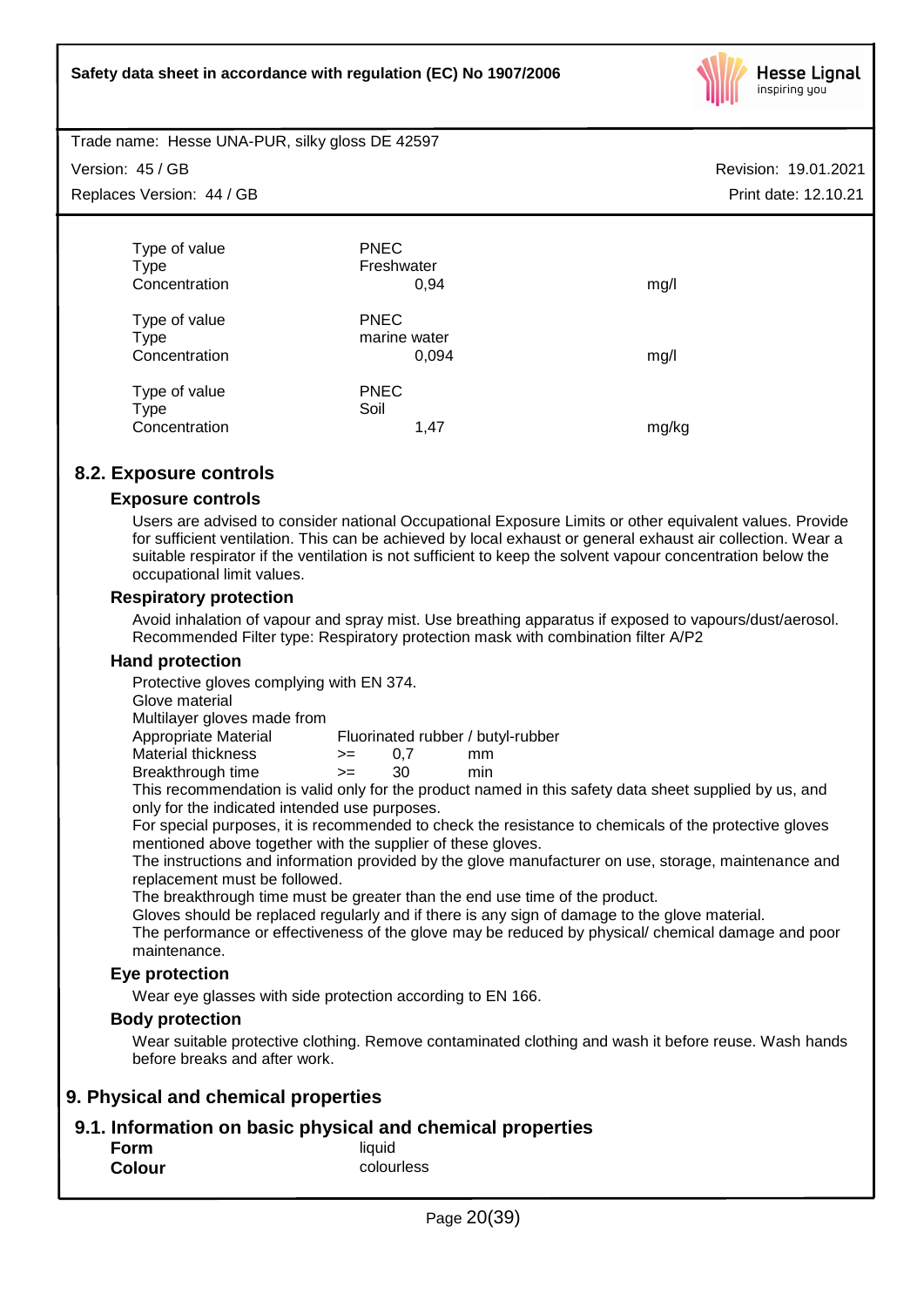

Revision: 19.01.2021

Print date: 12.10.21

Trade name: Hesse UNA-PUR, silky gloss DE 42597 Version: 45 / GB

Replaces Version: 44 / GB

| Odour                                         | solvent-like |                      |                   |    |             |
|-----------------------------------------------|--------------|----------------------|-------------------|----|-------------|
| <b>Odour threshold</b>                        |              |                      |                   |    |             |
| Remarks                                       |              | not determined       |                   |    |             |
| <b>Melting point</b>                          |              |                      |                   |    |             |
| Remarks                                       |              | not determined       |                   |    |             |
| <b>Freezing point</b>                         |              |                      |                   |    |             |
| <b>Remarks</b>                                |              | not determined       |                   |    |             |
| Initial boiling point and boiling range       |              |                      |                   |    |             |
| Remarks                                       |              | not determined       |                   |    |             |
| <b>Flash point</b>                            |              |                      |                   |    |             |
| Value                                         |              | 6                    |                   |    | $^{\circ}C$ |
| <b>Evaporation rate</b>                       |              |                      |                   |    |             |
| Remarks                                       |              | not determined       |                   |    |             |
| <b>Flammability (solid, gas)</b>              |              |                      |                   |    |             |
| not determined                                |              |                      |                   |    |             |
| Upper/lower flammability or explosive limits  |              |                      |                   |    |             |
| Remarks                                       |              | not determined       |                   |    |             |
| Vapour pressure                               |              |                      |                   |    |             |
| Remarks                                       |              | not determined       |                   |    |             |
| <b>Vapour density</b>                         |              |                      |                   |    |             |
| Remarks                                       |              | not determined       |                   |    |             |
| <b>Density</b>                                |              |                      |                   |    |             |
| Value                                         | appr.        | 0,919                |                   |    | kg/l        |
| Temperature                                   |              | 20                   | $^{\circ}C$       |    |             |
| Solubility in water                           |              |                      |                   |    |             |
| Remarks                                       |              | not determined       |                   |    |             |
| Solubility(ies)                               |              |                      |                   |    |             |
| <b>Remarks</b>                                |              | not determined       |                   |    |             |
| <b>Partition coefficient: n-octanol/water</b> |              |                      |                   |    |             |
| Remarks                                       |              | not determined       |                   |    |             |
| <b>Ignition temperature</b>                   |              |                      |                   |    |             |
| Remarks                                       |              | not determined       |                   |    |             |
| <b>Decomposition temperature</b>              |              |                      |                   |    |             |
| Remarks                                       |              | not determined       |                   |    |             |
| <b>Viscosity</b>                              |              |                      |                   |    |             |
| Remarks                                       |              | not determined       |                   |    |             |
| <b>Efflux time</b>                            |              |                      |                   |    |             |
| Value                                         |              | 27                   | to<br>$^{\circ}C$ | 33 | s           |
| Temperature<br>Method                         |              | 20<br>DIN 53211 4 mm |                   |    |             |
| <b>Explosive properties</b>                   |              |                      |                   |    |             |
| evaluation                                    |              | not determined       |                   |    |             |
|                                               |              |                      |                   |    |             |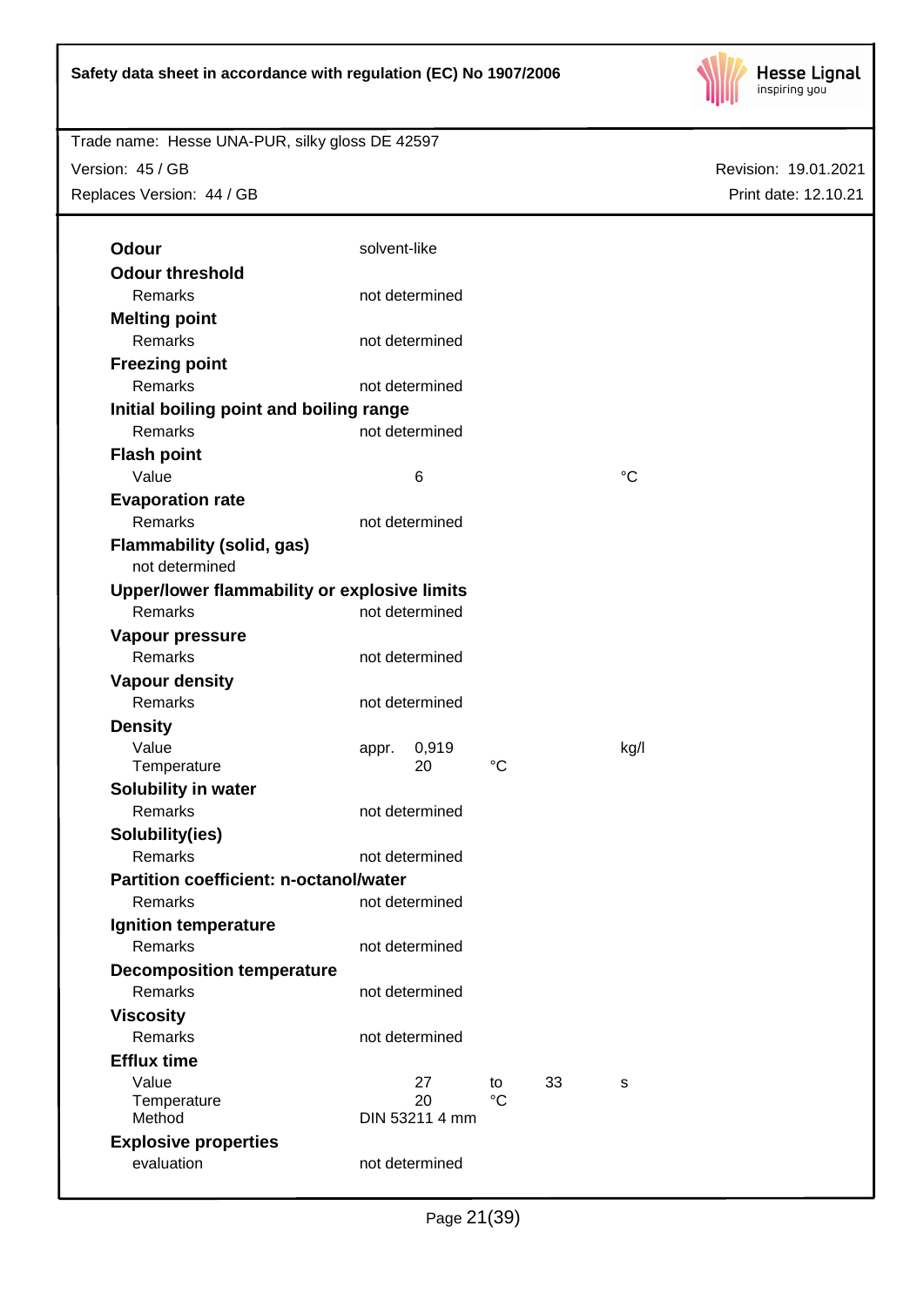

Revision: 19.01.2021

Trade name: Hesse UNA-PUR, silky gloss DE 42597

Version: 45 / GB

| Replaces Version: 44 / GB                                                         |                                                                                                                       | Print date: 12.10.21                                                                             |
|-----------------------------------------------------------------------------------|-----------------------------------------------------------------------------------------------------------------------|--------------------------------------------------------------------------------------------------|
|                                                                                   |                                                                                                                       |                                                                                                  |
| <b>Oxidising properties</b>                                                       |                                                                                                                       |                                                                                                  |
| <b>Remarks</b>                                                                    | not determined                                                                                                        |                                                                                                  |
| 9.2. Other information                                                            |                                                                                                                       |                                                                                                  |
| <b>Non-volatile content</b>                                                       |                                                                                                                       |                                                                                                  |
| Value                                                                             | 22,9                                                                                                                  | %                                                                                                |
| Method                                                                            | calculated value                                                                                                      |                                                                                                  |
| <b>Other information</b>                                                          |                                                                                                                       |                                                                                                  |
| This information is not available.                                                |                                                                                                                       |                                                                                                  |
| 10. Stability and reactivity                                                      |                                                                                                                       |                                                                                                  |
| 10.1. Reactivity                                                                  |                                                                                                                       |                                                                                                  |
|                                                                                   | Stable under recommended storage and handling conditions (see section 7).                                             |                                                                                                  |
| 10.2. Chemical stability                                                          |                                                                                                                       |                                                                                                  |
| Stable under normal conditions.                                                   |                                                                                                                       |                                                                                                  |
| 10.3. Possibility of hazardous reactions                                          |                                                                                                                       |                                                                                                  |
| To avoid thermal decomposition, do not overheat.                                  |                                                                                                                       |                                                                                                  |
| 10.4. Conditions to avoid<br>Isolate from sources of heat, sparks and open flame. |                                                                                                                       |                                                                                                  |
| 10.5. Incompatible materials                                                      |                                                                                                                       |                                                                                                  |
| exothermic reactions.                                                             | Keep away from oxidising agents, strongly alkaline and strongly acid materials in order to avoid                      |                                                                                                  |
| 10.6. Hazardous decomposition products<br>used as prescribed.                     |                                                                                                                       | Carbon monoxide and carbon dioxide, nitrous oxides (NOx), dense black smoke, No decomposition if |
| 11. Toxicological information                                                     |                                                                                                                       |                                                                                                  |
| 11.1. Information on toxicological effects                                        |                                                                                                                       |                                                                                                  |
|                                                                                   |                                                                                                                       |                                                                                                  |
| <b>Acute oral toxicity</b><br>Method                                              | Calculation method (Regulation (EC) No. 1272/2008)                                                                    |                                                                                                  |
| Remarks                                                                           | Based on available data, the classification criteria are not met.                                                     |                                                                                                  |
| <b>Acute dermal toxicity</b>                                                      |                                                                                                                       |                                                                                                  |
| <b>ATE</b>                                                                        | 10.000<br>$\geq$                                                                                                      | mg/kg                                                                                            |
| Method                                                                            | calculated value (Regulation (EC) No. 1272/2008)                                                                      |                                                                                                  |
| Remarks                                                                           | Based on available data, the classification criteria are not met.                                                     |                                                                                                  |
| <b>Acute dermal toxicity (Components)</b>                                         |                                                                                                                       |                                                                                                  |
| xylene<br><b>ATE</b>                                                              | 2000                                                                                                                  | mg/kg                                                                                            |
| Source                                                                            | alle Daten über 2000 mg/kg                                                                                            |                                                                                                  |
| <b>Acute inhalational toxicity</b>                                                |                                                                                                                       |                                                                                                  |
| <b>ATE</b>                                                                        | 12,7866                                                                                                               | mg/l                                                                                             |
| Administration/Form                                                               | Dust/Mist                                                                                                             |                                                                                                  |
| Method<br>Remarks                                                                 | calculated value (Regulation (EC) No. 1272/2008)<br>Based on available data, the classification criteria are not met. |                                                                                                  |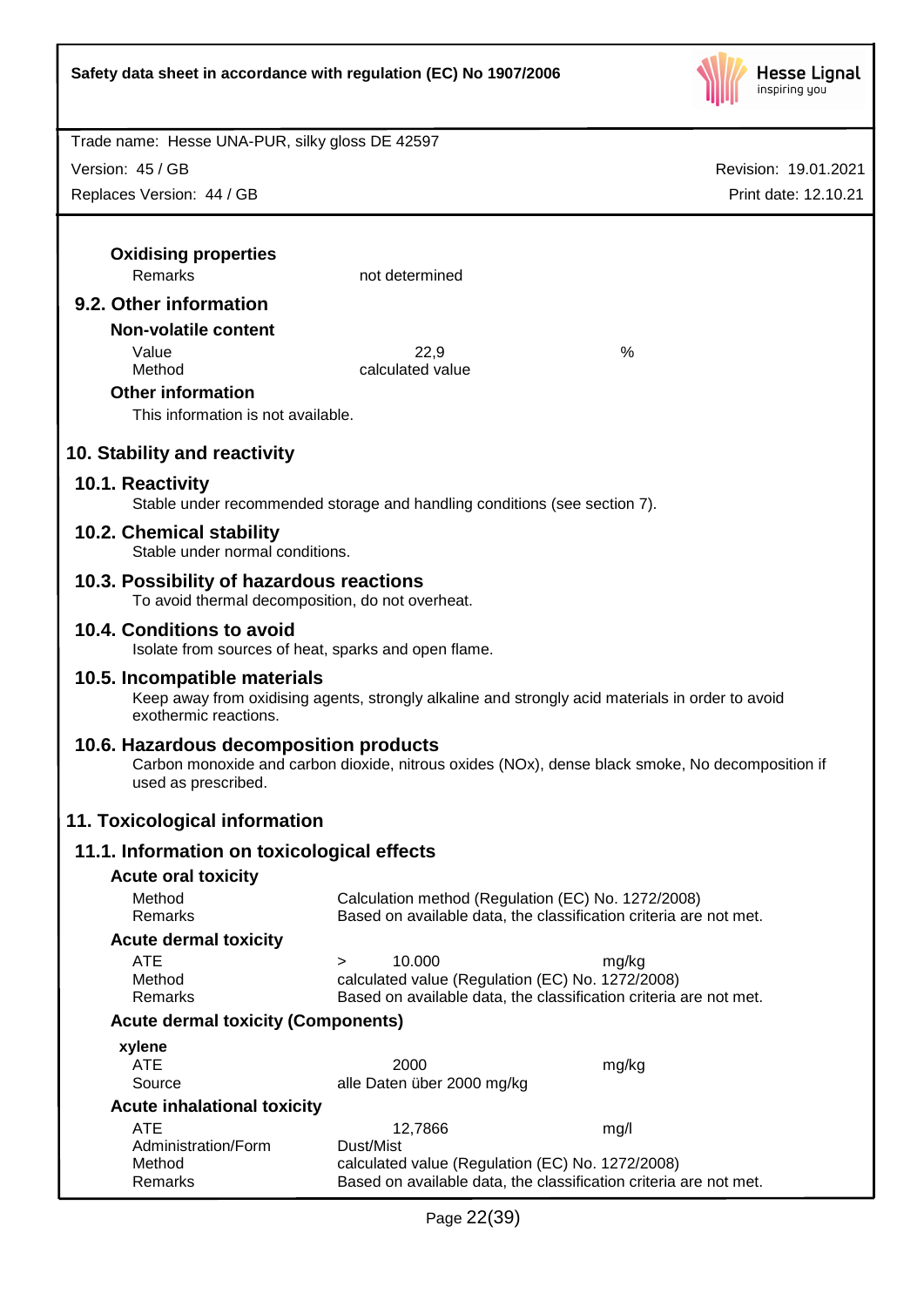Trade name: Hesse UNA-PUR, silky gloss DE 42597



Revision: 19.01.2021

Print date: 12.10.21

Version: 45 / GB Replaces Version: 44 / GB **Acute inhalative toxicity (Components) 4-methylpentan-2-one** Species rat<br>LC50 LC50 2,9 mg/l Duration of exposure **4** h Administration/Form Dust/Mist Source 2 (reliable with restrictions) **xylene** ATE 5 mg/l Duration of exposure 4 h Administration/Form Dust/Mist Source alle Werte über 5 mg/l **ethylbenzene** ATE 1,5 mg/l Duration of exposure 14 h Administration/Form Dust/Mist Method **conversion value** Remarks Mist **Skin corrosion/irritation** Method Calculation method (Regulation (EC) No. 1272/2008)<br>Remarks Based on available data, the classification criteria are Based on available data, the classification criteria are not met. **Skin corrosion/irritation (Components) toluene** Species rabbit Duration of exposure 4 h Observation Period 7 d evaluation Irritating to skin.<br>Method EEC 84/449, B.4 EEC 84/449, B.4 Source 1 (reliable without restriction) **xylene** Species rabbit Observation Period 72 h evaluation **I**rritating to skin. Source 2 (reliable with restrictions) **methyl methacrylate** evaluation **I**rritating to skin. **Serious eye damage/irritation** evaluation irritant Method Calculation method (Regulation (EC) No. 1272/2008) Remarks The classification criteria are met.

# **Serious eye damage/irritation (Components)**

**4-methylpentan-2-one**

| 4-methylpentan-2-one      |                                            |
|---------------------------|--------------------------------------------|
| <b>Species</b>            | rabbit                                     |
| <b>Observation Period</b> | 72                                         |
| evaluation                | Irritating to eyes and respiratory system. |
| Source                    | 1 (reliable without restriction)           |
| acetone                   |                                            |
| <b>Species</b>            | rabbit                                     |
|                           |                                            |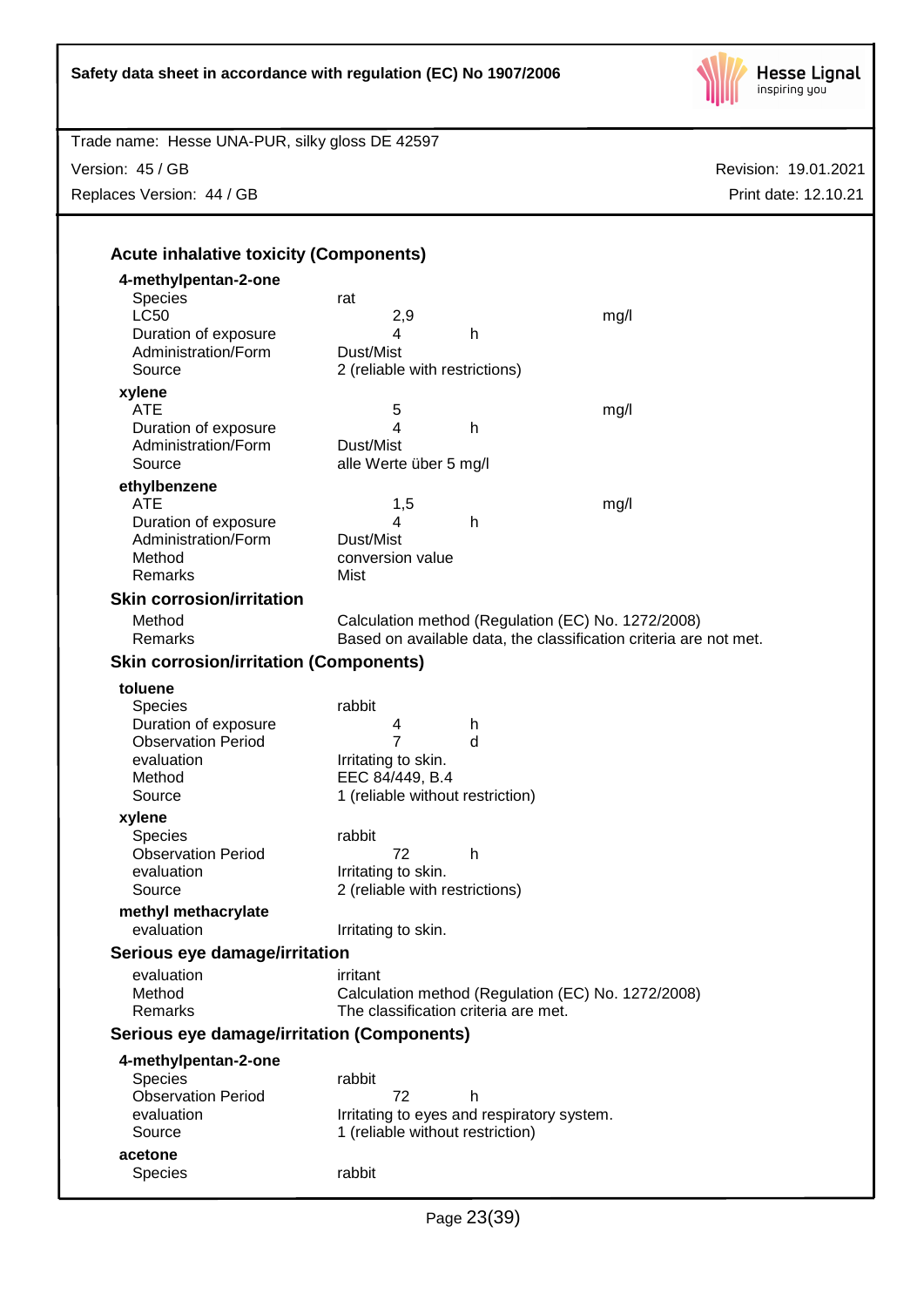

Trade name: Hesse UNA-PUR, silky gloss DE 42597

Version: 45 / GB

Replaces Version: 44 / GB

| <b>Observation Period</b>                    | 24<br>h                                                                    |
|----------------------------------------------|----------------------------------------------------------------------------|
| evaluation<br>Source                         | Irritating to eyes.<br>1 (reliable without restriction)                    |
|                                              |                                                                            |
| xylene<br><b>Species</b>                     | rabbit                                                                     |
| evaluation                                   | Irritating to eyes.                                                        |
| Source                                       | 2 (reliable with restrictions)                                             |
| <b>Sensitization</b>                         |                                                                            |
| Method                                       | Calculation method (Regulation (EC) No. 1272/2008)                         |
| Remarks                                      | Based on available data, the classification criteria are not met.          |
| <b>Sensitization (Components)</b>            |                                                                            |
| methyl methacrylate                          |                                                                            |
| Species                                      | mouse                                                                      |
| evaluation                                   | May cause sensitization by skin contact.                                   |
| <b>Mutagenicity</b>                          |                                                                            |
| Method                                       | Calculation method (Regulation (EC) No. 1272/2008)                         |
| Remarks                                      | Based on available data, the classification criteria are not met.          |
| <b>Reproductive toxicity</b>                 |                                                                            |
| Method                                       | Calculation method (Regulation (EC) No. 1272/2008)                         |
| <b>Remarks</b>                               | Based on available data, the classification criteria are not met.          |
| <b>Reproduction toxicity (Components)</b>    |                                                                            |
| toluene                                      |                                                                            |
| evaluation                                   | Reproductive toxicity, Category 2                                          |
| Carcinogenicity                              |                                                                            |
| Method                                       | Calculation method (Regulation (EC) No. 1272/2008)                         |
| Remarks                                      | Based on available data, the classification criteria are not met.          |
| <b>Specific Target Organ Toxicity (STOT)</b> |                                                                            |
| <b>Single exposure</b>                       |                                                                            |
| Method                                       | Calculation method (Regulation (EC) No. 1272/2008)                         |
| Remarks                                      | The classification criteria are met.                                       |
| evaluation                                   | May cause drowsiness or dizziness.                                         |
| <b>Repeated exposure</b><br><b>Remarks</b>   | Based on available data, the classification criteria are not met.          |
|                                              |                                                                            |
|                                              | <b>Specific Target Organ Toxicity (STOT) (Components)</b>                  |
| 4-methylpentan-2-one                         |                                                                            |
| evaluation                                   | May cause respiratory irritation.<br>Route of exposure Inhalation exposure |
|                                              | Organs: Nose, respiratory system, eyes                                     |
| Remarks                                      | May cause respiratory irritation.                                          |
| acetone                                      |                                                                            |
|                                              | Specific target organ toxicity - repeated exposure                         |
|                                              | Organs: Nervous system                                                     |
| Remarks                                      | Possible narcotic effects (drowsiness, dizziness).                         |
| n-butyl acetate                              |                                                                            |
|                                              | Specific target organ toxicity - repeated exposure                         |
|                                              | Organs: Nervous system                                                     |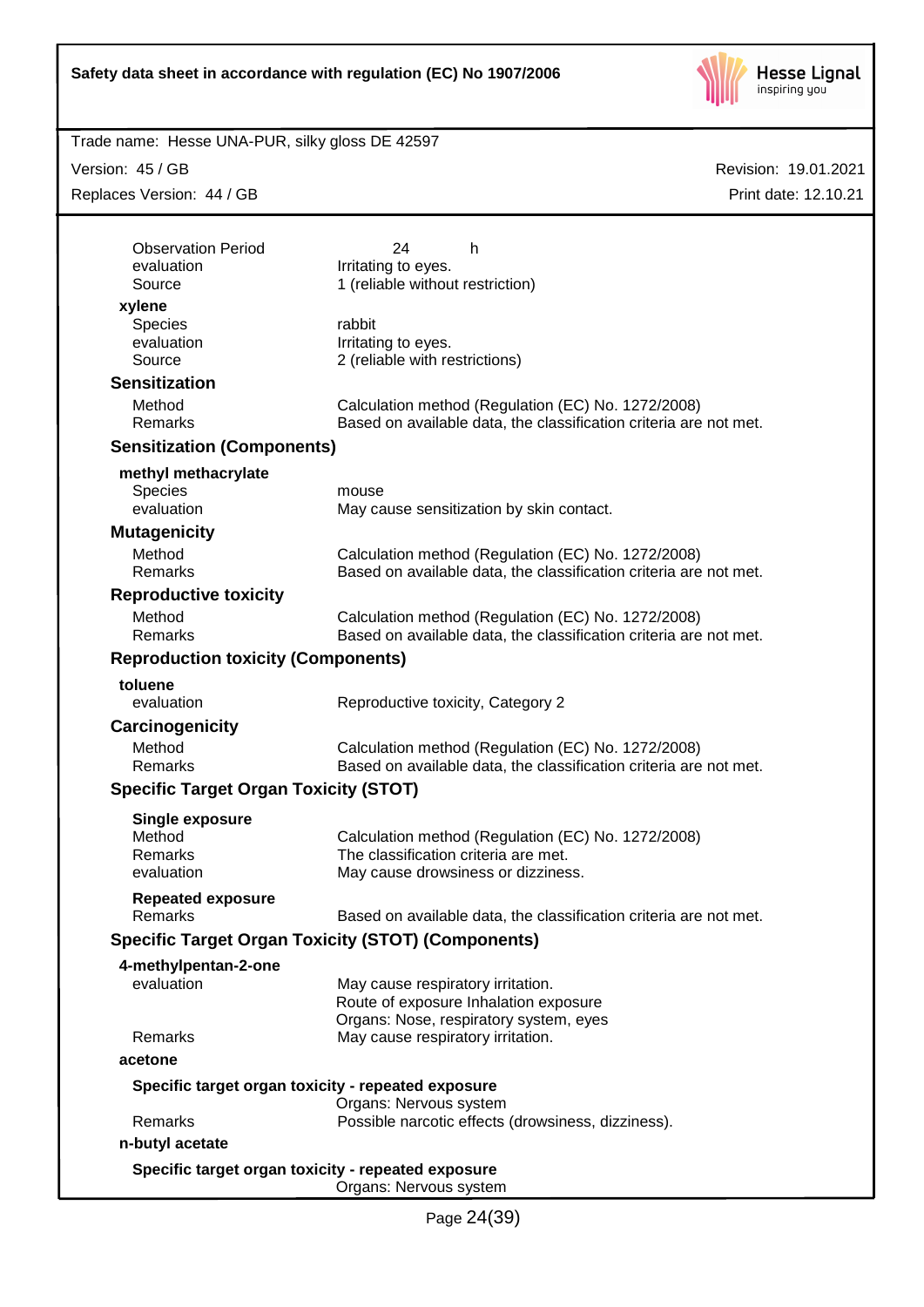

Revision: 19.01.2021 Trade name: Hesse UNA-PUR, silky gloss DE 42597 Print date: 12.10.21 Version: 45 / GB Replaces Version: 44 / GB Remarks Possible narcotic effects (drowsiness, dizziness). **toluene Specific target organ toxicity - single exposure** Organs: Liver Remarks May cause damage to organs through prolonged or repeated exposure: **toluene Specific target organ toxicity - repeated exposure** Organs: Nervous system Remarks Possible narcotic effects (drowsiness, dizziness). **xylene Specific target organ toxicity - single exposure** Route of exposure inhalative Organs: Respiratory tract Remarks May cause respiratory irritation. **methyl methacrylate Specific target organ toxicity - single exposure** Organs: Respiratory tract Remarks May cause respiratory irritation. **Aspiration hazard** Based on available data, the classification criteria are not met. **Other information** No toxicological data are available. **12. Ecological information 12.1. Toxicity General information** For this subsection there is no ecotoxicological data available on the product as such. **Fish toxicity (Components) methyl methacrylate** Species Pimephales promelas (fathead minnow) LC50 130 mg/l Duration of exposure 96 h **12.2. Persistence and degradability General information** For this subsection there is no ecotoxicological data available on the product as such. **12.3. Bioaccumulative potential General information** For this subsection there is no ecotoxicological data available on the product as such. **Partition coefficient: n-octanol/water** Remarks not determined **12.4. Mobility in soil General information** For this subsection there is no ecotoxicological data available on the product as such.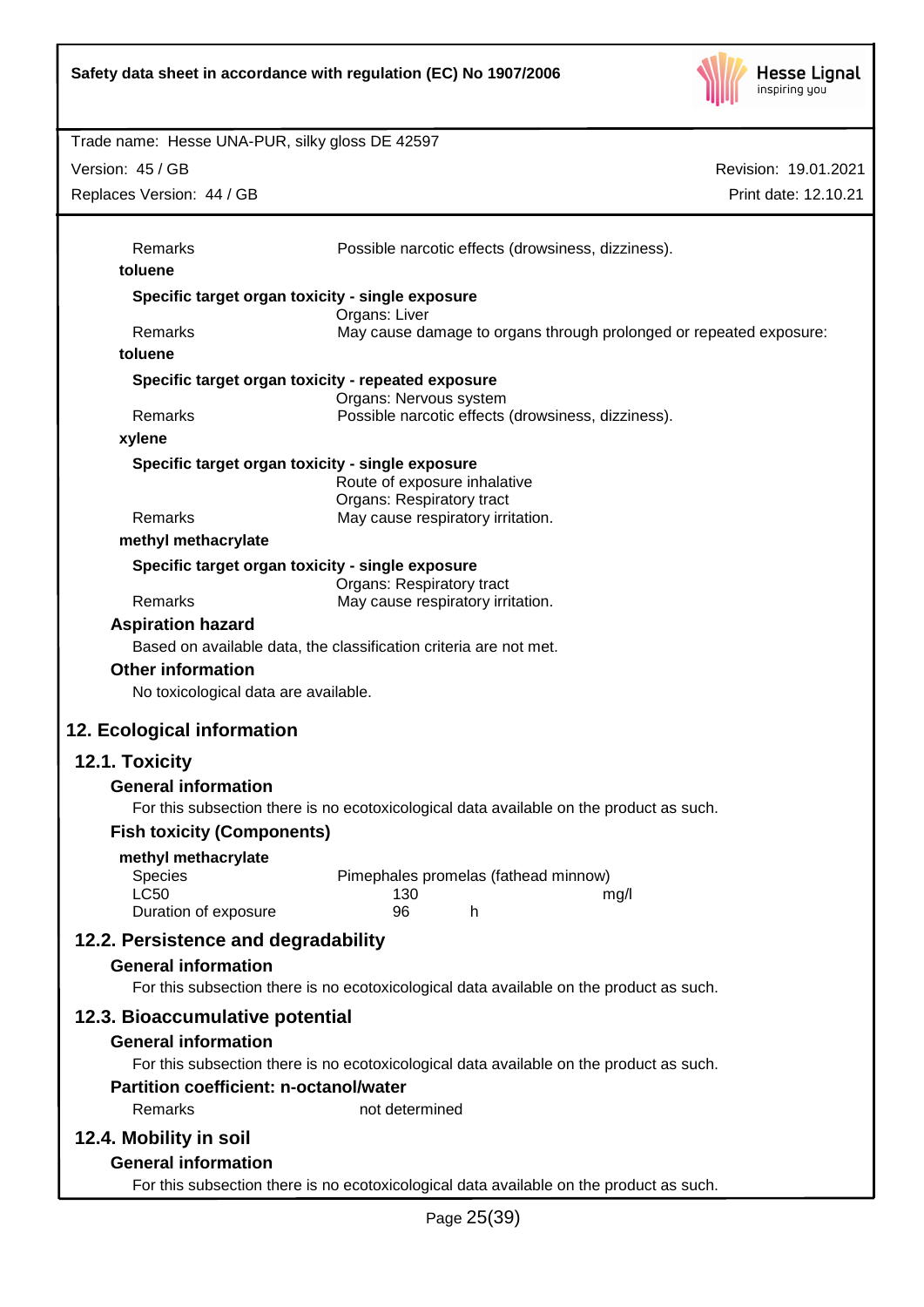

Version: 45 / GB

Replaces Version: 44 / GB

| 12.5. Results of PBT and vPvB assessment                  |                                                                                                                         |
|-----------------------------------------------------------|-------------------------------------------------------------------------------------------------------------------------|
| <b>General information</b>                                |                                                                                                                         |
|                                                           | For this subsection there is no ecotoxicological data available on the product as such.                                 |
| 12.6. Other adverse effects                               |                                                                                                                         |
| <b>General information</b>                                |                                                                                                                         |
|                                                           | For this subsection there is no ecotoxicological data available on the product as such.                                 |
| <b>General information / ecology</b>                      |                                                                                                                         |
|                                                           | For this subsection there is no ecotoxicological data available on the product as such.                                 |
| 13. Disposal considerations                               |                                                                                                                         |
| 13.1. Waste treatment methods                             |                                                                                                                         |
| Disposal recommendations for the product                  |                                                                                                                         |
| EWC waste code                                            | 080111 - waste paint and varnish containing organic                                                                     |
| EWC waste code                                            | solvents or other dangerous substances<br>200127 - paint, inks, adhesives and resins containing<br>dangerous substances |
| Do not allow to enter drains or waterways.                | Where possible recycling is preferred to disposal or incineration.                                                      |
| modified product                                          |                                                                                                                         |
| EWC waste code                                            | 080113 - sludges from paint or varnish containing organic<br>solvents or other dangerous substances                     |
| EWC waste code                                            | 080115 - aqueous sludges containing paint or varnish<br>containing organic solvents or other dangerous substances       |
| <b>Dried residues</b>                                     |                                                                                                                         |
| EWC waste code                                            | 080112 - waste lacquers and waste paint except those<br>falling under 080111                                            |
| Disposal recommendations for packaging                    |                                                                                                                         |
| EWC waste code                                            | 150110 - packaging containing residues of or contaminated<br>by dangerous substances                                    |
| Completely emptied packagings can be given for recycling. |                                                                                                                         |
| 14. Transport information                                 |                                                                                                                         |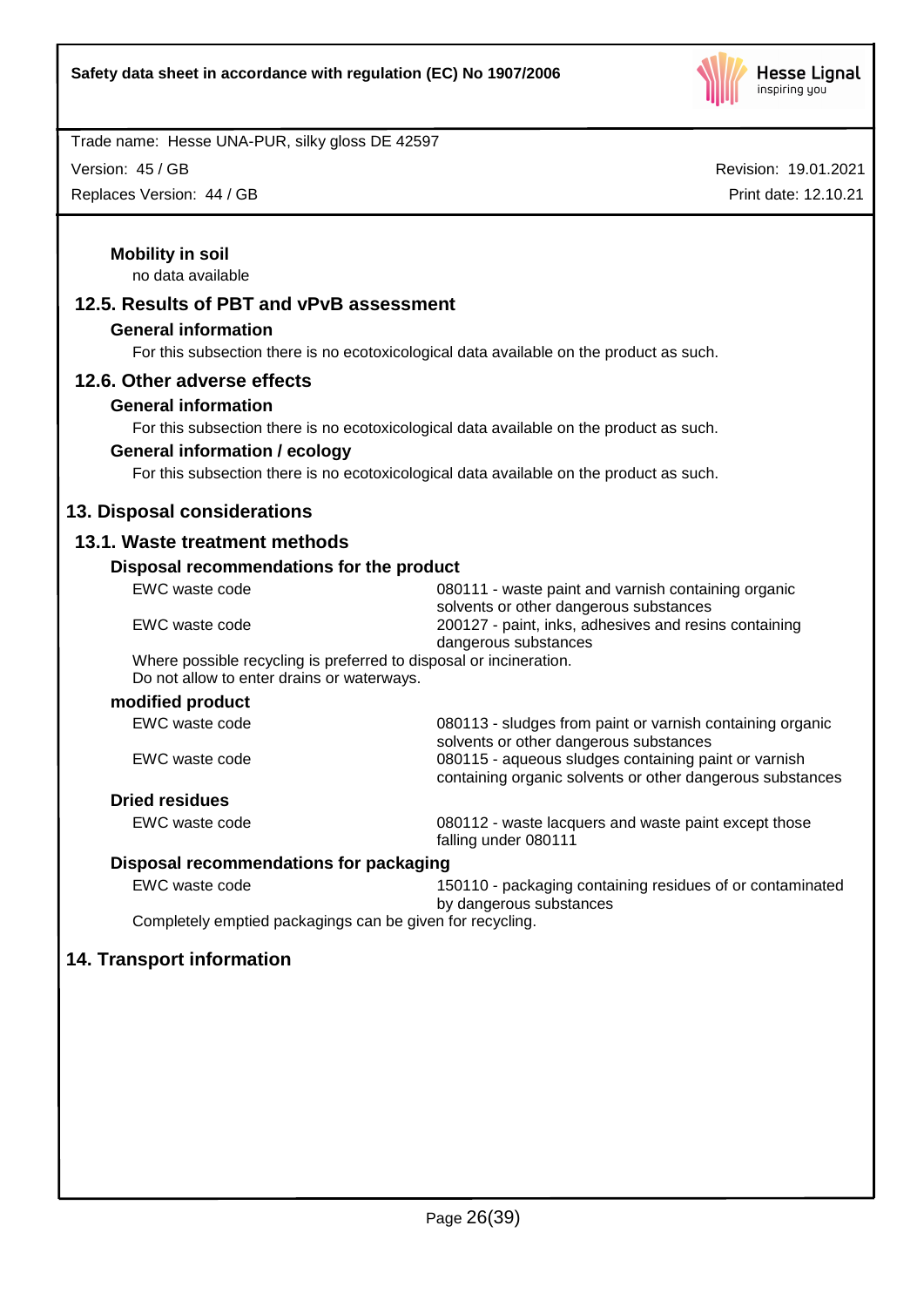

Version: 45 / GB

Replaces Version: 44 / GB

Revision: 19.01.2021

Print date: 12.10.21

|                                     | <b>Land transport ADR/RID</b> | <b>Marine transport</b><br><b>IMDG/GGVSee</b> | Air transport<br><b>ICAO/IATA</b> |
|-------------------------------------|-------------------------------|-----------------------------------------------|-----------------------------------|
| Tunnel restriction code             | D/E                           |                                               |                                   |
| 14.1. UN number                     | 1263                          | 1263                                          | 1263                              |
| 14.2. UN proper shipping name       | <b>PAINT</b>                  | <b>PAINT</b>                                  | <b>PAINT</b>                      |
| 14.3. Transport hazard<br>class(es) | 3                             | 3                                             | 3                                 |
| Label                               | ≝                             |                                               |                                   |
| 14.4. Packing group                 | $\mathbf{I}$                  | $\mathbf{II}$                                 | Ш                                 |
| Special provision                   | 640D                          |                                               |                                   |
| <b>Limited Quantity</b>             | 51                            |                                               |                                   |
| Transport category                  | $\overline{2}$                |                                               |                                   |

# **15. Regulatory information**

# **15.1. Safety, health and environmental regulations/legislation specific for the substance or mixture**

**VOC**

VOC (EU) 76,8 % 705 g/l

# **Other information**

All components are contained in the TSCA inventory or exempted. All components are contained in the IECSC inventory.

# **15.2. Chemical safety assessment**

For this substance / mixture a chemical safety assessment was not carried out.

# **16. Other information**

# **Hazard statements listed in Chapter 3**

| <b>EUH066</b>    | Repeated exposure may cause skin dryness or cracking. |
|------------------|-------------------------------------------------------|
| H <sub>201</sub> | Explosive; mass explosion hazard.                     |
| H <sub>225</sub> | Highly flammable liquid and vapour.                   |
| H <sub>226</sub> | Flammable liquid and vapour.                          |
| H304             | May be fatal if swallowed and enters airways.         |
| H312             | Harmful in contact with skin.                         |
| H315             | Causes skin irritation.                               |
| H317             | May cause an allergic skin reaction.                  |
| H319             | Causes serious eye irritation.                        |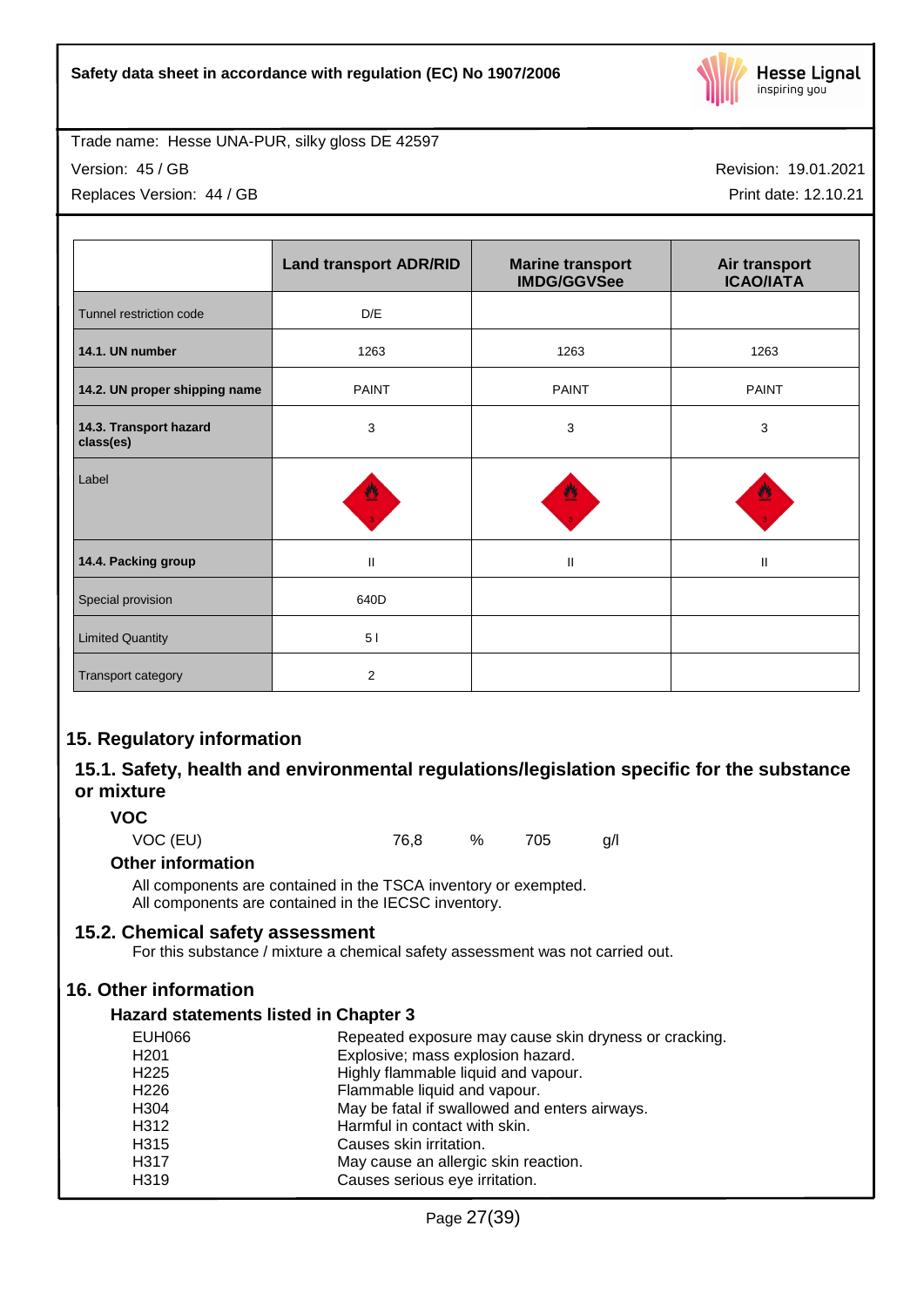

Version: 45 / GB

Replaces Version: 44 / GB

Revision: 19.01.2021 Print date: 12.10.21

|                                                                                                        | Harmful if inhaled.                                                                                                                                                                          |  |  |  |  |  |
|--------------------------------------------------------------------------------------------------------|----------------------------------------------------------------------------------------------------------------------------------------------------------------------------------------------|--|--|--|--|--|
| H332<br>H335<br>May cause respiratory irritation.                                                      |                                                                                                                                                                                              |  |  |  |  |  |
| H336                                                                                                   | May cause drowsiness or dizziness.                                                                                                                                                           |  |  |  |  |  |
| H361d                                                                                                  | Suspected of damaging the unborn child.                                                                                                                                                      |  |  |  |  |  |
| H373                                                                                                   | May cause damage to organs through prolonged or repeated exposure.                                                                                                                           |  |  |  |  |  |
| <b>CLP categories listed in Chapter 3</b>                                                              |                                                                                                                                                                                              |  |  |  |  |  |
| Acute Tox. 4                                                                                           | Acute toxicity, Category 4                                                                                                                                                                   |  |  |  |  |  |
| Asp. Tox. 1                                                                                            | Aspiration hazard, Category 1                                                                                                                                                                |  |  |  |  |  |
| Expl. 1.1                                                                                              | Explosive, Division 1.1                                                                                                                                                                      |  |  |  |  |  |
| Eye Irrit. 2                                                                                           | Eye irritation, Category 2                                                                                                                                                                   |  |  |  |  |  |
| Flam. Liq. 2                                                                                           | Flammable liquid, Category 2                                                                                                                                                                 |  |  |  |  |  |
| Flam. Liq. 3                                                                                           | Flammable liquid, Category 3                                                                                                                                                                 |  |  |  |  |  |
| Repr. 2                                                                                                | Reproductive toxicity, Category 2                                                                                                                                                            |  |  |  |  |  |
| Skin Irrit. 2                                                                                          | Skin irritation, Category 2                                                                                                                                                                  |  |  |  |  |  |
| Skin Sens. 1                                                                                           | Skin sensitization, Category 1                                                                                                                                                               |  |  |  |  |  |
| STOT RE 2                                                                                              | Specific target organ toxicity - repeated exposure, Category 2                                                                                                                               |  |  |  |  |  |
| STOT SE 3                                                                                              | Specific target organ toxicity - single exposure, Category 3                                                                                                                                 |  |  |  |  |  |
| <b>Abbreviations</b>                                                                                   |                                                                                                                                                                                              |  |  |  |  |  |
| Flam. Liq - Flammable liquids                                                                          |                                                                                                                                                                                              |  |  |  |  |  |
|                                                                                                        | RID - Règlement international concernant le transport des marchandises dangereuses par chemin de fer                                                                                         |  |  |  |  |  |
|                                                                                                        | (Regulations Concerning theInternational Transport of Dangerous Goods by Rail)                                                                                                               |  |  |  |  |  |
|                                                                                                        | IMDG - International Maritime Code for Dangerous Goods                                                                                                                                       |  |  |  |  |  |
| IATA - International Air Transport Association                                                         |                                                                                                                                                                                              |  |  |  |  |  |
|                                                                                                        | IATA-DGR - Dangerous Goods Regulations by the "International Air Transport Association" (IATA)<br>ICAO-TI - Technical Instructions by the "International Civil Aviation Organization" (ICAO) |  |  |  |  |  |
|                                                                                                        | GHS - Globally Harmonized System of Classification and Labelling of Chemicals                                                                                                                |  |  |  |  |  |
|                                                                                                        | EINECS - European Inventory of Existing Commercial Chemical Substances                                                                                                                       |  |  |  |  |  |
|                                                                                                        | CAS - Chemical Abstracts Service (division of the American Chemical Society)                                                                                                                 |  |  |  |  |  |
|                                                                                                        | GefStoffV - Gefahrstoffverordnung (Ordinance on Hazardous Substances, Germany)                                                                                                               |  |  |  |  |  |
| <b>LOAEL - Lowest Observed Adverse Effect Level</b>                                                    |                                                                                                                                                                                              |  |  |  |  |  |
|                                                                                                        | LOEL - Lowest Observed Effect Level                                                                                                                                                          |  |  |  |  |  |
| NOAEL - No Observed Adverse Effect Level                                                               |                                                                                                                                                                                              |  |  |  |  |  |
|                                                                                                        | <b>NOEC - No Observed Effect Concentration</b>                                                                                                                                               |  |  |  |  |  |
| <b>NOEL - No Observed Effect Level</b>                                                                 |                                                                                                                                                                                              |  |  |  |  |  |
| OECD - Organisation for Econpmic Cooperation and Development                                           |                                                                                                                                                                                              |  |  |  |  |  |
| VOC - Volatile Organic Compounds                                                                       |                                                                                                                                                                                              |  |  |  |  |  |
| Changes since the last version are highlighted in the margin (***). This version replaces all previous |                                                                                                                                                                                              |  |  |  |  |  |
| versions.                                                                                              |                                                                                                                                                                                              |  |  |  |  |  |
|                                                                                                        | This safety datasheet only contains information relating to safety and does not replace any product                                                                                          |  |  |  |  |  |
| information or product specification.                                                                  | The information provided in this Safety Data Sheet is correct to the best of our knowledge, information                                                                                      |  |  |  |  |  |
|                                                                                                        | and belief at the date of its publication. The information given is designed only as a guidance for safe                                                                                     |  |  |  |  |  |
|                                                                                                        | handling, use, processing, storage, transportation, disposal and release and is not to be considered a                                                                                       |  |  |  |  |  |
| warranty or quality specification.                                                                     |                                                                                                                                                                                              |  |  |  |  |  |
|                                                                                                        | The information relates only to the specific material designated and may not be valid for such material                                                                                      |  |  |  |  |  |
|                                                                                                        | used in combination with any other materials or in any process, unless specified in the text.                                                                                                |  |  |  |  |  |
|                                                                                                        | The information contained herein is based on the present state of our knowledge and does therefore not                                                                                       |  |  |  |  |  |
| guarantee certain properties.                                                                          |                                                                                                                                                                                              |  |  |  |  |  |
|                                                                                                        |                                                                                                                                                                                              |  |  |  |  |  |

# **Annex to the extended Safety Data Sheet (eSDS)**

**Short title of the exposure scenario**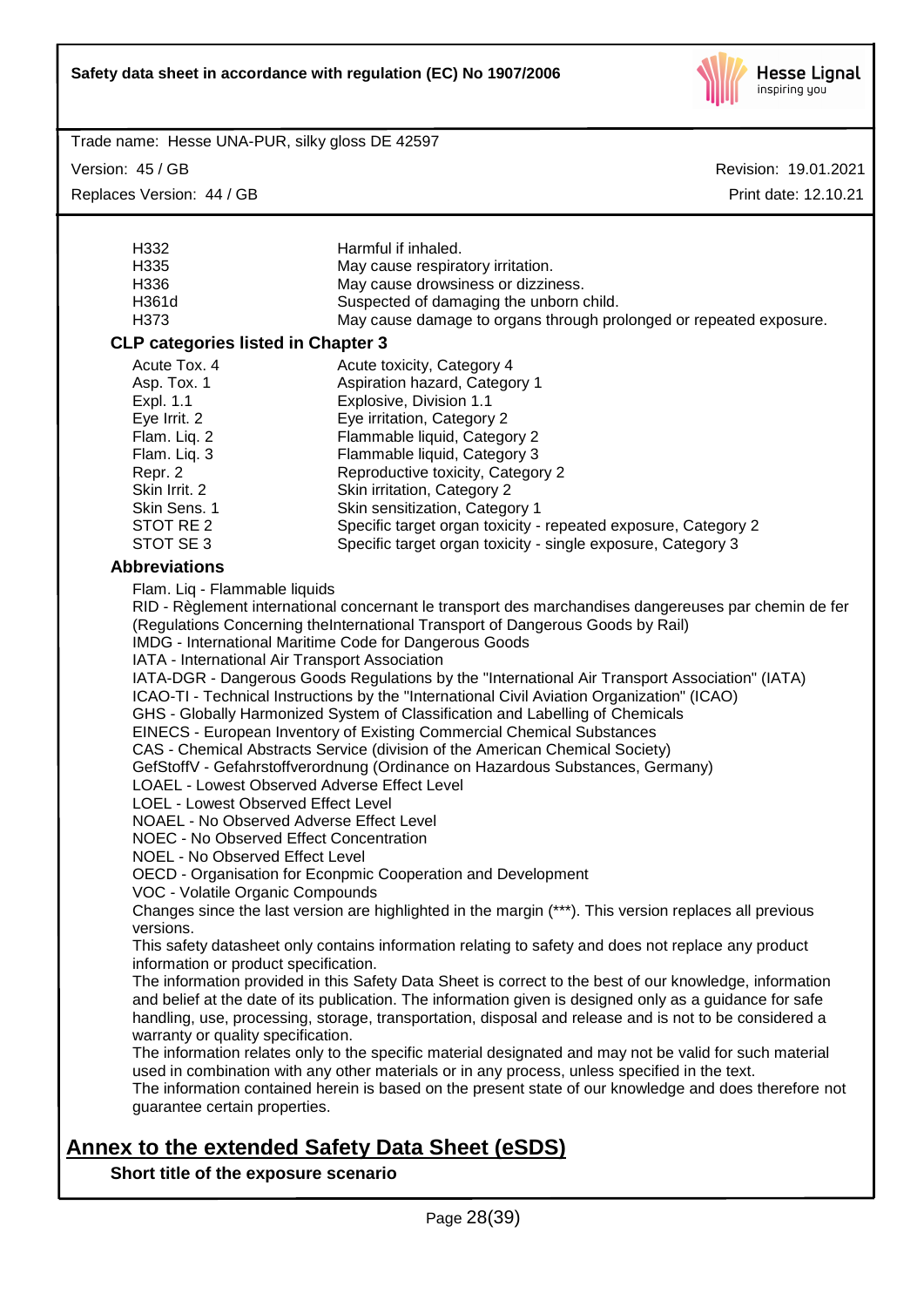

Version: 45 / GB

Replaces Version: 44 / GB

Revision: 19.01.2021 Print date: 12.10.21

ES001 - Industrial applications: industrial spraying (inside)

# **Use of the substance/preparation**

Surface treatment of wood and other materials

**Use**

| Industrial uses: Uses of substances as such or in preparations at industrial sites |
|------------------------------------------------------------------------------------|
| Industrial use of processing aids in processes and products, not becoming part of  |
| articles                                                                           |
| Industrial use resulting in inclusion into or onto a matrix                        |
| Industrial spraying                                                                |
|                                                                                    |

# **Contributing exposure scenario controlling environmental exposure**

| <b>Use</b>                                 |                                                                                                                                                                                                                                                                                                           |  |  |  |  |
|--------------------------------------------|-----------------------------------------------------------------------------------------------------------------------------------------------------------------------------------------------------------------------------------------------------------------------------------------------------------|--|--|--|--|
| ERC4                                       | Industrial use of processing aids in processes and products, not becoming part of<br>articles                                                                                                                                                                                                             |  |  |  |  |
| ERC <sub>5</sub>                           | Industrial use resulting in inclusion into or onto a matrix                                                                                                                                                                                                                                               |  |  |  |  |
| <b>Physical form</b>                       | liquid                                                                                                                                                                                                                                                                                                    |  |  |  |  |
|                                            | Maximum amount used per time or activity                                                                                                                                                                                                                                                                  |  |  |  |  |
| Emission days per site:                    | 300<br>$\leq$                                                                                                                                                                                                                                                                                             |  |  |  |  |
| Other relevant operational conditions      |                                                                                                                                                                                                                                                                                                           |  |  |  |  |
| Use: Room temperature                      | Drying and through-curing takes place at ambient temperature or at higher temperatures.<br>Where possible recycling is preferred to disposal or incineration.<br>Do not allow to enter soil, waterways or waste water canal.<br>Dispose of rinse water in accordance with local and national regulations. |  |  |  |  |
| <b>Waste water</b>                         |                                                                                                                                                                                                                                                                                                           |  |  |  |  |
|                                            | Do not discharge into the drains/surface waters/groundwater. Spray cabin waters are to be conducted<br>after mechanical pretreatment into a wastewater treatment facility.                                                                                                                                |  |  |  |  |
| <b>Exhaust air</b>                         |                                                                                                                                                                                                                                                                                                           |  |  |  |  |
|                                            | Keep container closed. Avoid release to the environment.                                                                                                                                                                                                                                                  |  |  |  |  |
| Soil                                       |                                                                                                                                                                                                                                                                                                           |  |  |  |  |
|                                            | Floors should be impervious, resistant to liquids and easy to clean.                                                                                                                                                                                                                                      |  |  |  |  |
|                                            | Disposal recommendations for the product                                                                                                                                                                                                                                                                  |  |  |  |  |
| EWC waste code                             | 080111 - waste paint and varnish containing organic<br>solvents or other dangerous substances<br>200127 - paint, inks, adhesives and resins containing<br>dangerous substances                                                                                                                            |  |  |  |  |
| Do not allow to enter drains or waterways. | Where possible recycling is preferred to disposal or incineration.                                                                                                                                                                                                                                        |  |  |  |  |
| modified product                           |                                                                                                                                                                                                                                                                                                           |  |  |  |  |
| EWC waste code                             | 080113 - sludges from paint or varnish containing organic<br>solvents or other dangerous substances<br>080115 - aqueous sludges containing paint or varnish<br>containing organic solvents or other dangerous substances                                                                                  |  |  |  |  |
| <b>Dried residues</b>                      |                                                                                                                                                                                                                                                                                                           |  |  |  |  |
| EWC waste code                             | 080112 - waste lacquers and waste paint except those<br>falling under 080111                                                                                                                                                                                                                              |  |  |  |  |
|                                            |                                                                                                                                                                                                                                                                                                           |  |  |  |  |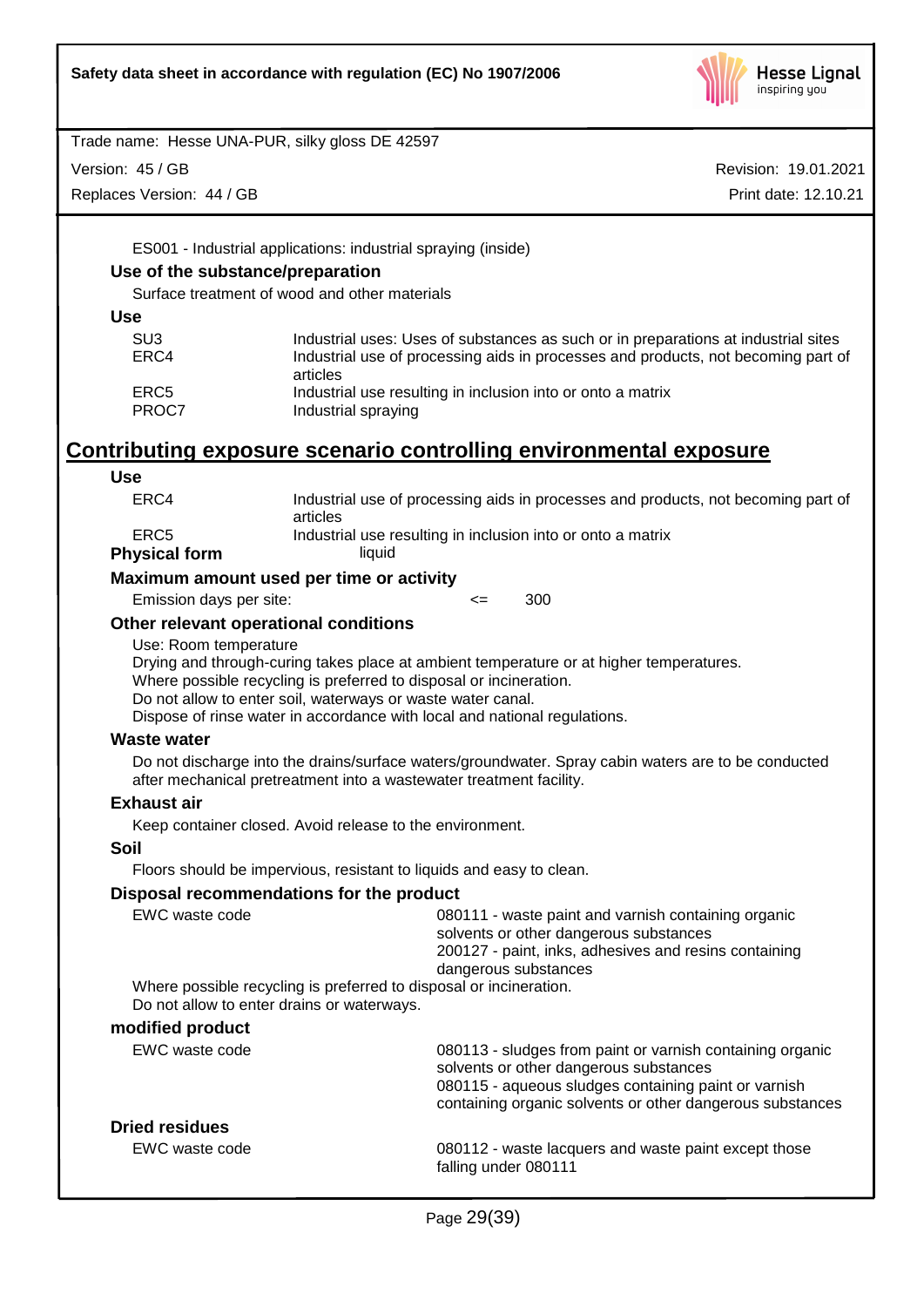

Version: 45 / GB

Replaces Version: 44 / GB

Revision: 19.01.2021 Print date: 12.10.21

# **Disposal recommendations for packaging**

EWC waste code 150110 - packaging containing residues of or contaminated by dangerous substances

Completely emptied packagings can be given for recycling.

# **Contributing exposure scenario controlling worker exposure**

#### **Use**

| SU3           | Industrial uses: Uses of substances as such or in preparations at industrial sites |
|---------------|------------------------------------------------------------------------------------|
| PROC7         | Industrial spraying                                                                |
| Physical form | liquid                                                                             |

#### **Maximum amount used per time or activity**

| Duration of exposure  | <= |     | h/d |
|-----------------------|----|-----|-----|
| Frequency of exposure |    | 220 | d/a |

## **Other relevant operational conditions**

Use: Room temperature

Drying and through-curing takes place at ambient temperature or at higher temperatures. Read attached instructions before use.

## **Product substance and product safety related measures**

Mainly used in closed systems. Apply technical measures to comply with the occupational exposure limits. Where reasonably practicable this should be achieved by the use of local exhaust ventilation and good general extraction. Provide for sufficient ventilation. This can be achieved by local exhaust or general exhaust air collection. Wear a suitable respirator if the ventilation is not sufficient to keep the solvent vapour concentration below the occupational limit values.

#### **Respiratory protection**

Avoid inhalation of vapour and spray mist. Use breathing apparatus if exposed to vapours/dust/aerosol. Recommended Filter type: Respiratory protection mask with combination filter A/P2

# **Hand protection**

Protective gloves complying with EN 374.

Glove material

Multilayer gloves made from<br>Appropriate Material

Fluorinated rubber / butyl-rubber

- $M$ aterial thickness  $> = 0.7$
- Breakthrough time >= 30

This recommendation is valid only for the product named in this safety data sheet supplied by us, and only for the indicated intended use purposes.

For special purposes, it is recommended to check the resistance to chemicals of the protective gloves mentioned above together with the supplier of these gloves.

The instructions and information provided by the glove manufacturer on use, storage, maintenance and replacement must be followed.

The breakthrough time must be greater than the end use time of the product.

Gloves should be replaced regularly and if there is any sign of damage to the glove material.

The performance or effectiveness of the glove may be reduced by physical/ chemical damage and poor maintenance.

# **Eye protection**

Wear eye glasses with side protection according to EN 166.

#### **Body protection**

Wear suitable protective clothing. Remove contaminated clothing and wash it before reuse. Wash hands before breaks and after work.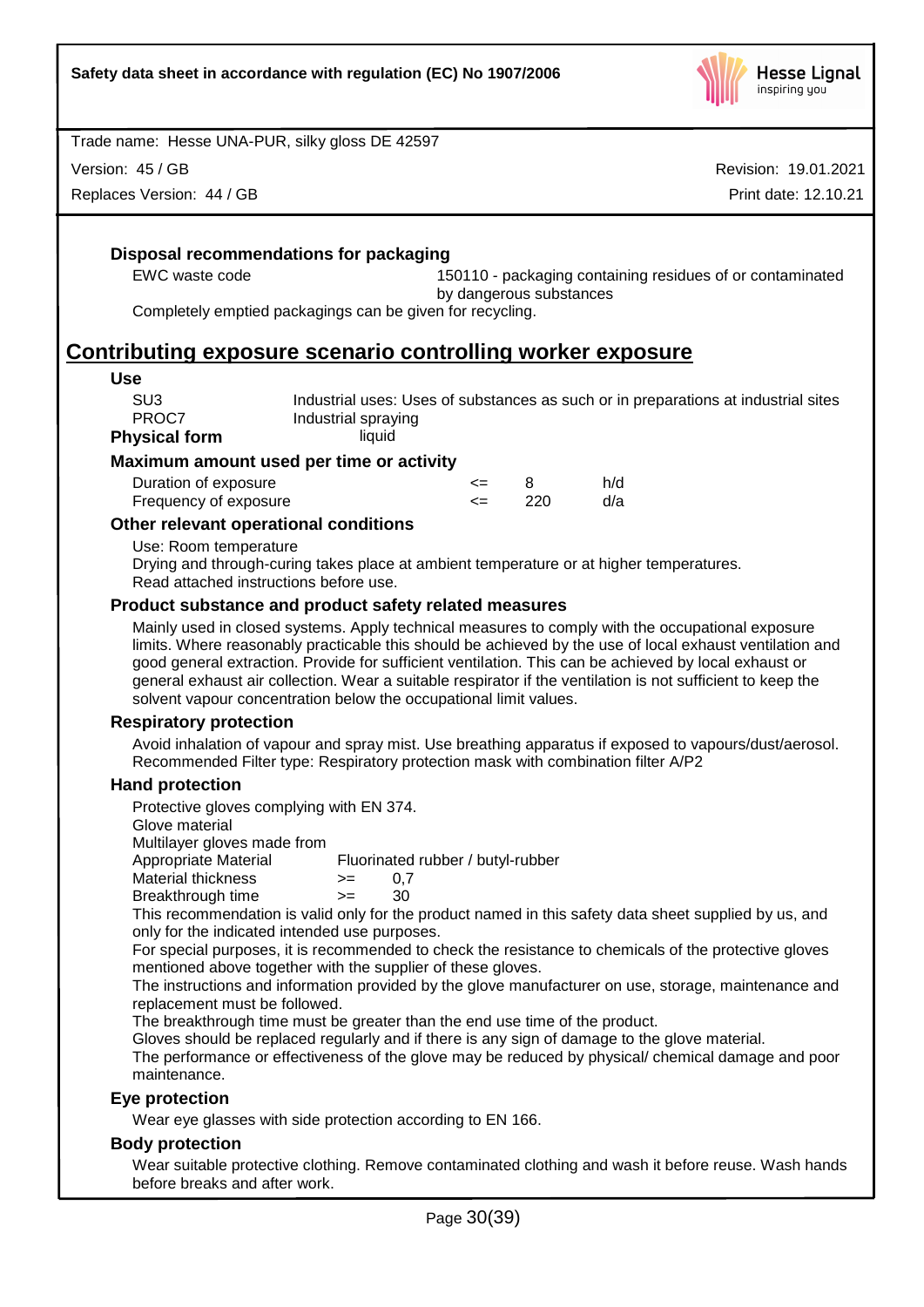

Version: 45 / GB

Replaces Version: 44 / GB

Revision: 19.01.2021 Print date: 12.10.21

# **Exposure estimation and reference to its source**

**Workers (industrial)** PROC PROCT PROCT

Exposure assessment 60,5 mg/m<sup>3</sup><br>Exposure assessment (method) ECETOC TRA Exposure assessment (method) ECETOC TRA<br>Risk characterisation ratio (RCR) 6.126 Risk characterisation ratio (RCR) Lead substance n-butyl acetate

#### **Workers (industrial)** PROC PROC10

Exposure assessment 242 mg/m<sup>3</sup> Exposure assessment (method) ECETOC TRA Risk characterisation ratio (RCR) 0,504 Lead substance n-butyl acetate

**Workers (industrial)** PROC PROC10

Exposure assessment <br>
Exposure assessment (method) 
ECETOC TRA Exposure assessment (method) Risk characterisation ratio (RCR) 0,504 Lead substance n-butyl acetate

# **Workers (industrial)**

PROC PROC13

Exposure assessment  $242$  mg/m<sup>3</sup><br>Exposure assessment (method) ECETOC TRA Exposure assessment (method) Risk characterisation ratio (RCR) 0,504 Lead substance n-butyl acetate

# **Workers (industrial)** PROC PROC13

Exposure assessment  $242$  mg/m<sup>3</sup><br>Exposure assessment (method) ECETOC TRA Exposure assessment (method) Risk characterisation ratio (RCR) 0,504 Lead substance n-butyl acetate

#### **Workers (industrial)**

SU SU3 PROC<sup>PROC</sup> PROCT

Risk characterisation ratio (RCR) 0,75 Lead substance and the 4-methylpentan-2-one

**Workers (industrial)**

Assessment method inhalation, long-term - local and systemic Indoor use

Assessment method inhalation, long-term - systemic Indoor use

Assessment method inhalation, long-term - systemic Outdoor use

Assessment method inhalation, long-term - systemic Indoor use

Assessment method inhalation, long-term - systemic Outdoor use

Assessment method inhalation, long-term - systemic Indoor use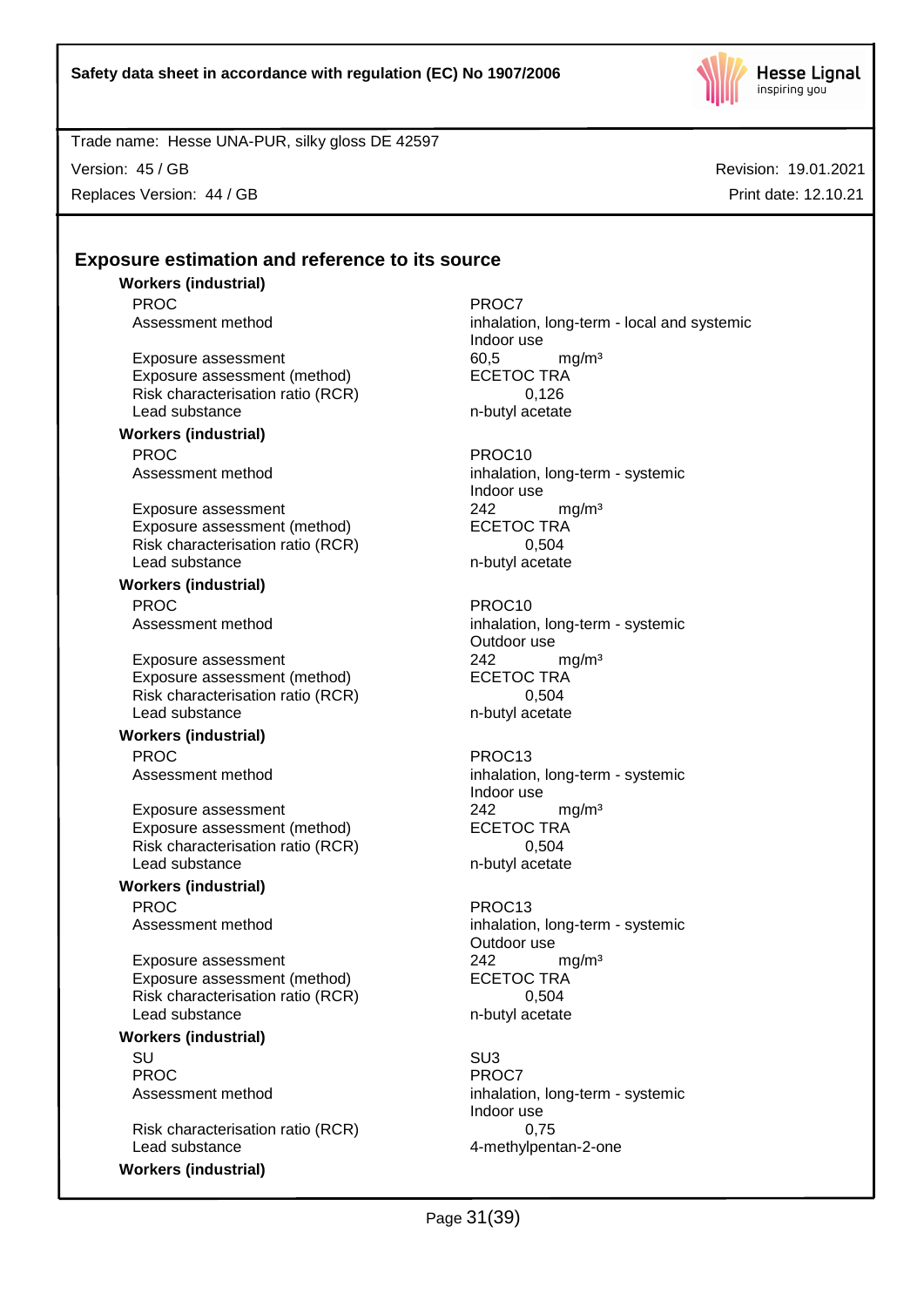

Version: 45 / GB

Replaces Version: 44 / GB

Revision: 19.01.2021 Print date: 12.10.21

SU SU3 PROC<sup>PROC</sup> PROC7

Risk characterisation ratio (RCR) 6.5 Lead substance 4-methylpentan-2-one

**Workers (industrial)**

SU SU3 PROC PROCTES PROCTES

Risk characterisation ratio (RCR) 6.5 Lead substance and the 4-methylpentan-2-one

# **Workers (industrial)**

SU SU3 PROC PROCTES PROCTES Assessment method dermal, long-term - systemic Risk characterisation ratio (RCR) 0,5 Lead substance and the 4-methylpentan-2-one

## **Workers (industrial)**

SU SU3 PROC PROC13 Assessment method inhalation, long-term - systemic Risk characterisation ratio (RCR) 6.5 Lead substance and the 4-methylpentan-2-one

# **Workers (industrial)**

SU SU3 PROC PROC13 Assessment method dermal, long-term - systemic Risk characterisation ratio (RCR) 0,5 Lead substance **4-methylpentan-2-one** 

# **Workers (industrial)**

SU SU3 PROC<sup>P</sup> PROCT

Exposure assessment <br>
Exposure assessment (method) 
<br>
ECETOC TRA Exposure assessment (method) Risk characterisation ratio (RCR) 0,05 Lead substance acetone

# **Workers (industrial)**

SU SU3 PROC<sup>PROC</sup> PROCT

Exposure assessment and the control of the control of the control of the control of the control of the control o<br>
ECETOC TRA Exposure assessment (method) Risk characterisation ratio (RCR) 0,01 Lead substance acetone

**Workers (industrial)**

Assessment method dermal, long-term - systemic Indoor use

Assessment method inhalation, long-term - systemic Indoor use

Assessment method inhalation, long-term - systemic Indoor use

Assessment method dermal, long-term - systemic Indoor use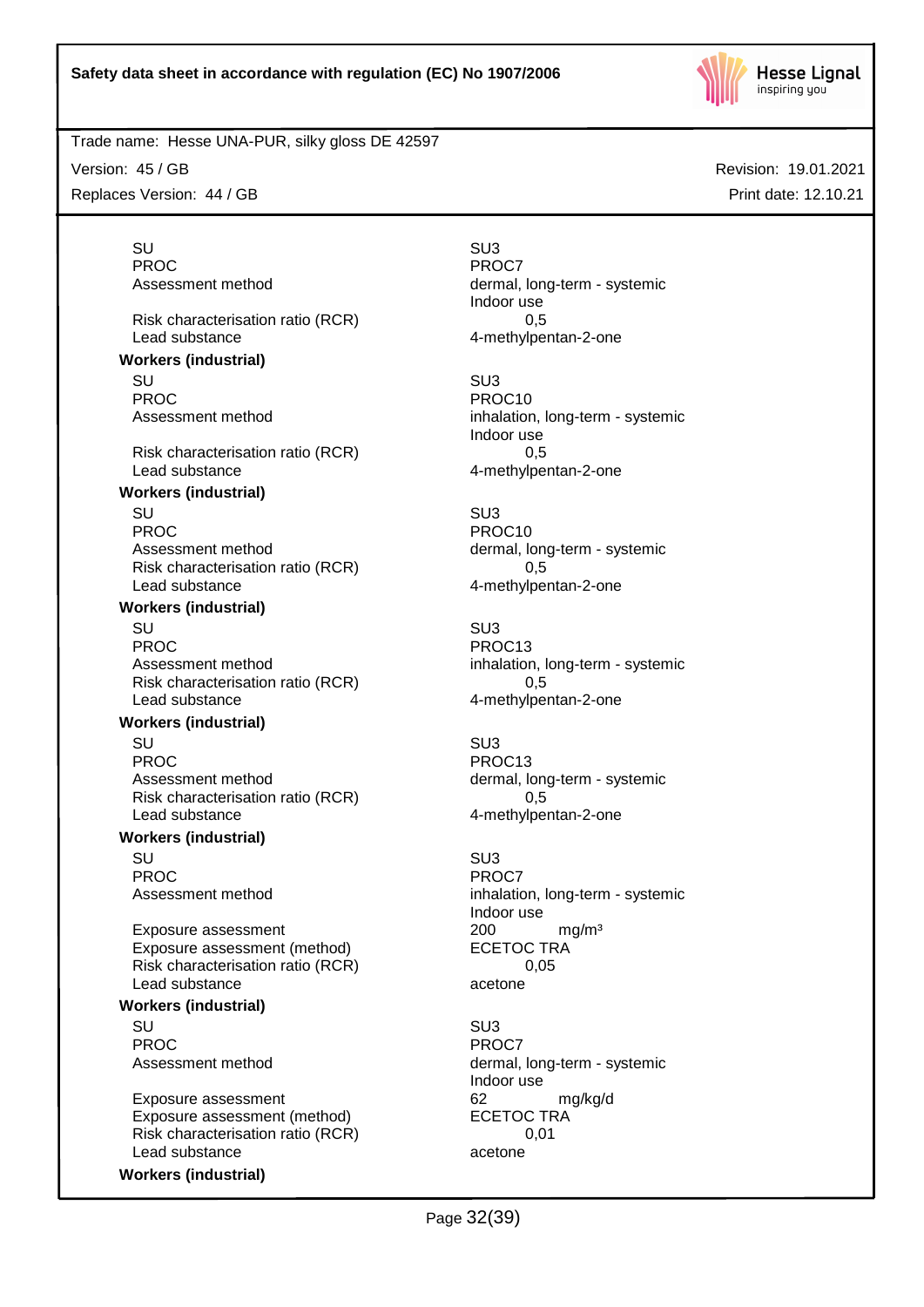

Version: 45 / GB

Replaces Version: 44 / GB

SU SU3 PROC PROCTES PROCTES

Exposure assessment<br>
Exposure assessment (method) 
<br>
ECETOC TRA Exposure assessment (method) Risk characterisation ratio (RCR) 0,5 Lead substance acetone

**Workers (industrial)**

SU SU3 PROC PROC10<br>Assessment method by the process of the process of the process of the process of the process of the process of the process of the process of the process of the process of the process of the process of the proce

Exposure assessment 62 mg/kg/d Exposure assessment (method) ECETOC TRA Risk characterisation ratio (RCR) 0,15 Lead substance acetone

## **Workers (industrial)**

SU SU3 PROC<br>Assessment method<br>Assessment method

Exposure assessment  $200$  mg/m<sup>3</sup><br>Exposure assessment (method) ECETOC TRA Exposure assessment (method) Risk characterisation ratio (RCR) 0,5 Lead substance acetone

#### **Workers (industrial)**

SU SU3 PROC PROC13

Exposure assessment details and the state of the manufacture of the manufacture of the manufacture of the manu<br>
ECETOC TRA Exposure assessment (method) Risk characterisation ratio (RCR) 0,074 Lead substance acetone

# **Workers (industrial)**

SU SU3 PROC<sup>PROC</sup> PROC7 Assessment method inhalative

Exposure assessment <br>
Exposure assessment (method) 
ECETOC TRA Exposure assessment (method) Risk characterisation ratio (RCR) 0,34 Lead substance xylene

# **Workers (industrial)**

SU SU3 PROC PROC10 Assessment method inhalative

Exposure assessment 0,05 mg/m<sup>3</sup> Exposure assessment (method) ECETOC TRA

Assessment method inhalation, long-term - systemic Indoor use

dermal, long-term - systemic Indoor use

inhalation, long-term - systemic Indoor use

Assessment method dermal, long-term - systemic Indoor use

Indoor use

Indoor use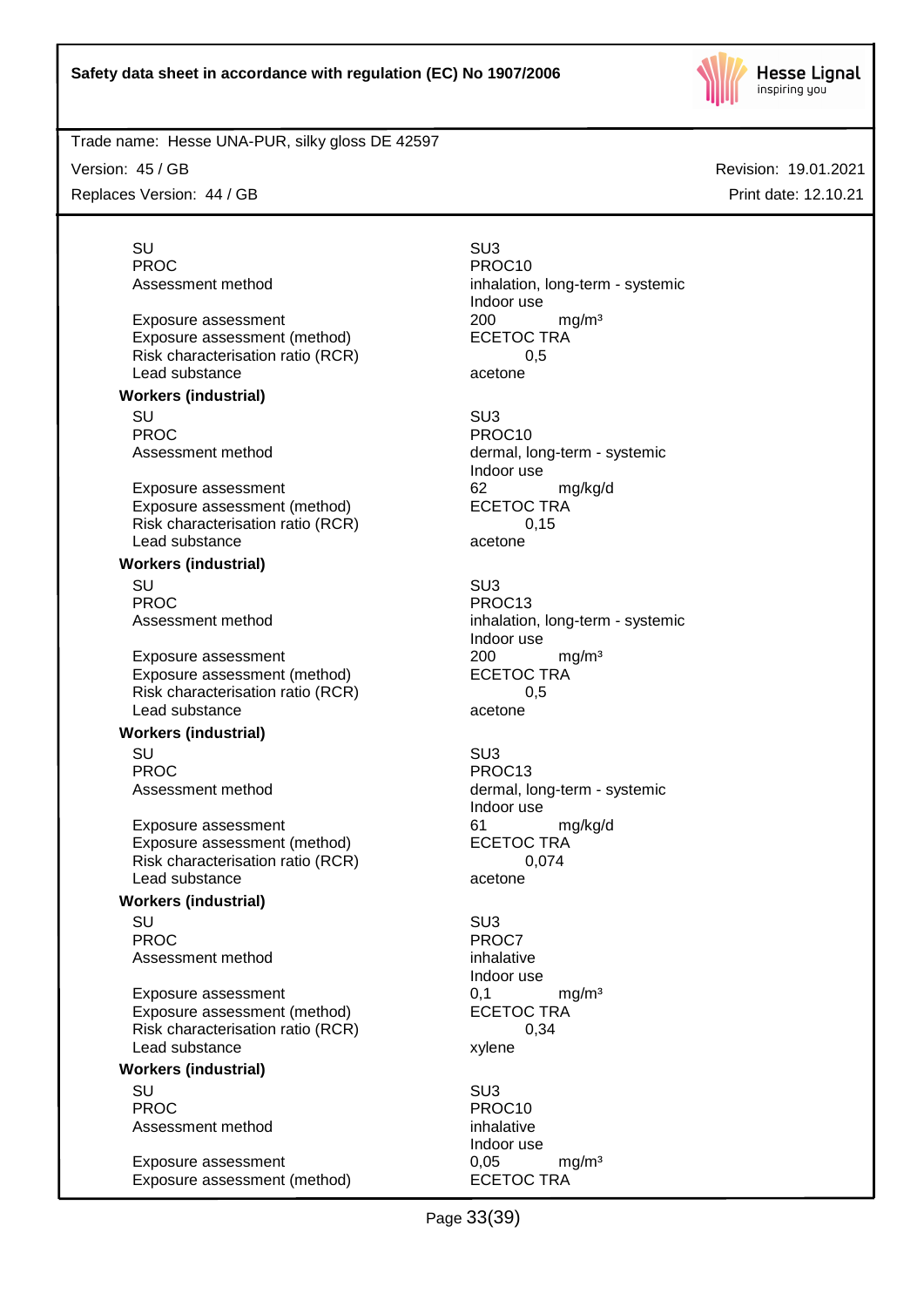

Trade name: Hesse UNA-PUR, silky gloss DE 42597

Version: 45 / GB

Replaces Version: 44 / GB

Revision: 19.01.2021 Print date: 12.10.21

Risk characterisation ratio (RCR) 0,172 Lead substance xylene

**Workers (industrial)** SU SU3 PROC PROC13

Assessment method inhalative

Exposure assessment  $0,1$  mg/m<sup>3</sup><br>Exposure assessment (method) ECETOC TRA Exposure assessment (method) Risk characterisation ratio (RCR) 0,34 Lead substance xylene

Indoor use

# **Information on estimated exposure and downstream-user guidance**

# **Guidance for Downstream Users**

The downstream user can evaluate whether he operates within the conditions set in the exposure scenario on the basis of the information supplied. This evaluation can be conducted by an expert or using the risk assessment tools recommended by ECHA.

# **Annex to the extended Safety Data Sheet (eSDS)**

## **Short title of the exposure scenario**

ES003 - Professional uses: Non industrial spraying (inside)

# **Use of the substance/preparation**

Surface treatment of wood and other materials

**Use**

| <b>SU22</b> | Professional uses: Public domain (administration, education, entertainment,<br>services, craftsmen) |
|-------------|-----------------------------------------------------------------------------------------------------|
| ERC8a       | Wide dispersive indoor use of processing aids in open systems                                       |
| ERC8c       | Wide dispersive indoor use resulting in inclusion into or onto a matrix                             |
| PROC11      | Non industrial spraying                                                                             |

# **Contributing exposure scenario controlling environmental exposure**

#### **Use**

|                      | Maximum amount used per time or activity                                |
|----------------------|-------------------------------------------------------------------------|
| <b>Physical form</b> | liquid                                                                  |
| ERC8c                | Wide dispersive indoor use resulting in inclusion into or onto a matrix |
| ERC8a                | Wide dispersive indoor use of processing aids in open systems           |
|                      |                                                                         |

Emission days per site:  $\leq$  250

# **Other relevant operational conditions**

Use: Room temperature

Drying and through-curing takes place at ambient temperature or at higher temperatures. Volatile organic substances will volatilise into the atmospheric air inside.

Where possible recycling is preferred to disposal or incineration.

Do not allow to enter soil, waterways or waste water canal.

Dispose of rinse water in accordance with local and national regulations.

#### **Waste water**

Do not discharge into the drains/surface waters/groundwater. Spray cabin waters are to be conducted after mechanical pretreatment into a wastewater treatment facility.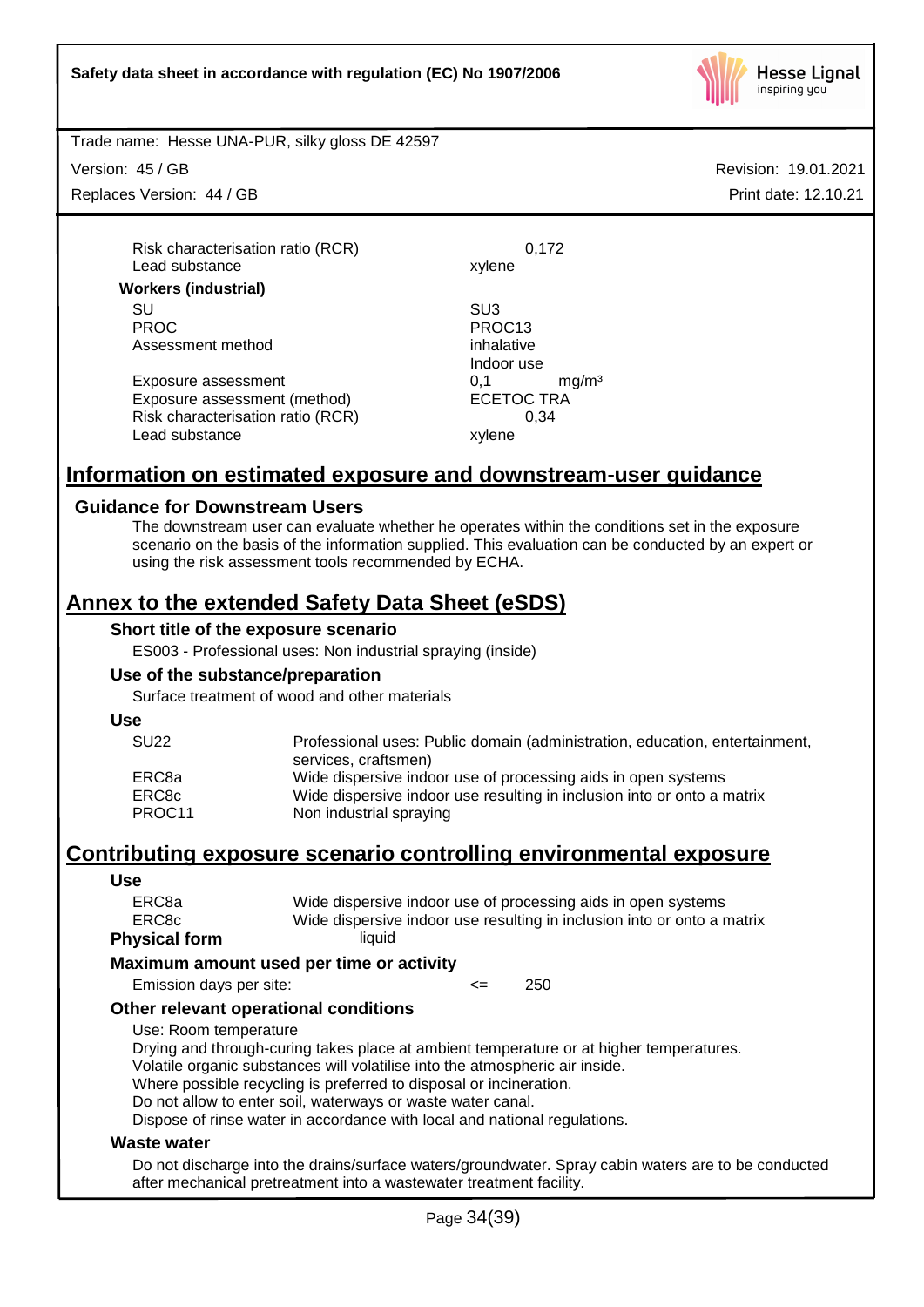

Version: 45 / GB

Replaces Version: 44 / GB

|                                                                  | Keep container closed. Avoid release to the environment.                                                                                                        |              |                         |                                                                                                                                                                                                                          |
|------------------------------------------------------------------|-----------------------------------------------------------------------------------------------------------------------------------------------------------------|--------------|-------------------------|--------------------------------------------------------------------------------------------------------------------------------------------------------------------------------------------------------------------------|
| <b>Soil</b>                                                      |                                                                                                                                                                 |              |                         |                                                                                                                                                                                                                          |
|                                                                  | Floors should be impervious, resistant to liquids and easy to clean.                                                                                            |              |                         |                                                                                                                                                                                                                          |
|                                                                  | Disposal recommendations for the product                                                                                                                        |              |                         |                                                                                                                                                                                                                          |
| EWC waste code                                                   |                                                                                                                                                                 |              | dangerous substances    | 080111 - waste paint and varnish containing organic<br>solvents or other dangerous substances<br>200127 - paint, inks, adhesives and resins containing                                                                   |
|                                                                  | Where possible recycling is preferred to disposal or incineration.<br>Do not allow to enter drains or waterways.                                                |              |                         |                                                                                                                                                                                                                          |
| modified product                                                 |                                                                                                                                                                 |              |                         |                                                                                                                                                                                                                          |
| EWC waste code                                                   |                                                                                                                                                                 |              |                         | 080113 - sludges from paint or varnish containing organic<br>solvents or other dangerous substances<br>080115 - aqueous sludges containing paint or varnish<br>containing organic solvents or other dangerous substances |
| <b>Dried residues</b>                                            |                                                                                                                                                                 |              |                         |                                                                                                                                                                                                                          |
| EWC waste code                                                   |                                                                                                                                                                 |              | falling under 080111    | 080112 - waste lacquers and waste paint except those                                                                                                                                                                     |
|                                                                  | Disposal recommendations for packaging                                                                                                                          |              |                         |                                                                                                                                                                                                                          |
| EWC waste code                                                   |                                                                                                                                                                 |              | by dangerous substances | 150110 - packaging containing residues of or contaminated                                                                                                                                                                |
|                                                                  | Completely emptied packagings can be given for recycling.                                                                                                       |              |                         |                                                                                                                                                                                                                          |
| Short title of the exposure scenario                             |                                                                                                                                                                 |              |                         | <u>Contributing exposure scenario controlling worker exposure (professional)</u>                                                                                                                                         |
| Substance number:CES006                                          |                                                                                                                                                                 |              |                         |                                                                                                                                                                                                                          |
| <b>Use</b>                                                       |                                                                                                                                                                 |              |                         |                                                                                                                                                                                                                          |
| <b>SU22</b><br>PROC11                                            | services, craftsmen)<br>Non industrial spraying<br>liquid                                                                                                       |              |                         | Professional uses: Public domain (administration, education, entertainment,                                                                                                                                              |
| <b>Physical form</b>                                             |                                                                                                                                                                 |              |                         |                                                                                                                                                                                                                          |
|                                                                  |                                                                                                                                                                 | <=<br>$\leq$ | 8<br>220                | h/d<br>d/a                                                                                                                                                                                                               |
| Maximum amount used per time or activity<br>Duration of exposure |                                                                                                                                                                 |              |                         |                                                                                                                                                                                                                          |
| Frequency of exposure                                            |                                                                                                                                                                 |              |                         |                                                                                                                                                                                                                          |
| Use: Room temperature                                            | Other relevant operational conditions<br>Volatile organic substances will volatilise into the atmospheric air inside.<br>Read attached instructions before use. |              |                         | Drying and through-curing takes place at ambient temperature or at higher temperatures.                                                                                                                                  |
|                                                                  | Product substance and product safety related measures                                                                                                           |              |                         |                                                                                                                                                                                                                          |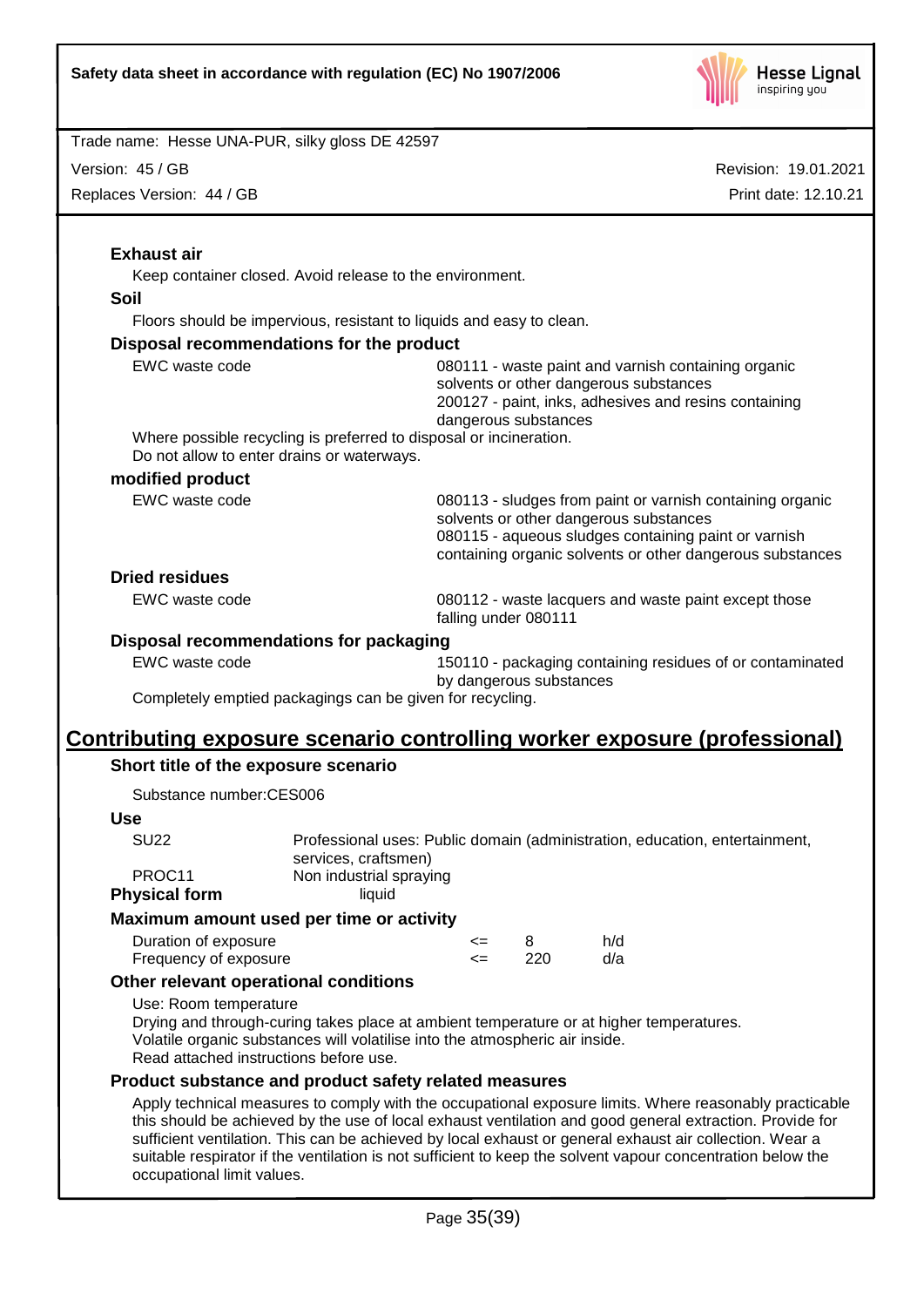

Version: 45 / GB

Replaces Version: 44 / GB

Revision: 19.01.2021 Print date: 12.10.21

## **Respiratory protection**

Avoid inhalation of vapour and spray mist. Use breathing apparatus if exposed to vapours/dust/aerosol. Recommended Filter type: Respiratory protection mask with combination filter A/P2

## **Hand protection**

Protective gloves complying with EN 374. Glove material Multilayer gloves made from Appropriate Material Fluorinated rubber / butyl-rubber Material thickness  $> = 0.7$ Breakthrough time >= 30

This recommendation is valid only for the product named in this safety data sheet supplied by us, and only for the indicated intended use purposes.

For special purposes, it is recommended to check the resistance to chemicals of the protective gloves mentioned above together with the supplier of these gloves.

The instructions and information provided by the glove manufacturer on use, storage, maintenance and replacement must be followed.

The breakthrough time must be greater than the end use time of the product.

Gloves should be replaced regularly and if there is any sign of damage to the glove material.

The performance or effectiveness of the glove may be reduced by physical/ chemical damage and poor maintenance.

## **Eye protection**

Wear eye glasses with side protection according to EN 166.

#### **Body protection**

Wear suitable protective clothing. Remove contaminated clothing and wash it before reuse. Wash hands before breaks and after work.

# **Exposure estimation and reference to its source**

| <b>Workers (professional)</b>     |                                  |
|-----------------------------------|----------------------------------|
| SU                                | <b>SU22</b>                      |
| <b>PROC</b>                       | PROC <sub>11</sub>               |
| Assessment method                 | Long-term                        |
|                                   | inhalative                       |
| Exposure assessment               | 242<br>mg/m <sup>3</sup>         |
| Exposure assessment (method)      | <b>ECETOC TRA</b>                |
| Risk characterisation ratio (RCR) | 0,504                            |
| Lead substance                    | n-butyl acetate                  |
| <b>Workers (professional)</b>     |                                  |
| SU                                | <b>SU22</b>                      |
| <b>PROC</b>                       | PROC <sub>10</sub>               |
| Assessment method                 | inhalation, long-term - systemic |
| Risk characterisation ratio (RCR) | 0,5                              |
| Lead substance                    | 4-methylpentan-2-one             |
| <b>Workers (professional)</b>     |                                  |
| SU                                | SU <sub>22</sub>                 |
| <b>PROC</b>                       | PROC <sub>10</sub>               |
| Assessment method                 | dermal, long-term - systemic     |
| Risk characterisation ratio (RCR) | 0,1                              |
| Lead substance                    | 4-methylpentan-2-one             |
| <b>Workers (professional)</b>     |                                  |
| SU                                | SU <sub>22</sub>                 |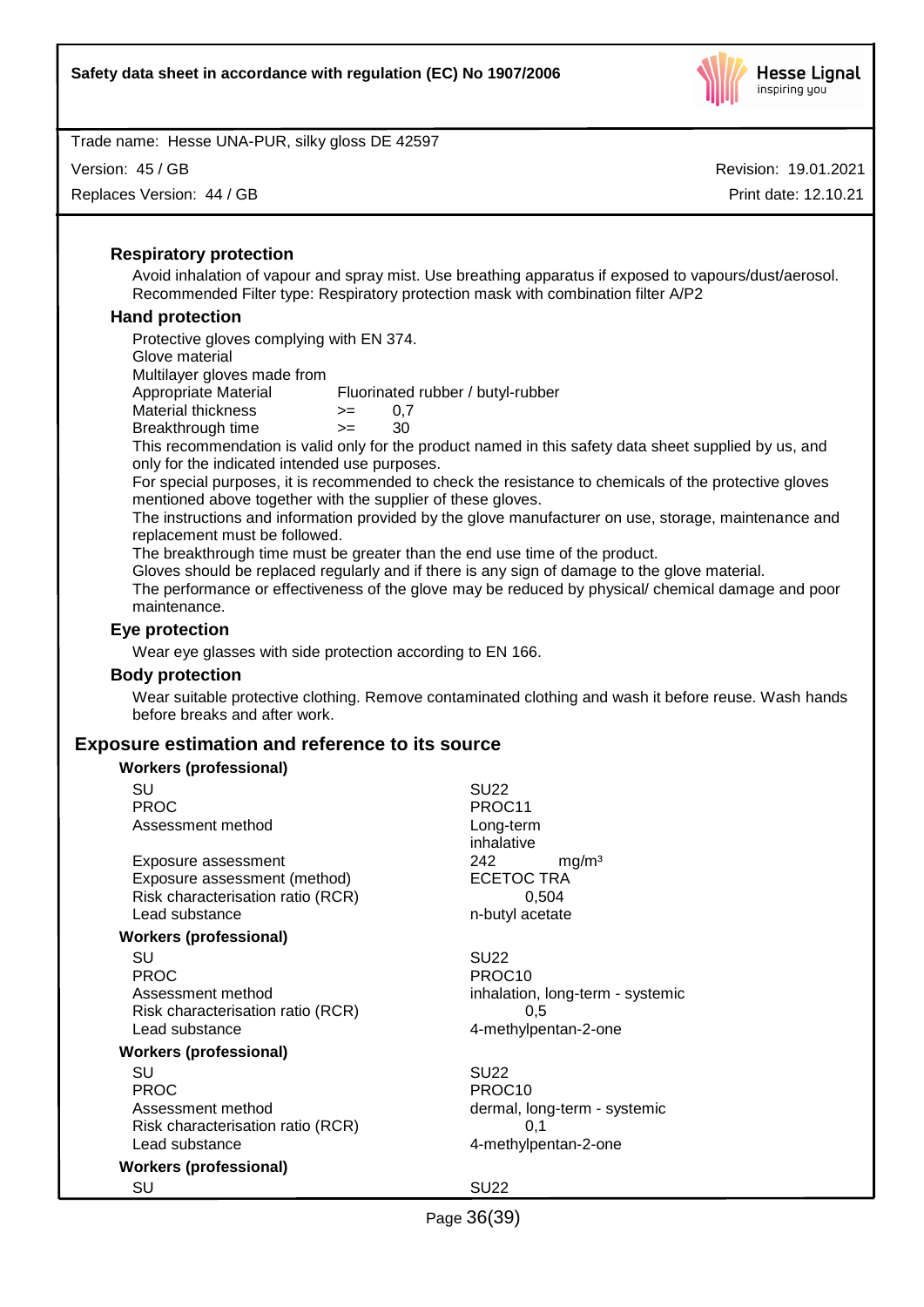

Trade name: Hesse UNA-PUR, silky gloss DE 42597

Version: 45 / GB

Replaces Version: 44 / GB

**Workers (professional)**

**Workers (professional)**

**Workers (professional)**

**Workers (professional)**

**Workers (professional)**

**Workers (professional)**

**Workers (professional)**

Exposure assessment (method)

Exposure assessment (method)

Exposure assessment (method)

PROC PROCTER PROCTER PROCTER PROCTER PROCTER PROCTER PROCTER PROCTER PROCTER PROCTER PROCTER PROCTER PROCTER PROCTER PROCTER PROCTER PROCTER PROCTER PROCTER PROCTER PROCTER PROCTER PROCTER PROCTER PROCTER PROCTER PROCTER P Assessment method inhalation, long-term - systemic Risk characterisation ratio (RCR) 0,5 Lead substance and the 4-methylpentan-2-one

SU SU22 PROC PROC11<br>Assessment method by the process of the process of the process of the process of the process of the process of dermal, long-term - systemic Risk characterisation ratio (RCR) 0,5 Lead substance and the 4-methylpentan-2-one

SU SU22 PROC PROC13 Assessment method inhalation, long-term - systemic Risk characterisation ratio (RCR) 0,75 Lead substance and the 4-methylpentan-2-one

SU SU22 PROC PROC13 Assessment method dermal, long-term - systemic Risk characterisation ratio (RCR) 0,5 Lead substance example and the 4-methylpentan-2-one

SU SU22 PROC PROCTER PROCTER PROCTER PROCTER PROCTER PROCTER PROCTER PROCTER PROCTER PROCTER PROCTER PROCTER PROCTER PROCTER PROCTER PROCTER PROCTER PROCTER PROCTER PROCTER PROCTER PROCTER PROCTER PROCTER PROCTER PROCTER PROCTER P Assessment method inhalation, long-term - systemic Exposure assessment  $200$  mg/m<sup>3</sup><br>Exposure assessment (method) ECETOC TRA Risk characterisation ratio (RCR) 0.6 Lead substance acetone

SU SU22 PROC PROCTER PROCTER PROCTER PROCTER PROCTER PROCTER PROCTER PROCTER PROCTER PROCTER PROCTER PROCTER PROCTER PROCTER PROCTER PROCTER PROCTER PROCTER PROCTER PROCTER PROCTER PROCTER PROCTER PROCTER PROCTER PROCTER PROCTER P Assessment method dermal, long-term - systemic Exposure assessment and the control of the control of the match of the match of the formulation of the formula<br>
Exposure assessment (method) FCFTOC TRA Risk characterisation ratio (RCR) 0,15 Lead substance acetone

SU SU22 PROC PROCHES PROCHES PROCHES PROCHES Assessment method inhalation, long-term - systemic Exposure assessment <br>
Exposure assessment (method) 
<br>
ECETOC TRA Risk characterisation ratio (RCR) 0,4 Lead substance acetone

SU SU22 PROC PROCTER PROCTER PROCTER PROCTER PROCTER PROCTER PROCTER PROCTER PROCTER PROCTER PROCTER PROCTER PROCTER PROCTER PROCTER PROCTER PROCTER PROCTER PROCTER PROCTER PROCTER PROCTER PROCTER PROCTER PROCTER PROCTER PROCTER P Assessment method dermal, long-term - systemic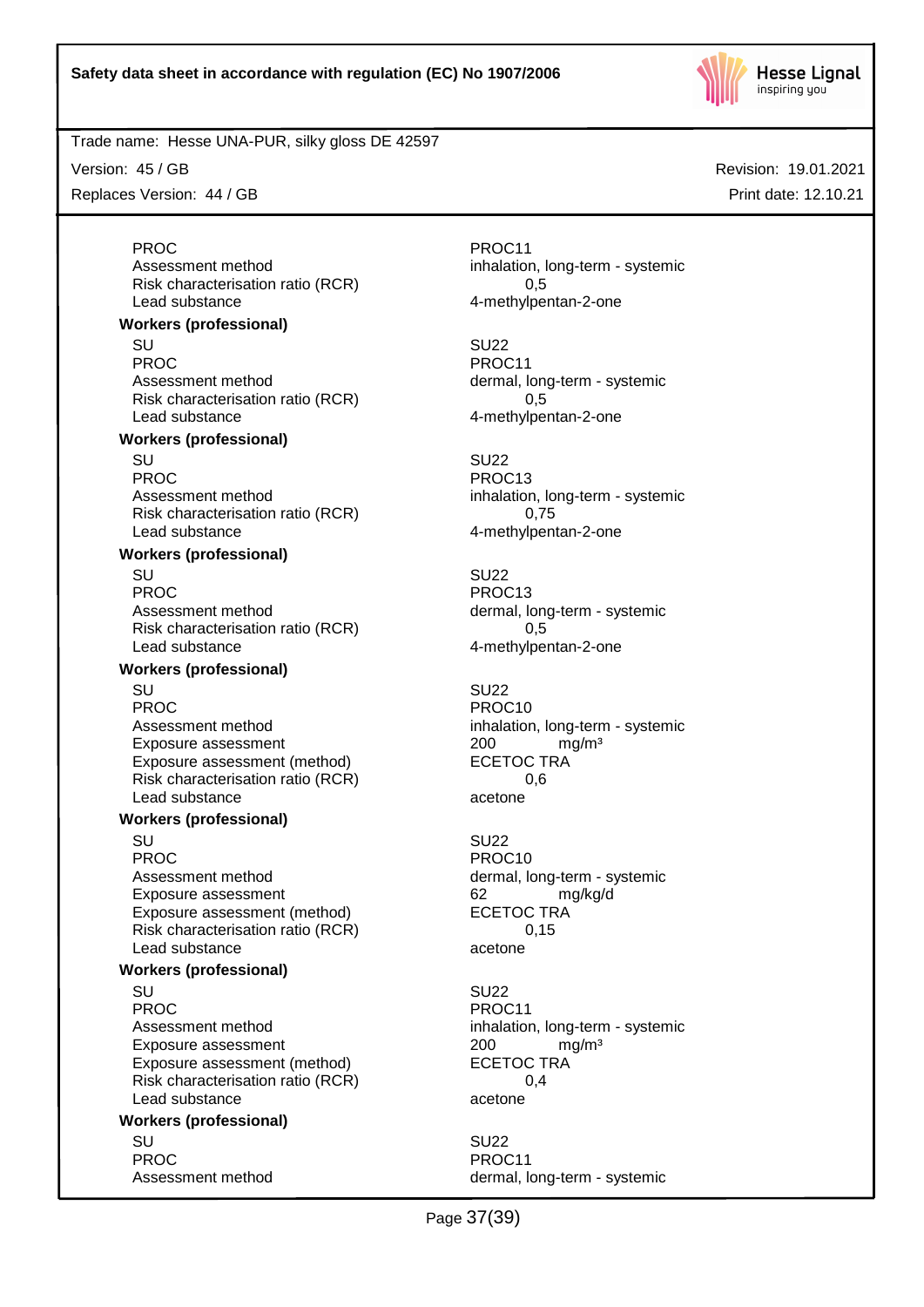

Trade name: Hesse UNA-PUR, silky gloss DE 42597

Version: 45 / GB

Replaces Version: 44 / GB

Exposure assessment and the control of the control of the control of the control of the control of the control o<br>
ECETOC TRA Exposure assessment (method) Risk characterisation ratio (RCR) 0,01 Lead substance acetone **Workers (professional)**

SU SU22 PROC PROC13 Assessment method inhalation, long-term - systemic Exposure assessment <br>
Exposure assessment (method) 
<br>
ECETOC TRA Exposure assessment (method) Risk characterisation ratio (RCR) 6.5 Lead substance acetone

# **Workers (professional)**

SU SU22 PROC PROC13 Assessment method dermal, long-term - systemic Exposure assessment 62 mg/kg/d Exposure assessment (method) ECETOC TRA Risk characterisation ratio (RCR) 0,07 Lead substance acetone

#### **Workers (professional)**

SU SU22 PROC PROCTES AND PROCTES PROCTES AND PROCTES AND PROCTES AND PROCTES AND PROCTES AND PROCTES AND PROCTES AND ALL AND PROCTES AND ALL AND ANNUAL AND ALL AND ANNUAL AND ALL AND ANNUAL AND ALL AND ANNUAL AND ALL AND ANNUAL AN Assessment method inhalative

Exposure assessment 6,05 mg/m<sup>3</sup> Exposure assessment (method) ECETOC TRA Risk characterisation ratio (RCR) 0,172 Lead substance xylene

#### **Workers (professional)**

SU SU22 PROC PROCTES PROCTES PROCTES Assessment method inhalative

Exposure assessment <br>
Exposure assessment (method) 
ECETOC TRA Exposure assessment (method) Risk characterisation ratio (RCR) 0,34 Lead substance xylene

#### **Workers (professional)**

SU SU22 PROC PROC13 Assessment method inhalative

Exposure assessment 6,05 mg/m<sup>3</sup> Exposure assessment (method) ECETOC TRA<br>Risk characterisation ratio (RCR) 6.172 Risk characterisation ratio (RCR) Lead substance xylene

Indoor use

Indoor use

Indoor use

# **Information on estimated exposure and downstream-user guidance**

**Guidance for Downstream Users**